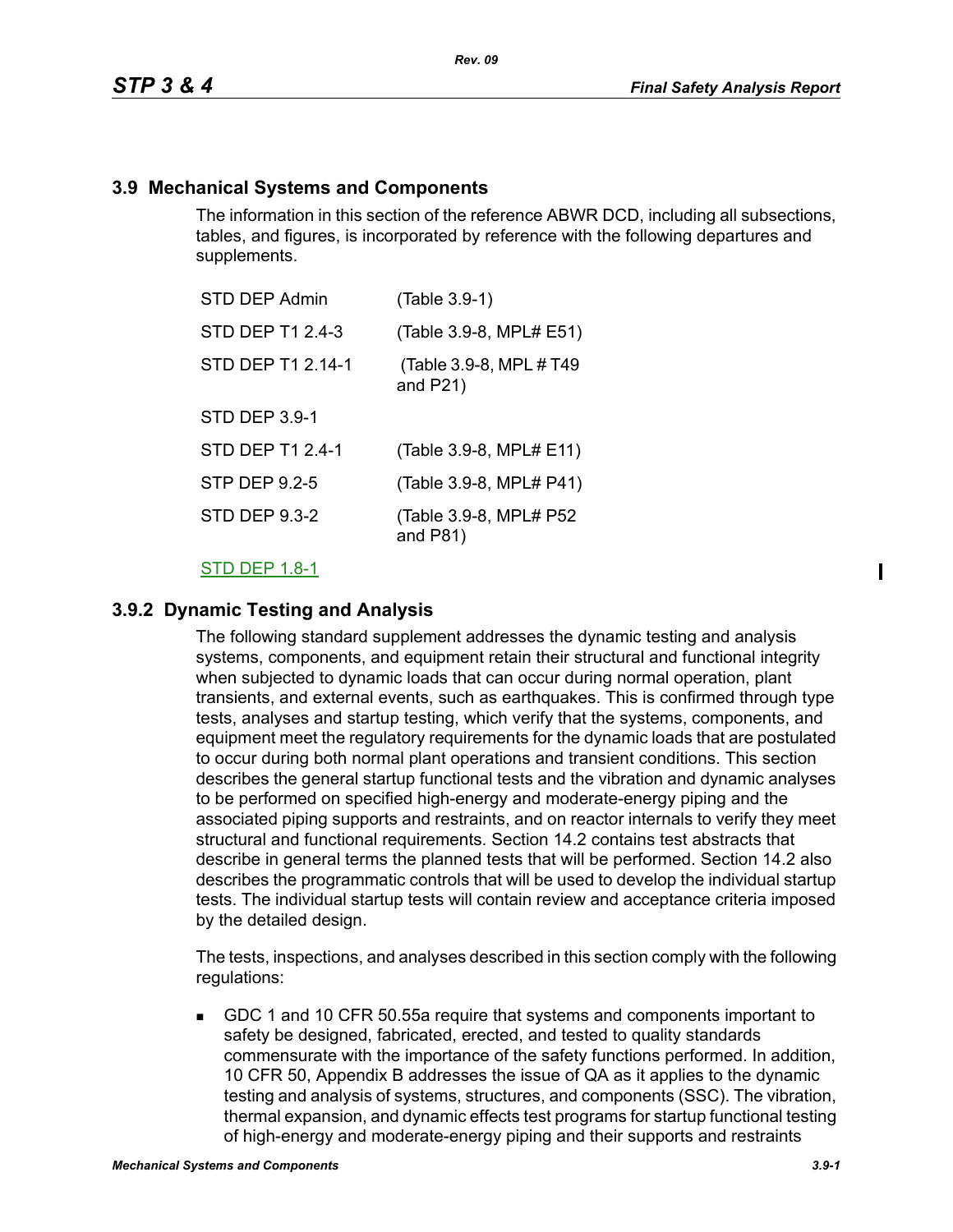described in this section comply with this approved QA program. Dynamic analyses methods are described in this section for Seismic Category I systems, components, equipment, and their supports (including supports for conduit and cable trays and ventilation ducts).

- GDC 2 requires that systems and components important to safety be designed to withstand the effects of expected natural phenomena, combined with effects of normal and accident conditions, without losing the ability to perform their safety functions. In addition, 10 CFR 50, Appendix S requires systems and components important to safety withstand certain vibratory ground motions associated with design basis earthquakes. This section describes vibration testing programs for safety-related systems and components and presents dynamic analysis methods for Seismic Category I systems, components, equipment, and their supports. These tests, analyses, and comparisons are in accordance with sound engineering practices and demonstrate that these systems and components are designed to withstand natural phenomena in combination with normal and accident conditions.
- GDC 4 requires that the nuclear power plant systems and components important to safety be designed to accommodate the effects of and be compatible with the environmental conditions of normal operation, maintenance, testing, and postulated accidents, including loss-of-coolant accidents (LOCAs). The test programs described herein and in Section 14.2 verify the ability of components and systems to withstand the temperatures, pressures, vibrations, and thermal expansions associated with normal plant operation and maintenance as well as the transient conditions arising from anticipated operational events, such as valve and pump actuations. Testing and analysis to confirm that the safety-related systems and components will withstand anticipated loads are described in this section, Section 3.6.2, Section 3.9.3.2, and in Appendix 3C.
- GDC 14 requires that the reactor coolant pressure boundary (RCPB) be designed, fabricated, erected, and tested to have an extremely low probability of abnormal leakage, rapidly propagating failure, or gross rupture. Dynamic testing of RCPB components is performed to demonstrate that they will withstand the applicable design-basis seismic and dynamic loads, in combination with other environmental and natural phenomena loads, without leakage, rapidly propagating failure, or gross rupture.
- GDC 15 requires that the reactor coolant system be designed with sufficient margin to ensure that the design conditions of the RCPB are not exceeded during any condition of normal operation, including anticipated operational occurrences. The RCPB is designed to resist seismic, LOCA, and other appropriate environmental loads individually and in combination. Dynamic analyses are described to confirm the structural design adequacy of the RCPB. Vibration, thermal expansion, and dynamic effects testing are also described to verify the design.
- The requirements of GDCs 1, 2, 4, 14, and 15 are also satisfied through vibration, thermal expansion, and dynamic effects testing conducted during startup functional testing for high and moderate-energy piping and their supports and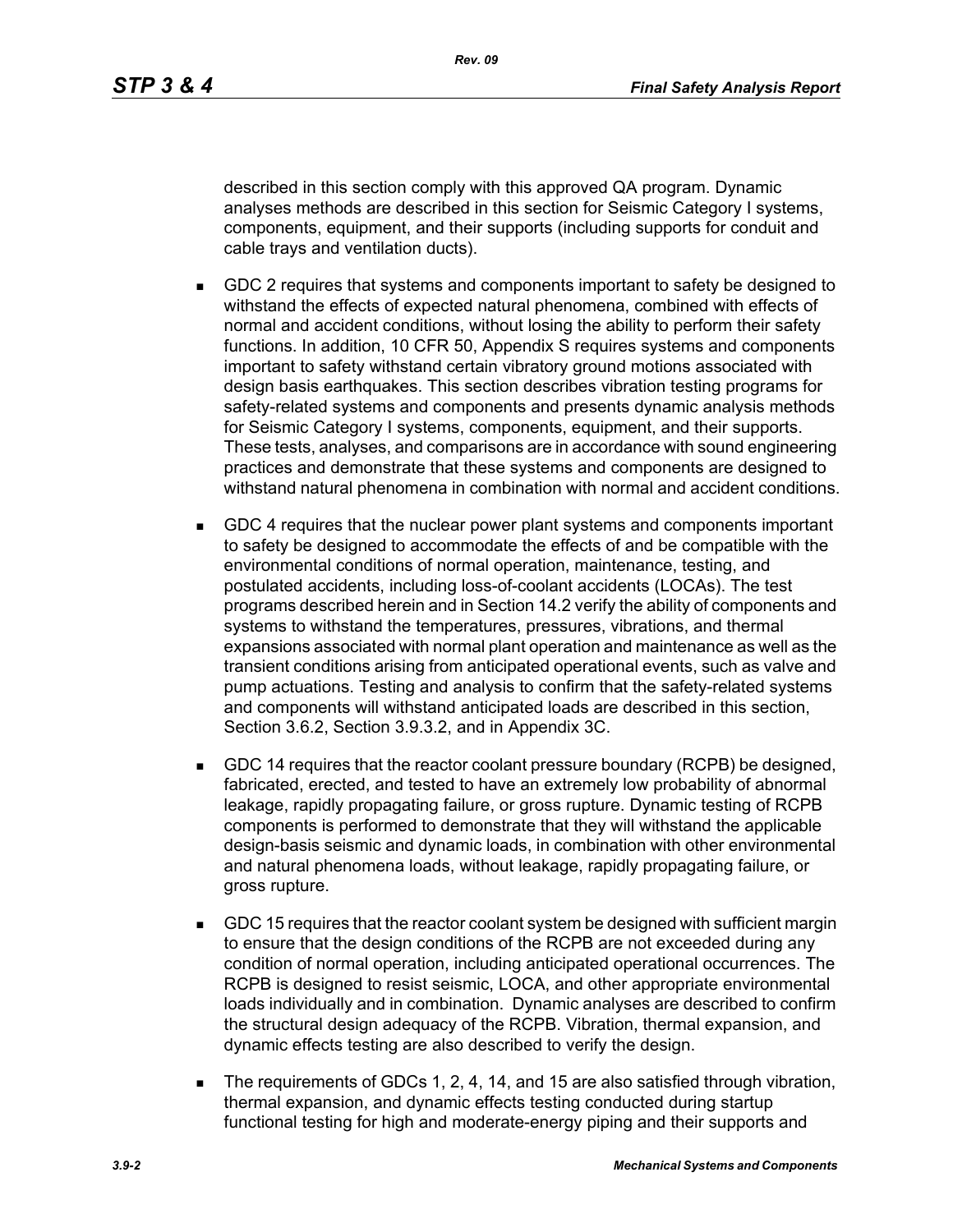restraints. The purposes of these tests are to confirm that the piping, components, restraints, and supports have been designed to withstand the dynamic loadings and operational transient conditions encountered during service and to confirm that no unacceptable restraint of normal thermal motion occurs.

#### **3.9.2.1.1 Vibration and Dynamic Effects Testing**

The general requirements for vibration and dynamic effects testing of piping systems are specified in Regulatory Guide 1.68, "Preoperational and Initial Startup Test Programs for Water-Cooled Power Reactors." More specific vibration testingrequirements are defined in ASME OM-S/G-2007, Standards and Guides for Operation and Maintenance of Nuclear Power Plants, Part 3 "Requirements for Preoperational and Initial Startup Vibration Testing of Nuclear Power Plant Piping Systems."

#### STD DEP 1.8-1

*More specific vibration testing requirements are defined in ANSI/ASME OM3* S/G-2007, Standards and Guides for Operation and Maintenance of Nuclear Power Plants, Part 3, *"Requirements for Preoperational and Initial Startup Vibration Testing of Nuclear Power Plant Piping Systems".*

#### **3.9.2.1.1.1 Measurement Techniques**

Application of measurement techniques is detailed in the appropriate testing specification consistent with the guidelines contained in ASME OM S/G-2007, Standards and Guides for Operation and Maintenance of Nuclear Power Plants, Part 3.

#### STD DEP 1.8-1

*Application of these measurement techniques is detailed in the appropriate testing specification consistent with the guidelines contained in ANSI/ASME OM3* S/G-2007, Standards and Guides for Operation and Maintenance of Nuclear Power Plants, Part 3.

#### **3.9.2.1.1.2 Monitoring Requirements**

Steady state conditions and transient events to be monitored will be detailed in the appropriate testing specifications consistent with ASME OM-S/G-2007, Standards and Guides for Operation and Maintenance of Nuclear Power Plants, Part 3 guidelines.

#### STD DEP 1.8-1

*Steady-state conditions and transient events to be monitored will be detailed in the appropriate testing specifications consistent with OM3* ASME OM S/G-2007, Standards and Guides for Operation and Maintenance of Nuclear Power Plants, Part 3 *guidelines.*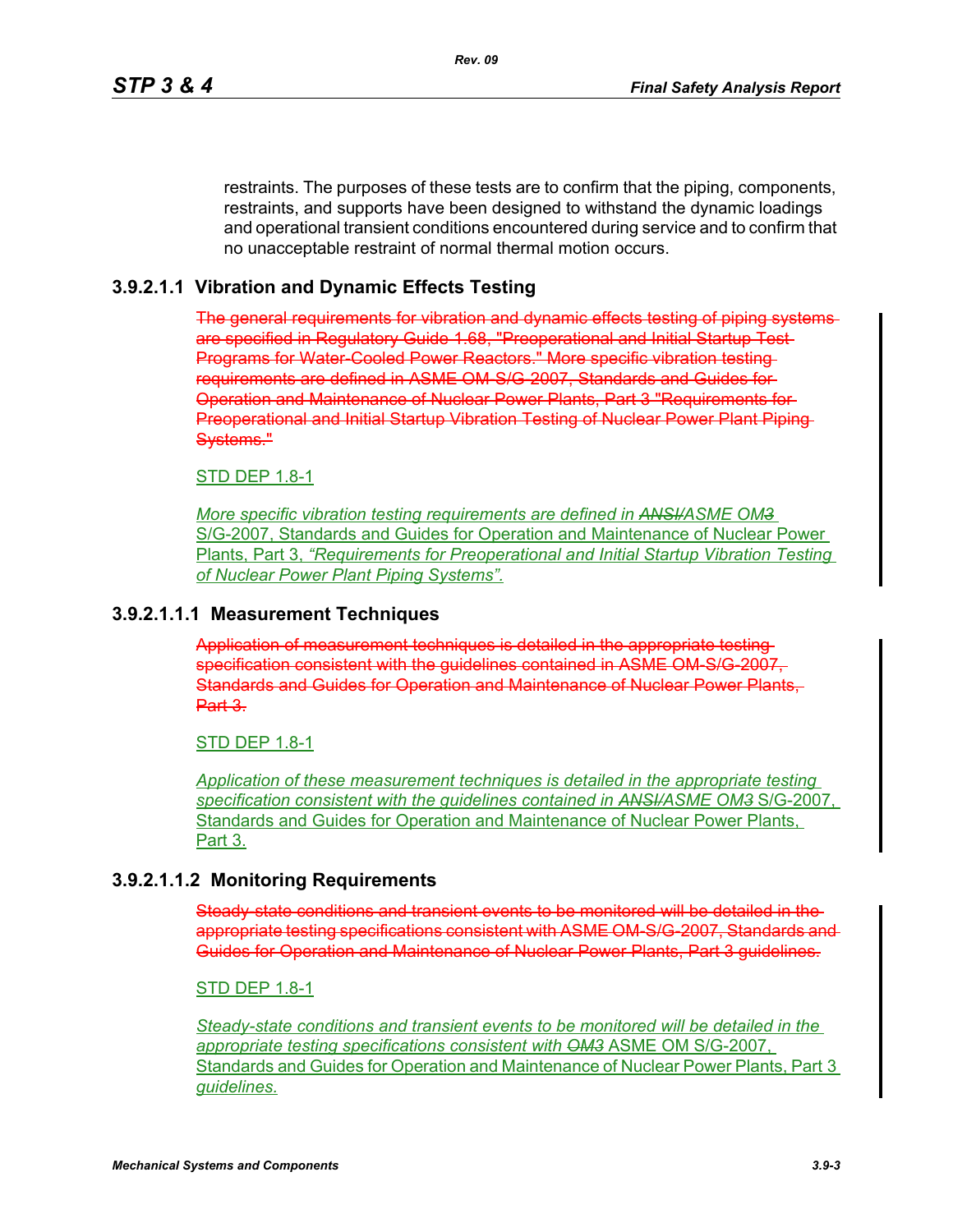# **3.9.2.1.2 Thermal Expansion Testing**

More specific requirements are defined in ASME OM-S/G-2007, Standards and Guides for Operation and Maintenance of Nuclear Power Plants, Part 7, "Requirements for Thermal Expansion Testing of Nuclear Power Plant Piping Systems."

#### STD DEP 1.8-1

*More specific requirements are defined in ANSI/ASME OM7* S/G-2007, Standards and Guides for Operation and Maintenance of Nuclear Power Plants, Part 7*,"Requirements for Thermal Expansion Testing of Nuclear Power Plant Piping Systems."*

#### **3.9.2.1.3 Thermal Stratification in Feedwater Piping**

#### STD DEP 1.8-1

*This test will be performed in accordance with the general requirements of Regulatory*  Guide 1.68 and the more specific requirements in **ANSI/ASME OM7-S/G-2007**, Standards and Guides for Operation and Maintenance of Nuclear Power Plants. Part 7.

#### **3.9.2.2.2.7 RCIC Pump and Turbine Assembly**

STD DEP T1 2.4-3

*The RCIC pump construction is a horizontal, multistage type and is supported on a pedestal. The RCIC pump assembly is qualified analytically by static analysis for seismic and other RBV loadings, as well as the design operating loads of pressure, temperature, and external piping loads. The results of this analysis confirm that the stresses are less than the allowable (Subsection 3.9.3.2.2).*

*The RCIC turbine*-pump *is qualified for seismic and other RBV loads via a combination of static analysis and dynamic testing (Subsection 3.9.3.2.1.5* and 3.9.3.2.2*). The turbine*-pump *assembly consists of rigid masses (wherein static analysis is utilized) interconnected with control levers and electronic control systems, necessitating final qualification via dynamic testing. Static loading analyses are employed to verify the structural integrity of the turbine*-pump *assembly and the adequacy of bolting under operating, seismic, and other RBV loading conditions. The complete turbine*-pump *assembly is qualified via dynamic testing in accordance with IEEE-344. The qualification test program includes a demonstration of startup capability, as well as operability during dynamic loading conditions. Operability under normal load conditions is assured by comparison to the operability of similar turbines in operating plants.*

#### **3.9.2.3 Dynamic Response of Reactor Internals Under Operational Flow Transients and Steady-State Conditions**

The following standard supplement addresses Regulatory Guide (R.G.) 1.206, Rev. 0: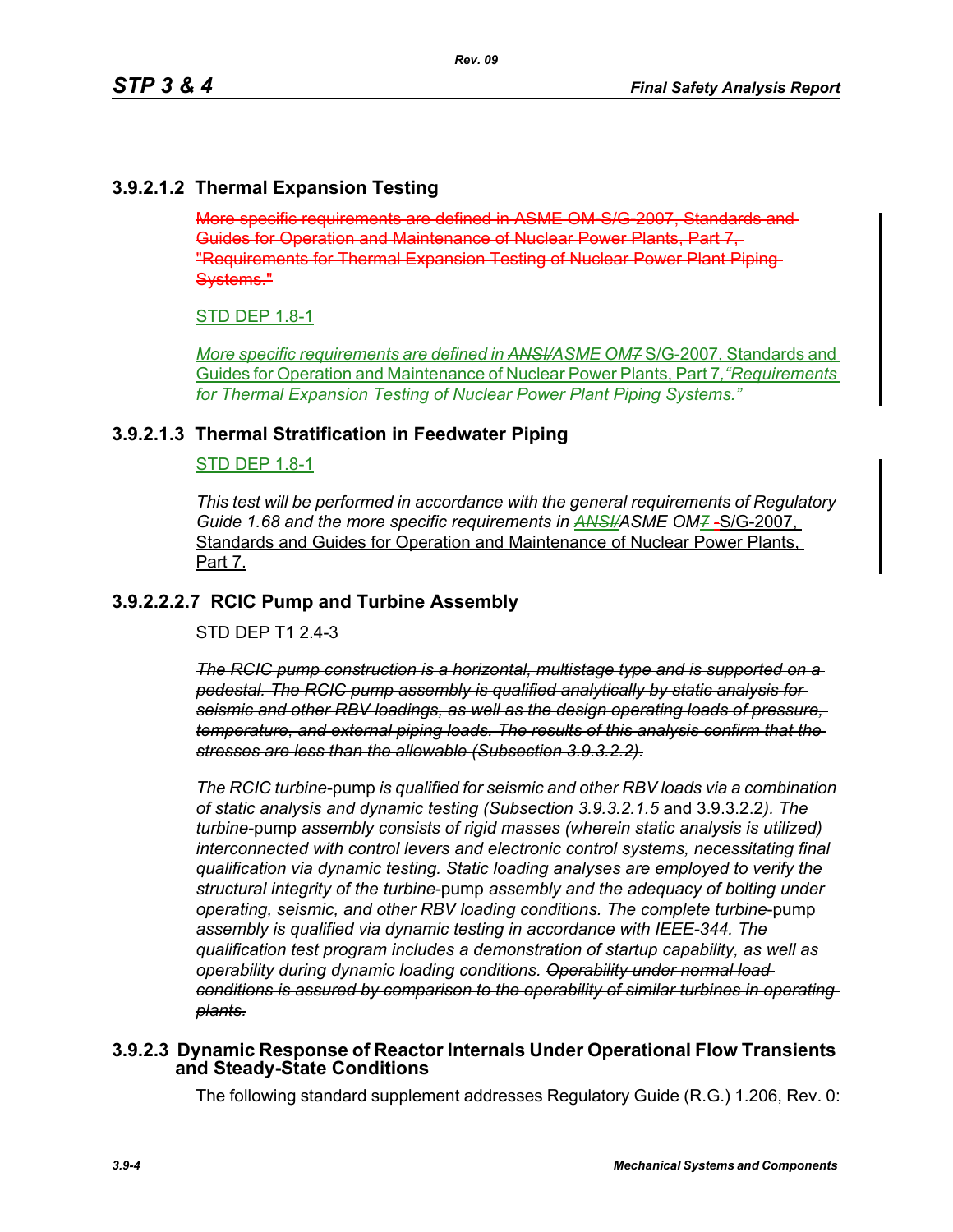*Rev. 09*

The plan to evaluate the response of the reactor internals due to operational flow transients and steady state conditions for the ABWR prototype, STP 3, is included in the STP 3 ABWR Prototype Reactor Internals Flow-Induced Vibration Assessment Program (Reference 3.9-13). For STP 4, STP 3 will be the valid prototype reactor, and STP 4 will be classified as "Non-Prototype, Category I." The plan for evaluation of STP 4 is included in the STP 4 Reactor Internals Flow-Induced Vibration Assessment Program (Reference 3.9-14).

# **3.9.2.4 Preoperational Flow-Induced Vibration Testing of Reactor Internals**

The following standard supplement addresses Regulatory Guide (R.G.) 1.206, Rev. 0:

As discussed in Subsection 3.9.2.3, STP 3 reactor internals are classified as Prototype, and the STP 4 reactor internals are classified as non-prototype, Category I. In accordance with the requirement of Regulatory Guide 1.206 Section C.I.3.9.2.4 for prototype, Section 3.9.2.3 identifies the assessment program for STP 3 that addresses the flow modes, vibration monitoring and sensor types and locations, procedures and methods to be used to process and interpret the measured data, planned visual inspections, and planned comparisons of test results with analytical predictions. The approach for qualification of the STP 3 reactor internals, including the steam dryer, is as described in Reference 3.9-13.

For STP 4 reactor internals components, an inspection program will be implemented in lieu of a vibration measurement program as discussed in paragraph C.3.1.3 of Regulatory Guide 1.20. Subsection 3.9.2.3 identifies the assessment program for the STP 4 non-prototype. In addition, for STP Unit 4 a vibration measurement program will be included for the steam dryer.

No later than the first refueling outage of STP 3 and STP 4, detailed inspections of the steam dryer will be performed to confirm the structural adequacy of the dryer for flow-induced vibration loads.

# **3.9.3.1.8 RCIC Turbine-Pump**

STD DEP T1 2.4-3

*Although not under the jurisdiction of the ASME Code, the RCIC turbine is designed and evaluated and fabricated following the basic guidelines of*The RCIC turbine-pump is constructed in accordance with the requirements of ASME Code Section III for Class 2 components.

# **3.9.3.1.9 ECCS Pumps**

STD DEP T1 2.4-3

*The RHR, RCIC, and HPCF pumps are constructed in accordance with the requirements of an ASME Code Section III, Class 2 component.*

# **3.9.3.2 Pump and Valve Operability Assurance**

The following supplement describes additional pump and valve operability assurance.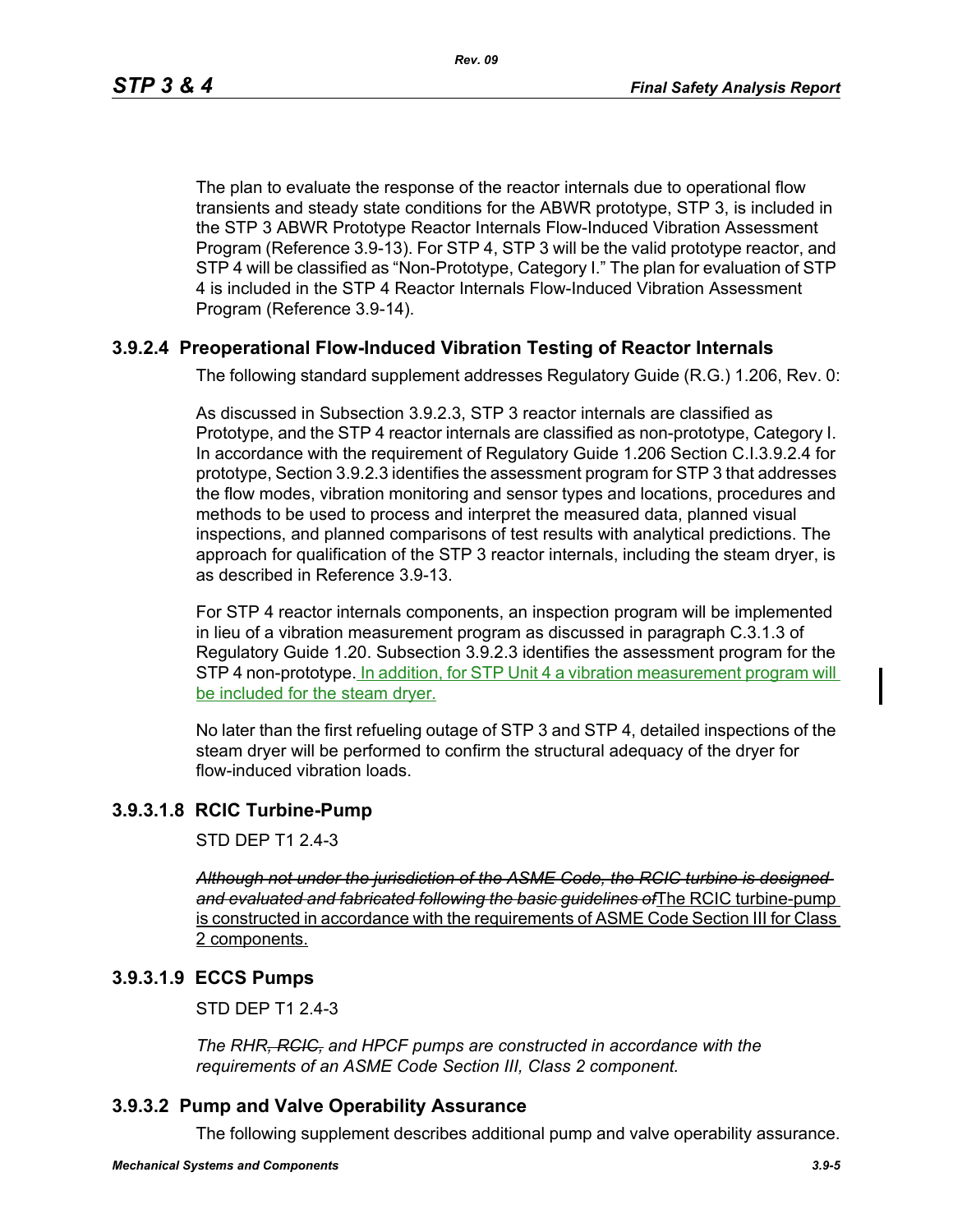*Rev. 09*

Pumps and valves that perform an active safety-related function are functionally qualified to perform their required functions. For component designs that were not previously qualified, the qualification programs meet the requirements of QME-1-2007, which is accepted in RG 1.100, Rev 3. For component designs previously qualified to standards other than ASME QME-1-2007, the following approach is used.

- **The general requirements specifications include requirements related to design** and functional qualification of safety-related pumps and valves that incorporate lessons learned from nuclear power plant operations and research programs.
- Qualification specifications (e.g., design specifications) consistent with Appendices QP-A, QV-I and QV-A of QME-1-2007 are prepared to ensure the operating conditions and safety functions for which the pumps and valves are to be qualified are communicated to the manufacturer or qualification facility.
- Suppliers are required to submit application reports for review and approval, as described in QME-1-2007, that describe the basis for the application of specific predictive methods and/or qualification test data to a specific application.
- The application reports provided by the suppliers for adherence to specification requirements are reviewed to ensure the methods used are applicable and justified and to verify any extrapolation techniques used are justified. A gap analysis is performed to identify any deviations from QME-1-2007 in the component qualification. Each deviation is evaluated for impact on the overall component qualification. If the conclusion of the gap analysis is that the component qualification is inadequate, then the component may be qualified using a test-based methodology, as allowed by QME-1-2007.
- Independent valve sizing calculations, using bounding design parameters (such as sliding friction coefficients), are performed to verify supplier actuator sizing.

Functional qualification addresses key lessons learned from industry efforts, particularly on air and motor-operated valves, many of which are discussed in Section QV-G of QME-1-2007.

For example:

- **Evaluation of valve performance is based on a combination of testing and analysis,** using design similarity to apply test results to specific valve designs.
- **EXECT** Testing to verify proper valve setup and acceptable operating margin is performed using diagnostic equipment to measure stem thrust and/or torque.
- Sliding friction coefficients used to evaluate valve performance (e.g., disk-to-seat friction coefficients for gate valves and bearing coefficients for butterfly valves) account for the effects of temperature, cycle history, load and internal parts geometry.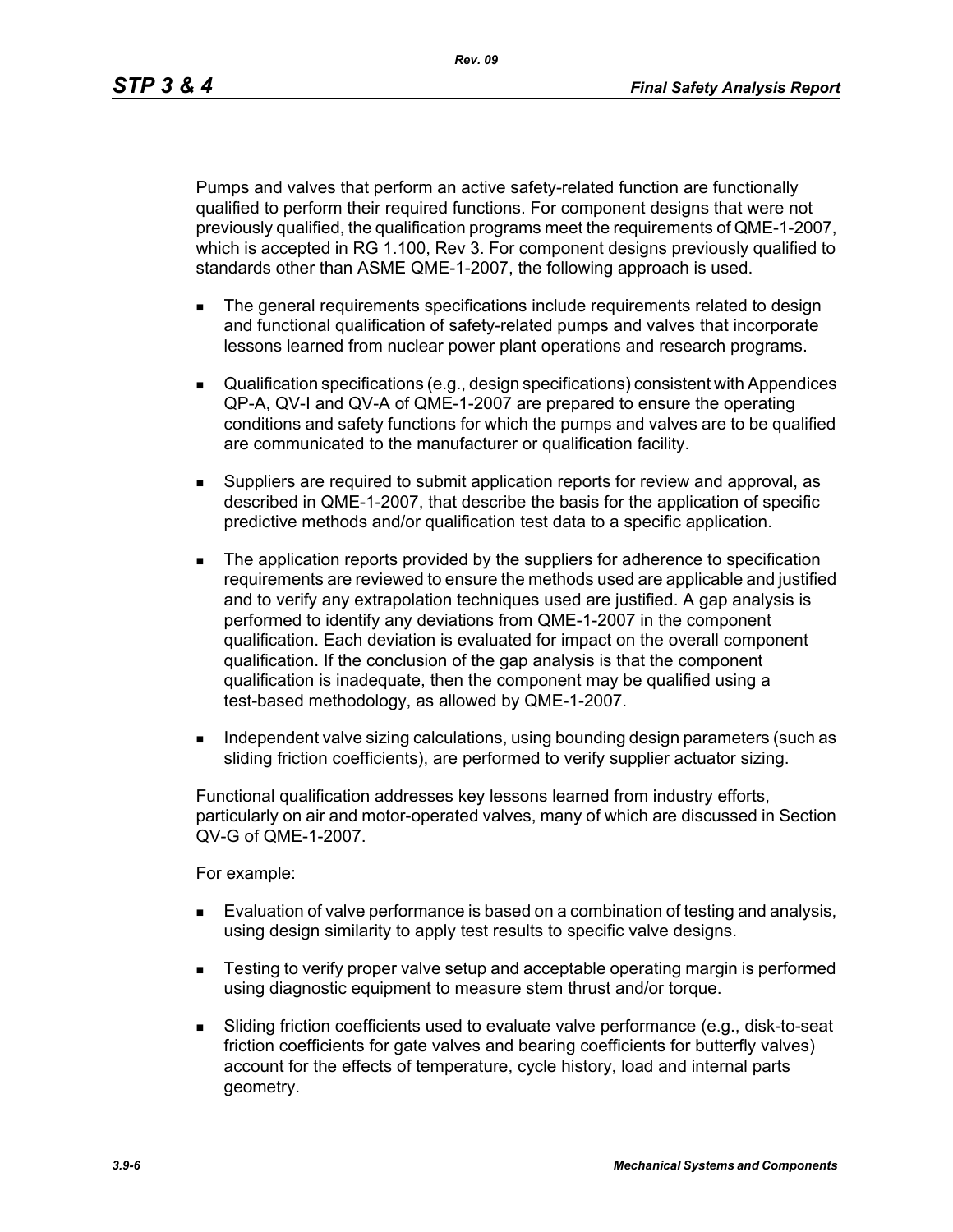- Actuator sizing allows margin for aging/degradation, test equipment accuracy and other uncertainties, as appropriate.
- Material combinations that may be susceptible to galling or other damage mechanisms under certain conditions are not used.

DCD Section 3.9.2.2 and Section 3.10 provide details on the seismic qualification of pumps, valves and snubbers, and Section 3.11 provides details on the environmental qualification (EQ).

# **3.9.3.2.1.5 RCIC Turbine-Pump**

STD DEP T1 2.4-3

*The RCIC turbine*-pump *is qualified by a combination of static analysis and dynamic testing as described in Subsection 3.9.2.2.2.7. The turbine*-pump *assembly consists of rigid masses (wherein static analysis is utilized) interconnected with control levers and electronic control systems, necessitating final qualification by dynamic testing. Static loading analysis has been employed to verify the structural integrity of the turbine*pump *assembly, and the adequacy of bolting under operating and dynamic conditions. The complete turbine*-pump *assembly is qualified via dynamic testing, in accordance with IEEE-344. The qualification test program includes demonstration of startup capability, as well as operability during dynamic loading conditions. Operability under normal load conditions is assured by comparison to operability of similar turbines in operating plants.*

#### **3.9.3.2.3.1 Procedures**

The following supplement describes the functionality of active pumps. Electric motors for active pumps and instrumentation, including electrical devices which must function to cause the pump to accomplish its intended function, are discussed separately in DCD Subsection 3.9.3.2.5.1.2.3.

# **3.9.3.2.5.1 Procedures**

The following supplement describes the functionality of active pumps. Procedures for qualifying electrical and instrumentation components which are depended upon to cause the valve to accomplish its intended function are described in DCD Subsection 3.9.3.2.5.1.2.3.

# **3.9.3.2.5.1.2 Dynamic Load Qualification**

The following supplement describes additional dynamic load qualification features.

DCD Tier 2 Subsection 3.9.2.2 and 3.9.3.2 provides details for a test or analysis of the extended structure performed for the expected dynamic loads acting on the extended structure.

When qualification of mechanisms that must change position to complete their safety-related function is based on dynamic testing or equivalent static load testing,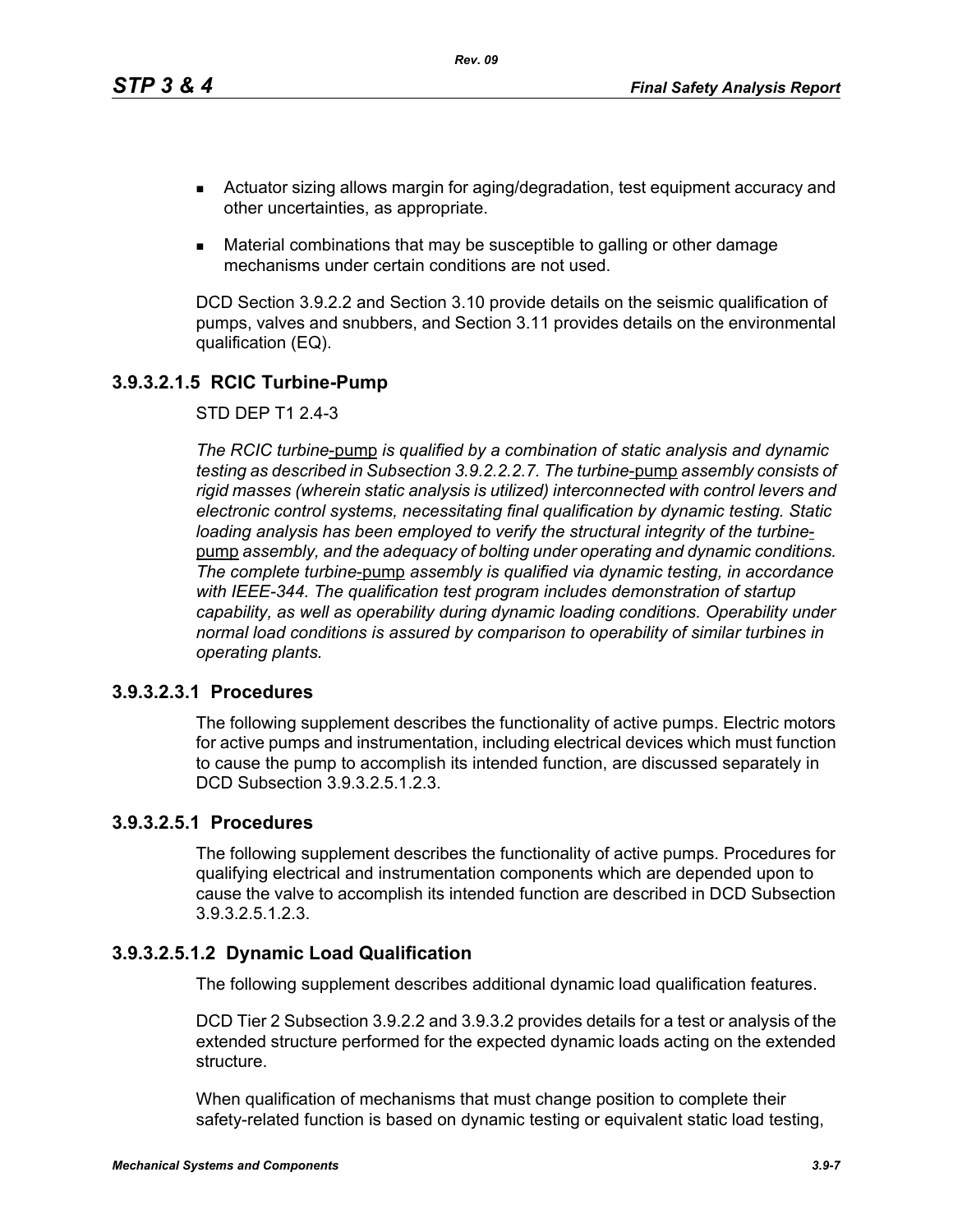operability testing is performed for the loads defined by the applicable events and conditions in accordance with DCD Tier 2 Subsection 3.9.1.1 and DCD Tier 2 Table 3.9-1.

The dynamic qualification testing procedure for valve operability is outlined below. A subject valve assembly is mounted in a test stand or fixture in a manner that conservatively represent typical valve installation(s). Each test valve assembly includes the actuator and accessories that are attached to an inservice valve. Additional discussion of test criteria and method is provided in DCD Tier 2 Subsection 3.9.2.2, and also in the portions of DCD Tier 2 Subsections 3.10.1 and 3.10.2 applicable to active valve assemblies.

#### **3.9.3.4.1 Piping**

The following supplement describes additional snubber features.

(3)(b) Inspection, Testing, Repair and/or Replacement of Snubbers

Snubber inspection, testing, repair and replacement are conducted in accordance with ASME OM-2004, Subsection ISTD, and RG 1.192.

A thermal motion monitoring program is established for verification of snubber movement, adequate clearance and gaps, including motion measurements and acceptance criteria to assure compliance with ASME Section III Subsection NF.

- (3)(c) Snubber Design and Testing
	- (i) All snubbers are load rated by testing in accordance with the snubber manufacturer's testing program and in compliance with the applicable sections of ASME QME-1-2007, Subsection QDR and ASME OM Code, Subsection ISTD.
	- (ii) The codes and standards used for snubber functional qualification and production testing are as follows:
		- a. ASME B&PV Code Section III, Subsection NF.
		- b. ASME QME-1-2007, Subsection QDR and ASME OM Code, Subsection ISTD.

All large bore hydraulic snubbers include full Service Level D load testing, including verifying bleed rates, control valve closure within the specified velocity ranges and drag forces/breakaway forces are acceptable in accordance with ASME, QME-1-2007 and ASME OM Codes.

Production and qualification test programs for both hydraulic and mechanical snubbers are carried out by the snubber vendors in accordance with the snubber installation instruction manual required to be furnished by the snubber supplier. Acceptance criteria assure compliance with ASME Section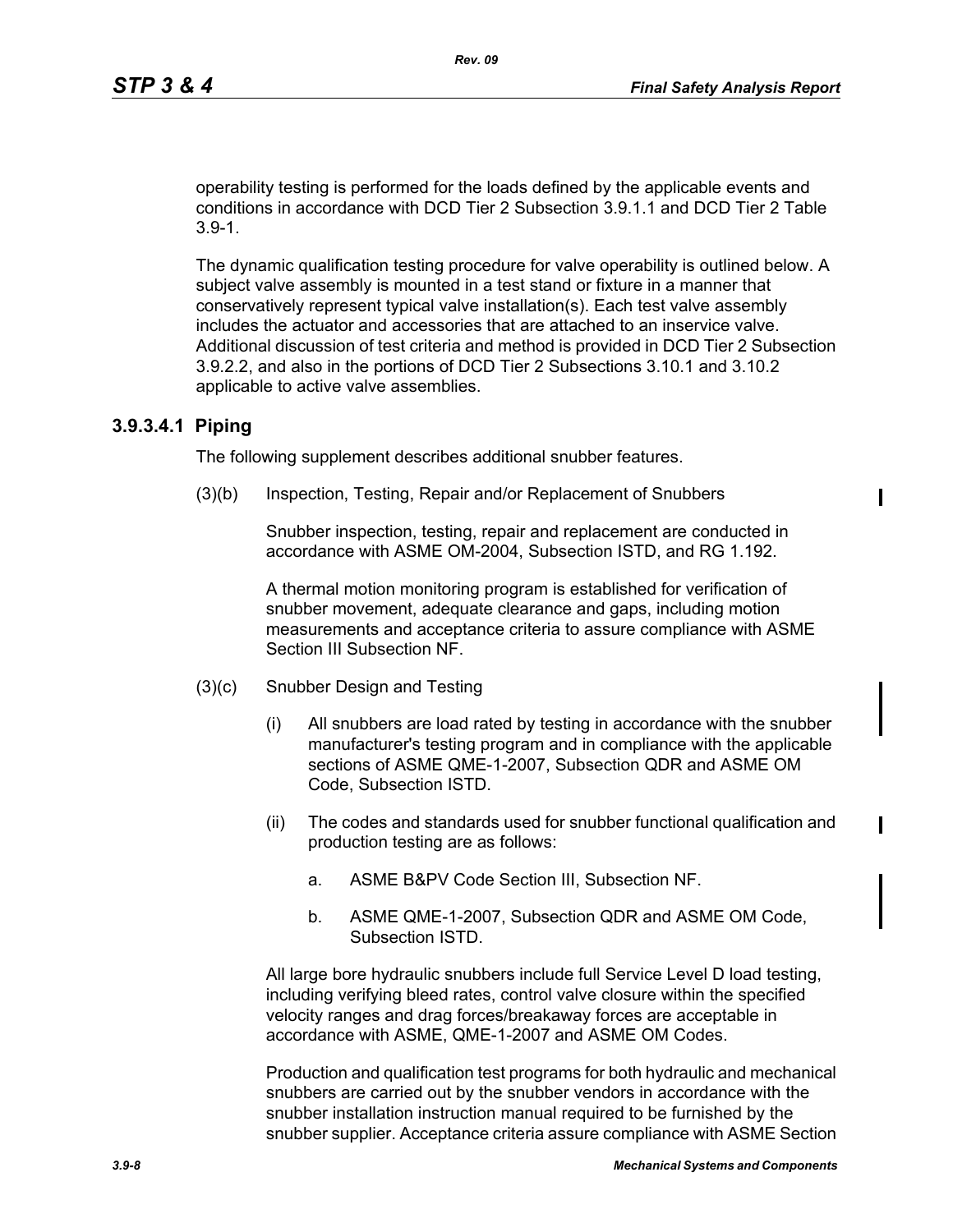III Subsection NF, and other applicable codes, standards and requirements. (see DCD Subsection 3.9.1.7)

#### (3)(c) Snubber Inservice Examination

The program for inservice examination and testing of snubbers after construction is prepared in accordance with the requirements of ASME OM Code, 2004 Edition, Subsection ISTD, and RG 1.192. Inservice examination is initially performed not less than two months after attaining 5 percent reactor power operation and will be completed within 12 calendar months after attaining 5 percent reactor power. Subsequent examinations are performed at intervals defined by ISTD-4252, Table ISTD-4252-1, and Code Case OMN-13. Examination intervals, subsequent to the third interval, are adjusted based on the number of unacceptable snubbers identified in the then current interval.

An inservice visual examination is performed on all snubbers to identify physical damage, leakage, corrosion, degradation, indication of binding, misalignment or deformation and potential defects generic to a particular design. Snubbers that do not meet visual examination requirements are evaluated to determine the root cause of the unacceptability, and appropriate corrective actions are taken (e.g., snubber is adjusted, repaired, modified, or replaced). Snubbers evaluated as unacceptable during visual examination may be accepted for continued service by successful completion of an operational readiness test.

Snubbers are tested inservice to determine operational readiness during each fuel cycle, beginning no sooner than 60 days before the scheduled start of the applicable refueling outage. Snubber operational readiness tests are conducted with the snubber in the as-found condition, to the extent practical, either in place or on a test bench, to verify the test parameters of ISTD-5210. When an in-place test or bench test cannot be performed, snubber subcomponents that control the parameters to be verified are examined and tested. Preservice examinations are performed on snubbers after reinstallation when bench testing is used (ISTD-5224), or on snubbers where individual subcomponents are reinstalled after examination (ISTD-5225).

Defined test plan groups (DTPG) are established and the snubbers of each DTPG are tested according to an established sampling plan each fuel cycle. Sample plan size and composition are determined as required for the selected sample plan, with additional sampling as may be required for that sample plan based on test failures and failure modes identified.

Snubbers that do not meet test requirements are evaluated to determine root cause of the failure, and are assigned to failure mode groups (FMG) based on the evaluation, unless the failure is considered unexplained or isolated. The number of unexplained snubber failures not assigned to an FMG determines the additional testing sample. Isolated failures do not require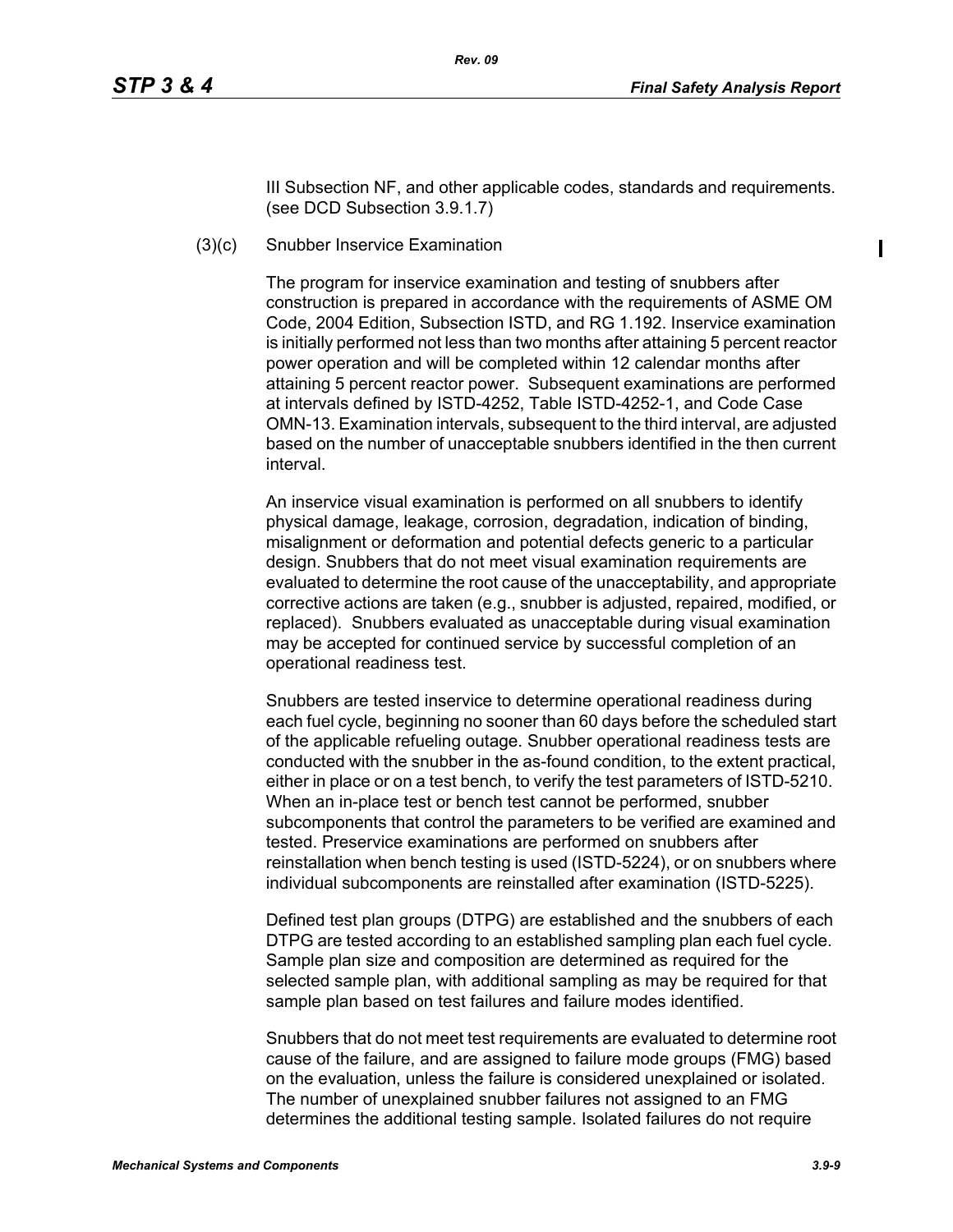ı

additional testing. For unacceptable snubbers, additional testing is conducted for the DTPG or FMG until the appropriate sample plan completion criteria are satisfied.

*Rev. 09* 

Unacceptable snubbers are adjusted, repaired, modified, or replaced. Replacement snubbers meet the requirements of ISTD-1600. Post-maintenance examination and testing, and examination and testing of repaired snubbers, is done to ensure that test parameters that may have been affected by the repair or maintenance activity are verified acceptable.

Service life for snubbers is established, monitored and adjusted as required by ISTD-6000 and the guidance of ASME OM Code Non-mandatory Appendix F.

The inservice inspection and testing programs for snubbers will be completed in accordance with milestones described in Section 13.4.

(3)(d) Snubber Support Data:

A plant-specific table prepared as part of the inspection and test program for snubbers will include the following information:

- $\blacksquare$  the general functional requirement (i.e., shock, vibration, dual purpose) for each system and component using snubbers including the number and location of each snubber. If either dual-purpose or arrestor type indicate whether the snubber or component was evaluated for fatigue strength,
- operating environment,
- **a** applicable codes and standards,
- **I** list type of snubber (i.e., hydraulic, mechanical), materials of construction, standards for hydraulic fluids and lubricants, and the corresponding supplier,
- environmental, structural, and performance design verification tests,
- production unit functional verification tests and certification,
- packaging, shipping, handling, and storage requirements,
- description of provisions for attachments and installation, and
- quality assurance and assembly quality control procedures for review and acceptance by the purchaser.

# **3.9.3.4.4 Floor-Mounted Major Equipment (Pumps, Heat Exchangers, and RCIC Turbine-Pump)**

STD DEP T1 2.4-3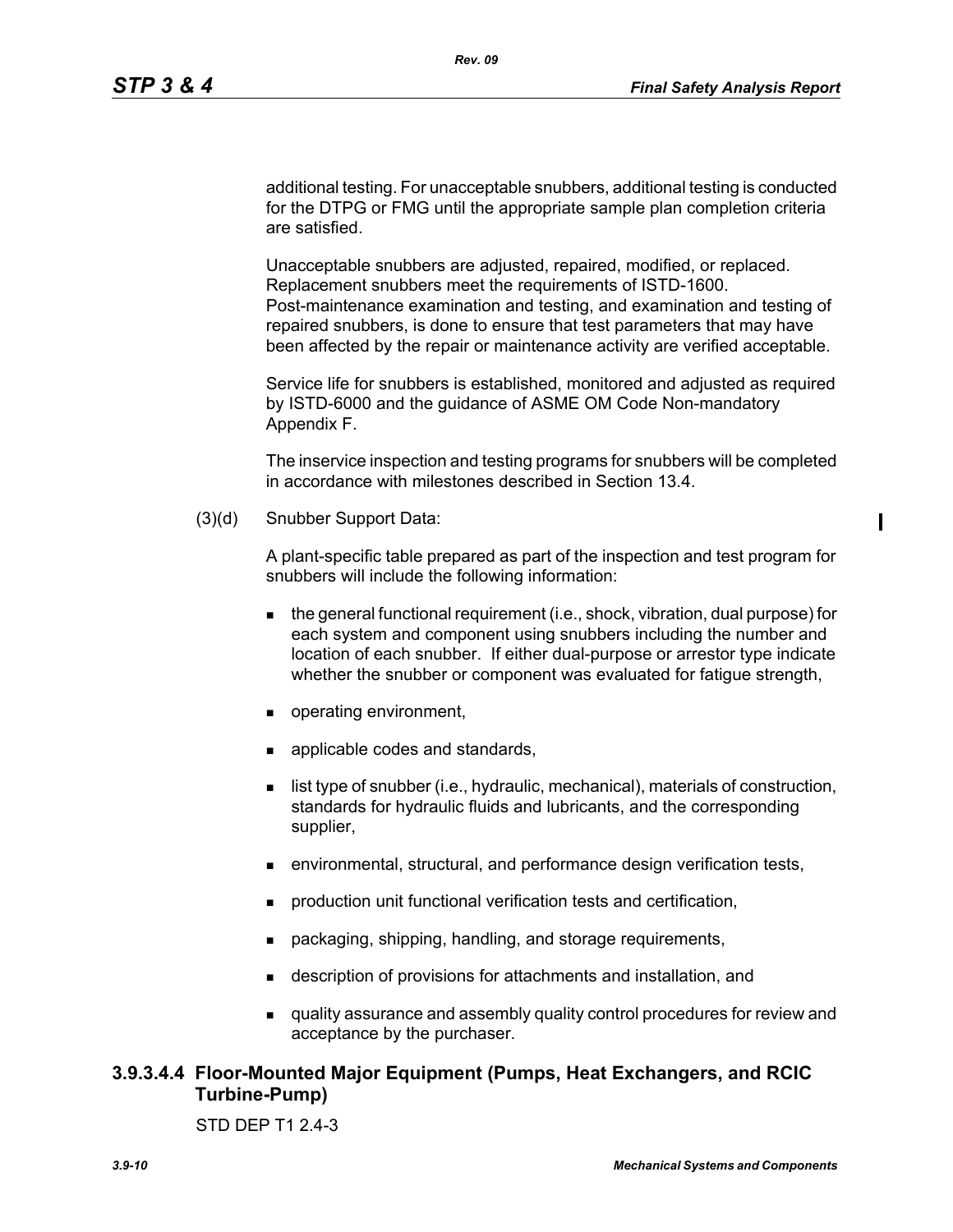*Since the major active valves are supported by piping and not tied to building structures, valve "supports" do not exist (Subsection 3.9.3.4.1).*

*The HPCF, RHR, RCIC, SLC, FPCCU, SPCU, and CUW pumps; RCW, RHR, CUW, and FPCCU heat exchangers; and RCIC turbine*-pump *are all analyzed to verify the adequacy of their support structure under various plant operating conditions. In all cases, the load stresses in the critical support areas are within ASME Code allowables.*

*Seismic Category I active pump supports are qualified for dynamic (seismic and other RBV) loads by testing when the pump supports together with the pump meet the following test conditions:*

*(1) Simulate actual mounting conditions.*

#### **3.9.5.1.2.9 Incore Guide Tubes and Stabilizers**

#### STD DEP 3.9-1

*These are Safety Class 3 components. The guide tubes protect the incore*  instrumentation from flow of water in the bottom head plenum and provide a means of *positioning fixed detectors in the core, as well as a path for insertion and withdrawl of the calibration monitors (ATIP, Automated Traversing Incore Probe Subsystem). The incore flux monitor guide tubes extend from the top of the incore flux monitor housing to the top of the core plate. (The power range detectors for the power range monitoring units and the dry tubes for the startup range neutron monitoring and average power range monitoring (SRNM) detectors are inserted through the guide tubes). The local power range monitor (PRNM) detector assemblies and the dry tubes for the startup range monitoring (SRNM) assemblies are inserted through the guide tube.*

*Two levels of stainless steelstabilizer latticework of clamps, tie bars, and spacers give lateral support and rigidity to the guide tubes. The stabilizers are connected to the shroud and shroud support. The bolts are tack-welded after assembly to prevent loosening during reactor operation.*

#### **3.9.6 Testing of Pumps and Valves**

#### STD DEP Admin

#### STD DEP 1.8-1

The following change is made in the 3rd sentence of the subsection.

*For example, the periodic leak testing of the reactor coolant pressure isolation valves (See Appendix 3M for design changes made to prevent intersystem LOCAs) in Table 3.9-9 will be performed in accordance with Chapter 16 Surveillance Requirement SR 3.6.1.5.10* 3.4.4.1*.*

*Inservice testing of safety-related pumps and valves will be performed in accordance*  with the requirements of ASME/ANSI OMa-1988 Addenda to ASME/ANSI OM-1987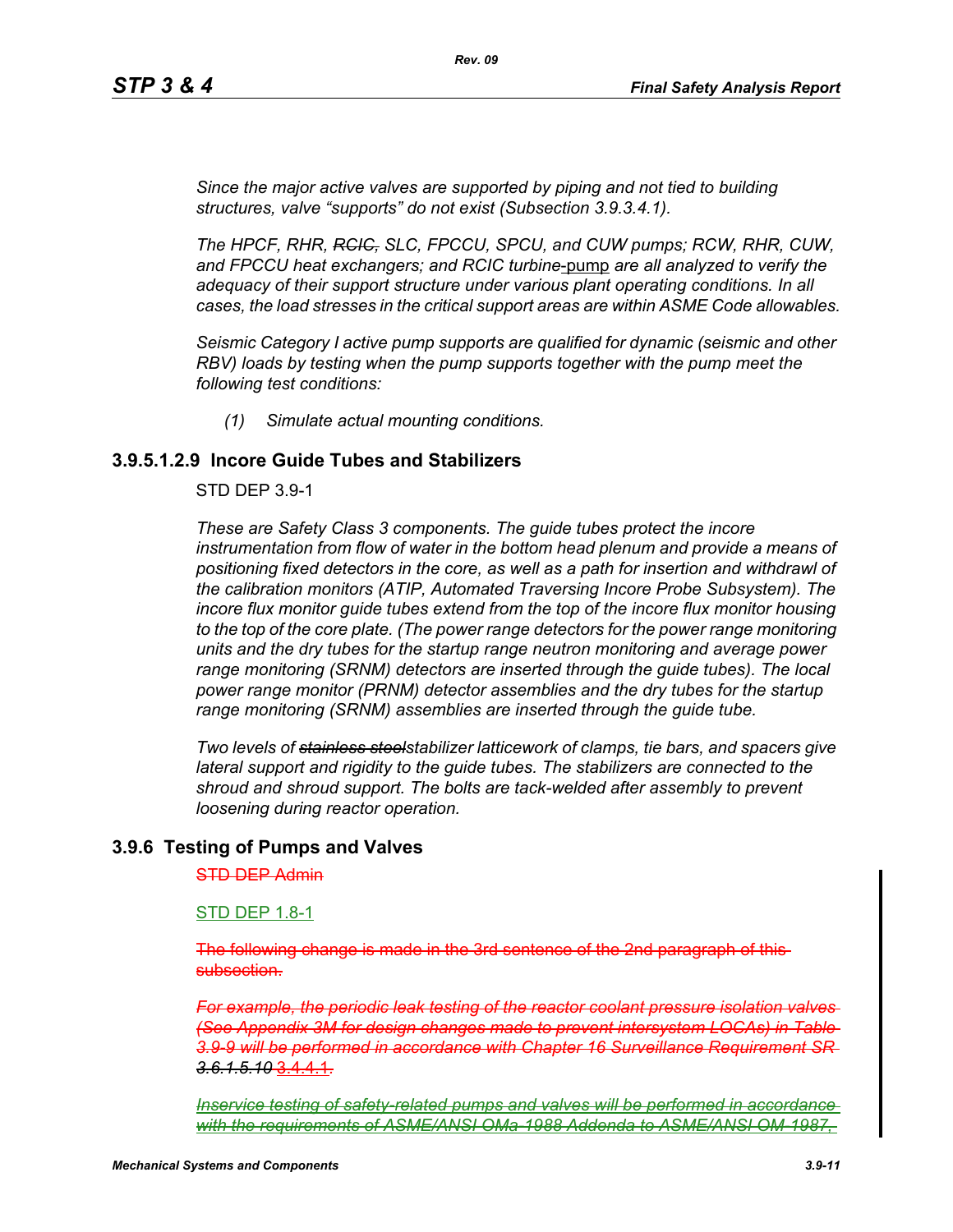*Parts 1, 6, and 10. Table 3.9-8 lists the inservice testing parameters and frequencies for the safety-related pumps and valves. The reason for each code defined testing exception or justification for each code exemption request is noted in the description of the affected pump or valve. Valves having a containment isolation function are also noted in the listing. Inservice inspection is discussed in Subsection 5.2.4 and Section 6.6.*

*Details of the inservice testing program, including test schedules and frequencies, will be reported in the inservice inspection and testing plan to be provided by the applicant referencing the ABWR design. The plan will integrate the applicable test requirements for safety-related pumps and valves, including those listed in the technical specifications, Chapter 16, and the containment isolation system, Subsection 6.2.4. For example, the periodic leak testing of the reactor coolant pressure isolation valves (See Appendix 3M for design changes made to prevent intersystem LOCAs) in Table 3.9-9 will be performed in accordance with Chapter 16 Surveillance Requirement SR*  3.6.1.5.10. This plan will include baseline pre-service testing to support the per *inservice testing of the components. Depending on the test results, the plan will provide a commitment to disassemble and inspect the safety-related pumps and valves when limits of the OM Code are exceeded, as described in the following paragraphs. The primary elements of this plan, including the requirements of Generic Letter 89-10 for motor operated valves, are delineated in the subsections to follow. (See Subsection 3.9.7.3 for COL license information requirements.)*

The **following supplement** Section describes the functional qualification provisions and inservice testing (IST) programs for safety-related pumps and valves. The IST program includes periodic tests and inspections that demonstrate the operational readiness of pumps and valves that are required to perform a specific function in shutting down the reactor to the safe-shutdown condition, in maintaining the reactor in a safe shutdown condition, or in mitigating the consequences of an accident. The IST program also demonstrates the operational readiness of pressure relief valves that protect systems or portions of systems, and dynamic restraints used in systems, that perform one of or more of the three functions identified above.

The preservice testing (PST) and IST programs are based on the requirements of the ASME OM Code-2004, Subsections ISTA, ISTB, ISTC and (mandatory) Appendix I. The specific ASME OM Code requirements for functional testing of pumps are found in Subsection ISTB, requirements for inservice testing of valves are found in Subsection ISTC, and requirements for inservice testing of pressure relief devices are found in ASME OM Code, (mandatory) Appendix I. General requirements for inservice testing are found in Subsection ISTA.

The IST Program plan includes the following information:

- The edition and addenda of the Code that apply to the required tests and examinations
- $\blacksquare$  The classification of components and the boundaries of system classification
- Identification of the components subject to tests and examination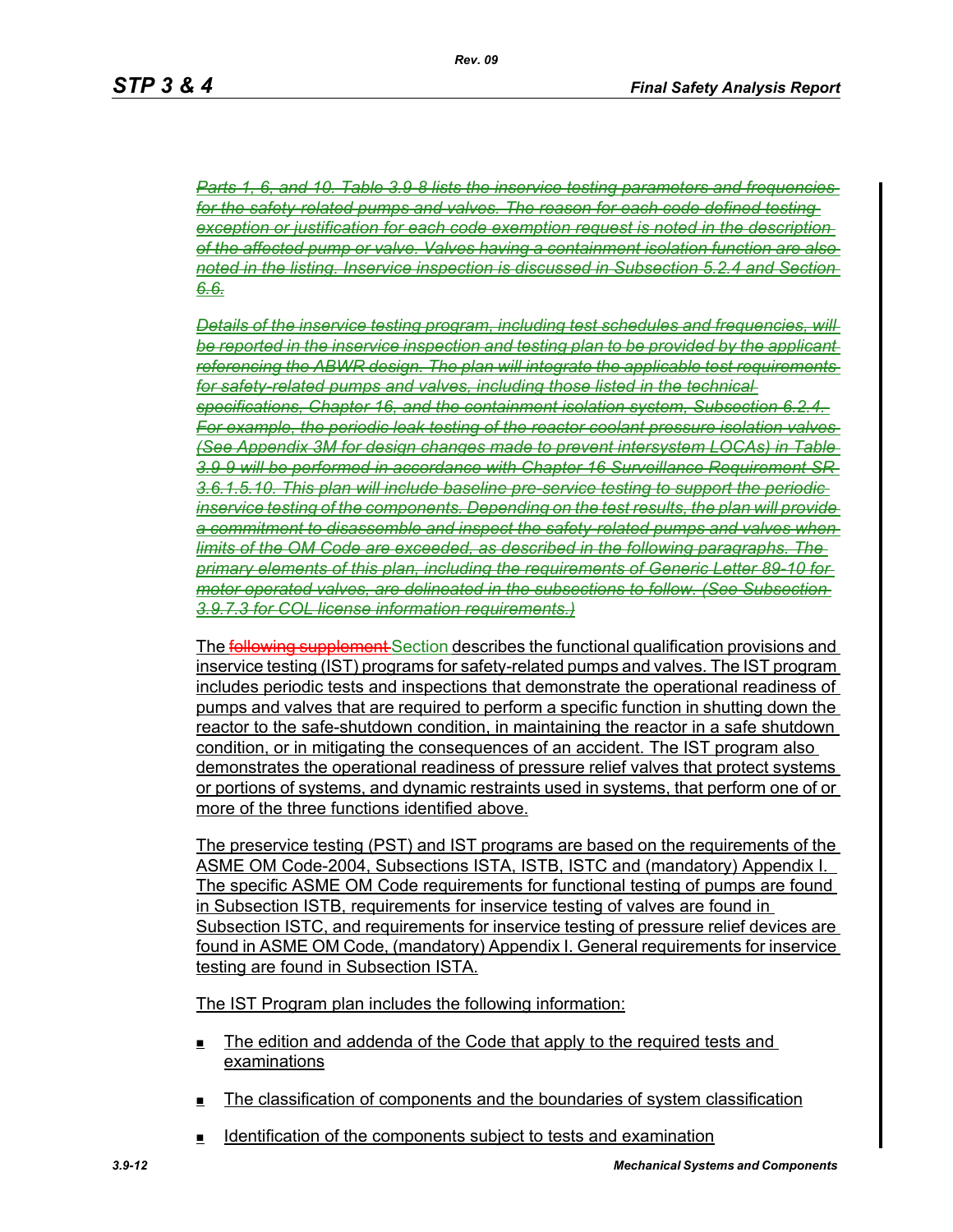- The Code requirements for each components and the test or examination to be performed
- The Code requirements for each component that are not being satisfied by the tests or examinations; and the justification for substitute tests and examinations (i.e., required relief requests)
- **EXECODE CODE CASES PROPOSED for use and the extent of their application**
- Test or examination frequency or a schedule for performance of tests and examinations, as applicable.

The plan includes the test requirements for containment isolation valves specified in the Technical Specifications, Chapter 16, Section 3.6.1.3, and the leak test requirements for reactor coolant isolation valves specified in Technical Specifications Section 3.4.4. Testing requirements for motor operated valves are in accordance with 10CFR50.55a(b)(3)(ii).

Tests are performed in accordance with written procedures which contain the appropriate reference values and acceptance criteria. Instrumentation and test equipment used in performance of the tests and examinations have the range and accuracy necessary to demonstrate conformance to specific examination or test requirements, and are calibrated and controlled by the QA Program.

Acceptance criteria and reference values are established during preoperational testing, when the components are known to be operating acceptably, at points of operation readily duplicated during subsequent tests. The results of tests are documented and include:

- **Equipment identification and date of test**
- Reason for the test and test procedure used
- **IDENTIFICATE:** Identification of test equipment, including calibration records
- **EXECT** Values of measure parameters, along with a comparison with allowable ranges, analysis of deviations, and requirements for corrective action
- The name and signature of person(s) responsible for conducting and analyzing the test

IST testing conforms to the following:

- IST frequency is established in accordance with requirements set forth by Reference 3.9-23, Subsections ISTA and ISTB.
- IST interval is determined by calendar years following placement of the unit into commercial service.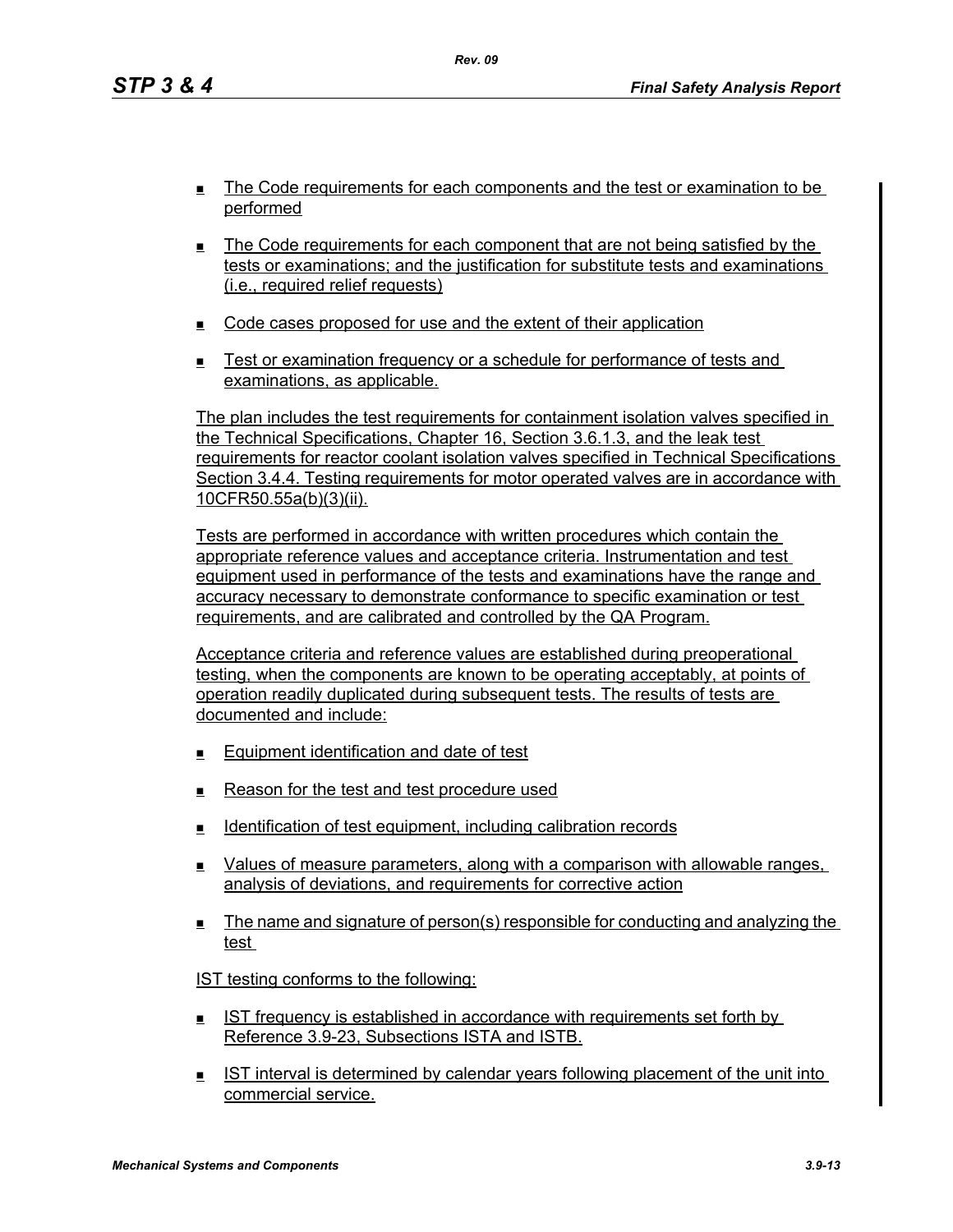- **IST intervals are established in compliance with the following:** 
	- a. Initial test interval is the 10 years following commencement of unit commercial service.
	- b. Successive test intervals are 10 years following the previous test interval.
	- c. The test plan for successive intervals will comply with the edition and addenda of the Code approved by the NRC 12 months prior to the start of the inservice testing interval.
- **Each IST interval may be extended or decreased by as much as one year.** Adjustments will not cause successive intervals to be altered by more than one year from the original pattern of intervals.
- When units that are out of service continuously for six months or more, the IST interval during which the outage occurred may be extended for a period equivalent to the outage, and the original pattern of intervals extended accordingly for successive intervals.

The requirements for preservice and inservice examination and testing of dynamic restraints are defined in the ASME OM Code Subsection ISTD. This program is described in Subsection 3.9.3.4.1(3).

# **3.9.6.1 Testing of Safety-Related Pumps**

# STD DEP 1.8-1

The **following supplement** supplemental information describes the PST and IST of pumps to assess their operational readiness, in compliance with ASME OM Code Subsections ISTA and ISTB. The program applies to pumps that are required to perform a specific function of bringing the reactor to the safe shutdown condition, in maintaining the safe shutdown condition, or in mitigating the consequences of a DBA. Pumps that are designated as Class 1, 2, and 3, and non-class pumps that perform a safety-related function are included in the IST program.

For each pump, the design basis and required operating conditions (including tests) under which the pump will be required to function will be established. These designs (design basis and required operating) conditions include flow rate and corresponding head for each system mode of pump operation and the required operating time for each mode, acceptable bearing vibration levels, seismic/dynamic loads, fluid temperature, ambient temperature, and pump motor minimum voltage as described in Subsection 3.9.3.2.

As part of the final testing program, acceptance criteria will be provided for the following design and qualification requirements. For each size, type, and model, testing encompassing design conditions will be performed that demonstrates acceptable flow rate and corresponding head, bearing vibration levels, and pump internals wear rates for the operating time specified for each system mode of pump operation. From these tests, baseline (reference) hydraulic and vibration data will be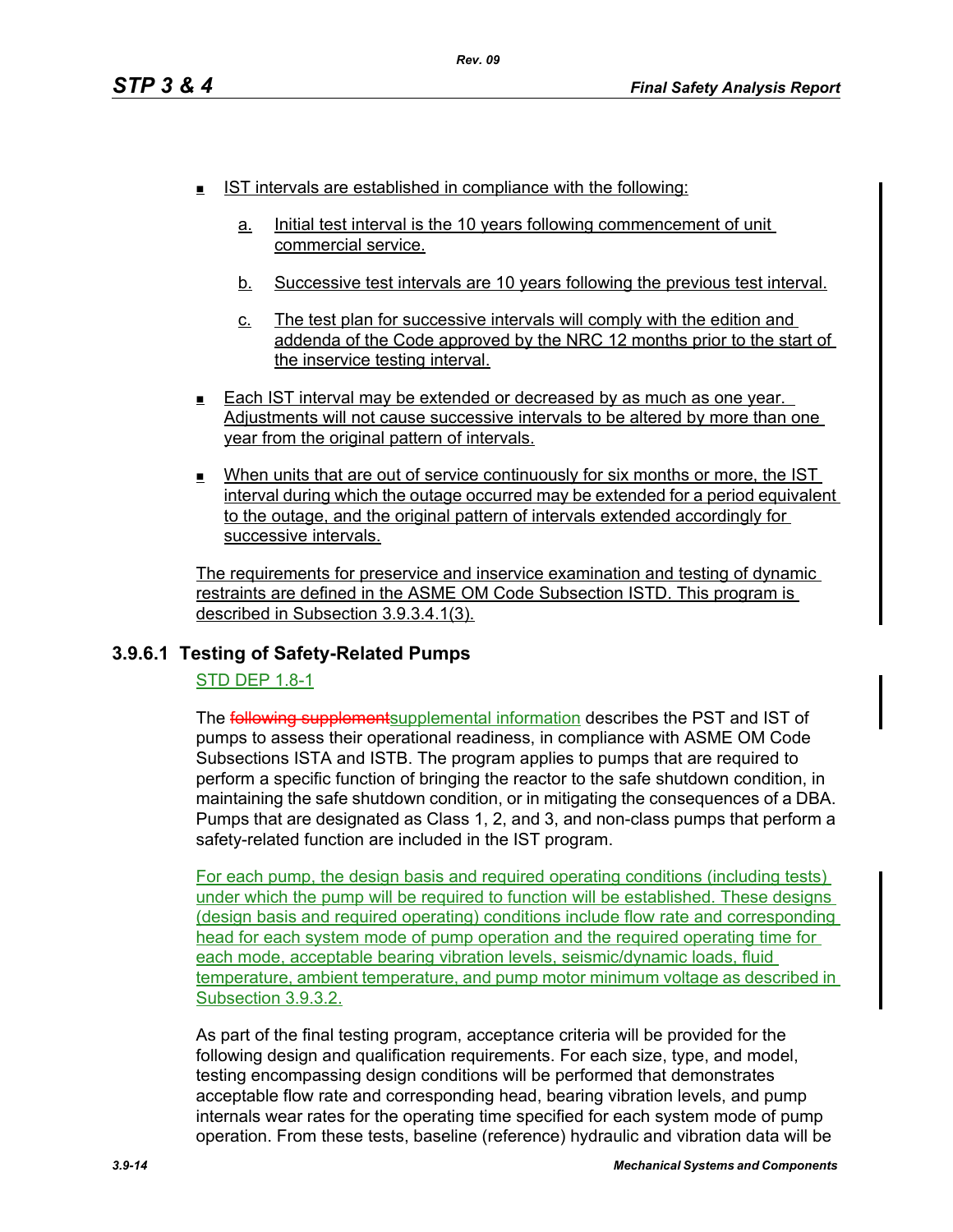developed for evaluating the acceptability of the pump after installation. Adequate minimum flow rate and thrust bearing capacity will be verified for the pump specified for each application. With respect to minimum flow pump operation, the sizing of each minimum recirculation flow path is evaluated to assure that its use under all analyzed conditions will not result in degradation of the pump. The flow rate through minimum recirculation flow paths can also be periodically measured to verify that flow is in accordance with the design specification.

Associated systems that contain pumps in the IST program include the necessary valving, instrumentation, test loops, fluid inventory, or other provisions to perform the required testing. Each pump is categorized as either a Group A or Group B pump. A pump that meets both Group A and Group B pump definitions is categorized as a Group A pump. Group A pumps are operated continuously or routinely during normal operation, cold shutdown, or refueling operations. Group B pumps are in standby systems that are not operated routinely, except for testing.

Group A pumps are tested quarterly in accordance with ISTB-5121, ISTB-5221, or ISTB 5321. Group B pumps are tested quarterly in accordance with ISTB-5122, ISTB-5222, or ISTB-5322. Comprehensive tests are conducted on all pumps biennially in accordance with ISTB-5132, ISTB-5232, or ISTB-5323. When a Group A test is required, a comprehensive test may be substituted. When a Group B test is required, a Group A or comprehensive test may be substituted. A PST may be substituted for an inservice test.

An initial set of reference values are established for each pump during the PST period or before implementing IST. Reference values are established (1) after the pump is known to be operating acceptably, (2) at a point(s) of operation readily duplicated during subsequent tests, and (3) in a region of relatively stable pump flow. Reference values for comprehensive tests are within ±20% of pump design flow rate, as are reference values for Group A and Group B tests, if practicable. Parameters measured during IST program testing include pump speed (if required), discharge and differential pressures, flow rate, and vibration at IST conditions, as required by ISTB-3000 for each specific pump category. Accuracy of instruments used to measure pressure, flow rate, speed, vibration, and differential pressure comply with Table ISTB-3510-1. Instrument accuracy, range, location, fluctuations, and frequency response range meet the requirements of ISTB-3510.

Pressure measurements are performed in accordance with ISTB-3520. A differential pressure gage or transmitter is used to directly measure the difference between the pressures at points in the inlet and discharge pipes. Vibration measurements comply with the requirements of ISTB-3540. Flow rates are determined in accordance with ISTB-3550.

Following the PST, the IST commences prior to declaring the pump operable. When a pump has been replaced, repaired, or has undergone maintenance that could affect the pump's performance, a new reference value will be determined or the previous value reconfirmed by an inservice test performed before declaring the pump operable.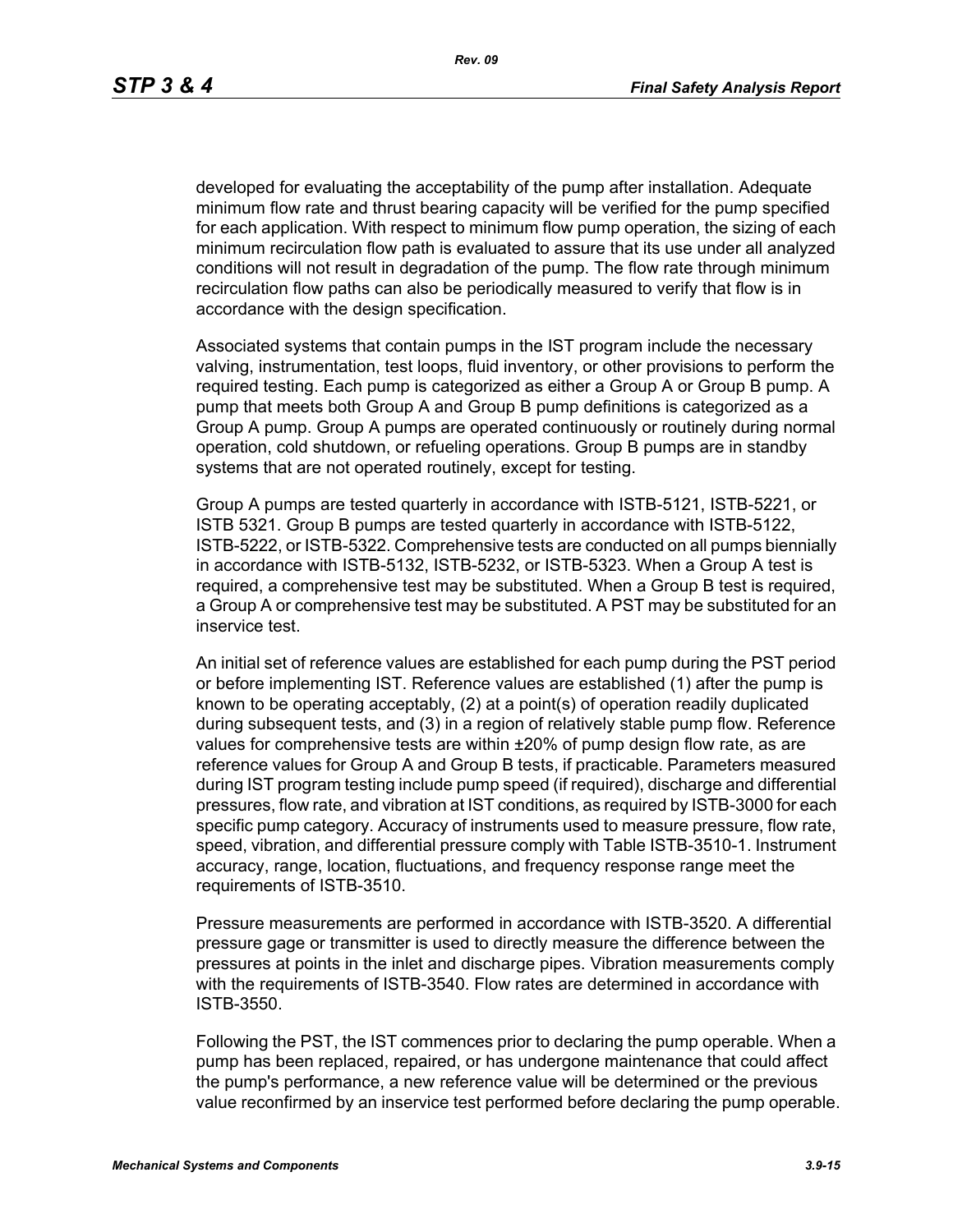Data trending is performed in accordance with ISTB-6100, and appropriate corrective actions are specified in accordance with ISTB 6200. Pump data and test plans are captured as plant records in accordance with ISTB-9000, and test results and corrective actions are recorded in accordance with ISTB 9000.

The ABWR safety-related pumps and piping configurations accommodate inservice testing at a flow rate at least as large as the maximum design flow for the pump application. The safety-related pumps are provided with instrumentation to verify that the net positive suction head (NPSH) is greater than or equal to the NPSH required during all modes of pump operation. These pumps can be disassembled for evaluation when ISTB testing results in a deviation which falls within the "required action range."

*These pumps can be disassembled for evaluation when Part 6* ISTB *testing results in a deviation which falls within the "required action range."*

The Code provides criteria limits for the test parameters identified in Table 3.9-8. The frequency and the extent of disassembly and inspection will be established based on suspected degradation for each safety-related pumps, and will be included in a program along with the basis for the frequency and the extent of each disassembly.

The program may be revised throughout the plant life to minimize disassembly based on past disassembly experience.

#### **3.9.6.2 Testing of Safety-Related Valves**

The following supplement describes the IST of valves to assess their operational readiness, in compliance with Reference 3.9-23, Subsections ISTA and ISTC. The program applies to valves classified as ASME Code Class 1, 2, or 3 valves and non-ASME valves that perform a safety-related function.

Valve testing requirements include exercise, leakage, and position verification. Other specific testing requirements for power-operated valves require stroke-time testing and may require diagnostic testing to determine valve operating conditions to verify operability under design-basis conditions. IST program valves are classified as either active or passive. Active valves change disk position to accomplish a specific function in shutting down a reactor to the safe-shutdown condition, maintaining the safe shutdown condition, or mitigating the consequences of an accident. Passive valves maintain disk position and do not change the disk position to accomplish the required safety functions. Passive valves are not included in the valve exercise testing.

Pre-conditioning of valves or their associated actuators or controls prior to IST is not allowed. Pre-conditioning includes manipulation, pre-testing, maintenance, lubrication, cleaning, exercising, stroking, operating, or disturbing the valve to be tested in any way except as may occur in an unscheduled, unplanned, and unanticipated manner during normal operation. The IST program complies with the requirements of Reference 3.9-23, Subsection ISTC, to the extent practicable. If a valve cannot be tested during normal operation, justification for testing during cold shutdown or a refueling outage is included in the test plan. The IST program incorporates nonintrusive techniques to periodically assess the degradation and performance of selected valves.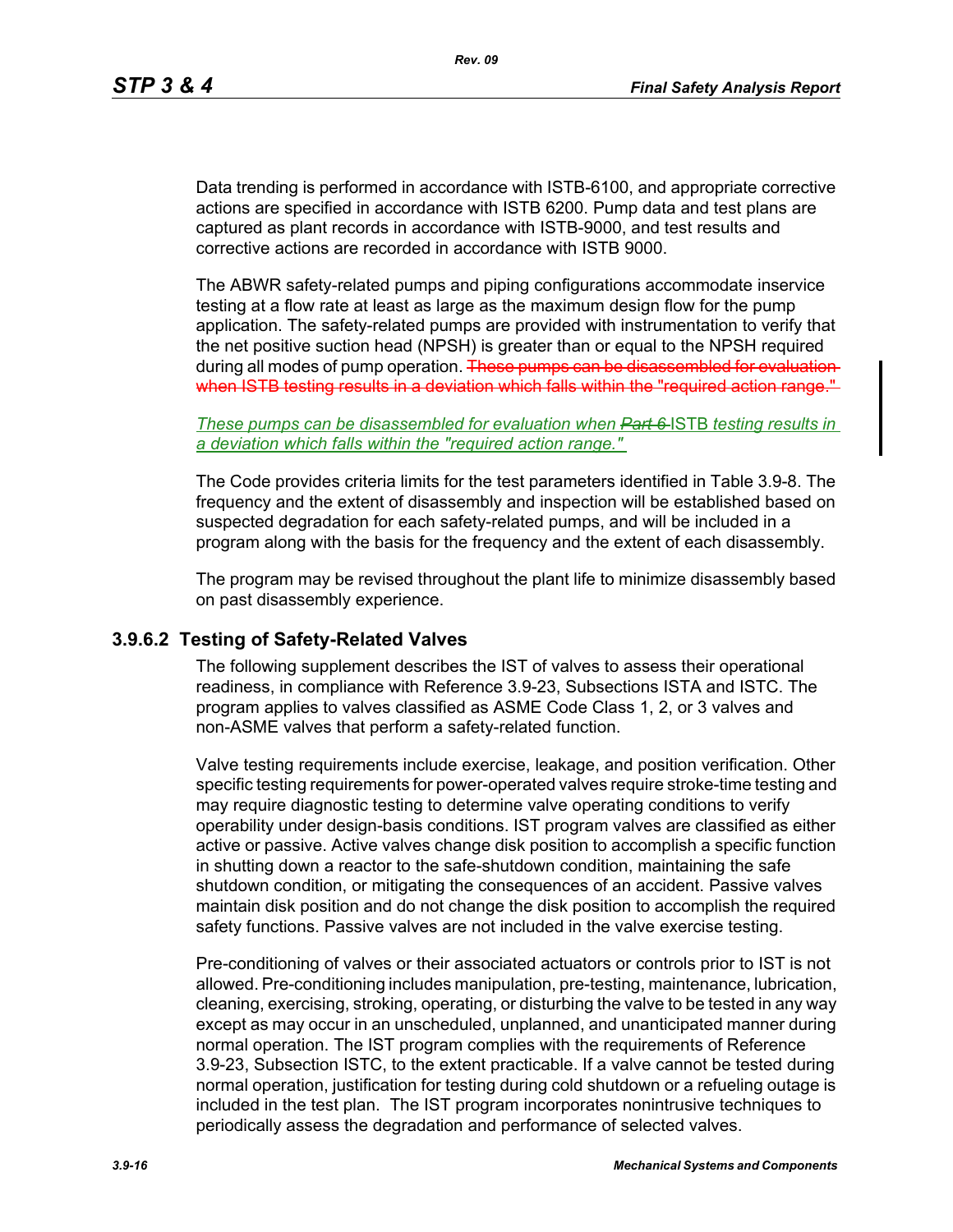Valves within the scope of the IST program are categorized in accordance with ISTC-1300 as follows:

- Category A valves, for which seat leakage in the closed position is limited to a specific maximum amount to fulfill their required functions.
- Category B valves, for which seat leakage in the closed position is inconsequential to fulfill their required functions.
- Category C valves, which are self-actuating in response to some system characteristic to fulfill their required functions, such as pressure for relief valves or flow direction for check valves. Category C valves are addressed in Section 3.9.6.2.1 (check valves) and Section 3.9.6.2.5 (safety and relief valves).
- **EXECTED** Category D valves, which are actuated by an energy source capable of only one operation, such as rupture disks or explosively actuated valves.

Category A valves are leak tested in accordance with ISTC-3630

Category A and Category B valves are stroke tested in accordance with ISTC-3521 as follows:

- Valves are tested by full-stroke exercising during operation at power to the positions required to fulfill their functions. If full-stroke testing is not practicable, testing may be limited to part-stroke exercising of the valves during operation at power and full-stroke exercising during cold shutdowns.
- If valve exercising is not practicable during operation at power then the testing may be limited to full-stroke exercising of the valves during cold shutdowns. Valve exercising may be limited to part-stroke during cold shutdowns and full-stroke during refueling outages.
- Valve exercising is not required if the time period since the previous full-stroke exercise is less than three months and no activities that could change operating parameters have been performed. During extended shutdowns, valves that are required to be operable must remain capable of performing their intended safety function.
- Exercising valves during cold shutdown commences within 48 hours of achieving cold shutdown and continues until testing is complete or the plant is ready to return to operation at power.
- Valve testing required to be performed during a refueling outage is completed before returning the plant to operation at power.

Category C valves are stroke tested in accordance with ISTC-3522 as follows:

 Valves are exercised or examined during operation at power in a manner than verifies disk movement in the open and closed position.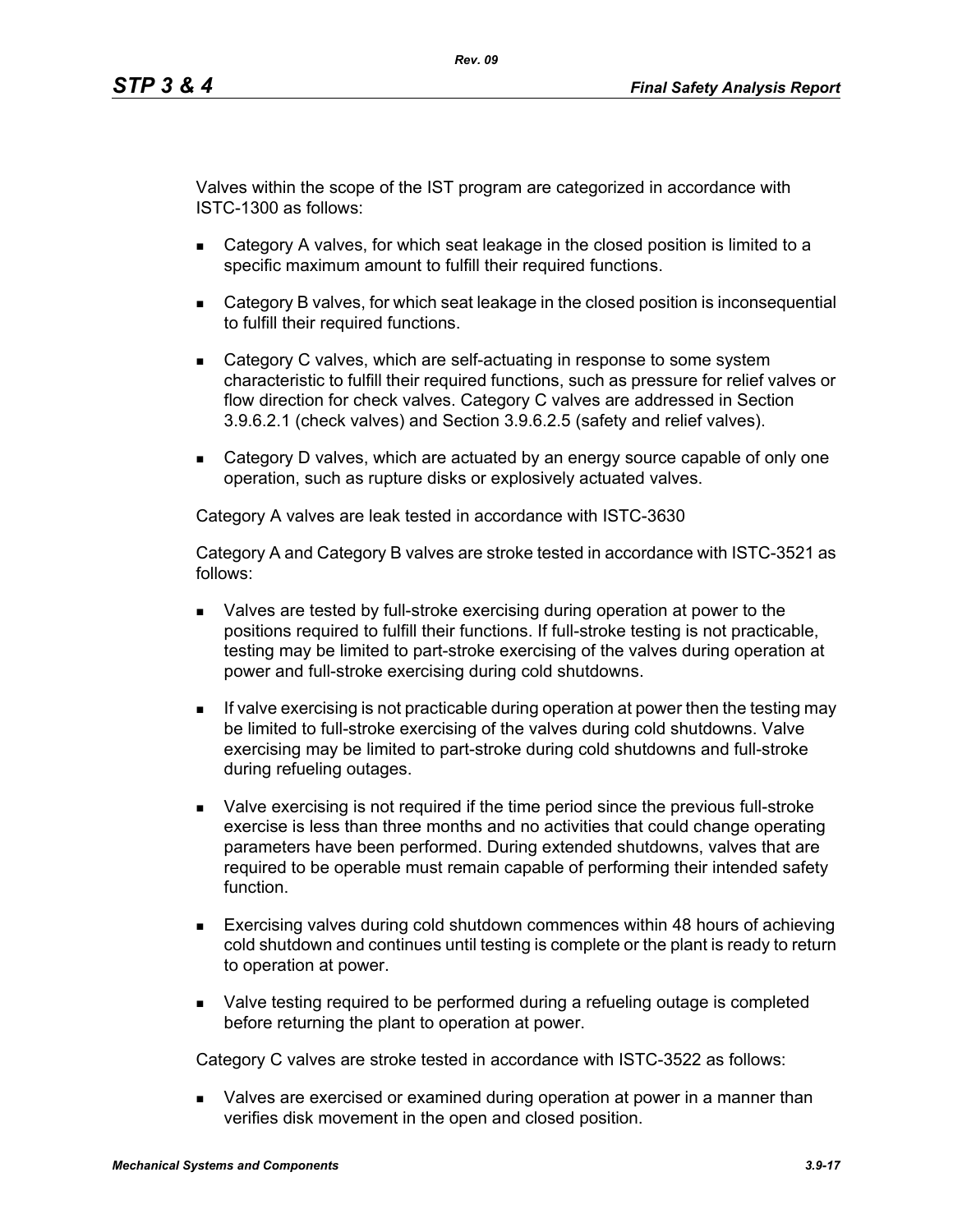*Rev. 09*

- If valve exercising is not practicable during operation at power, then the testing shall be performed during cold shutdown. If valve exercising is not practicable in cold shutdown, it shall be performed during refueling outages.
- Valve exercising is not required if the time period since the previous exercise is less than three months and no activities that could change operating parameters have been performed. During extended shutdowns, valves that are required to be operable must remain capable of performing their intended safety function.
- Exercising valves during cold shutdown commences within 48 hours of achieving cold shutdown and continues until testing is complete or the plant is ready to return to operation at power.
- Valve testing required to be performed during a refueling outage is completed before returning the plant to operation at power.

During exercise testing, valve disk movement is confirmed in accordance with ISTC-3530.

Preservice testing is performed on all valves in accordance with ISTC-3100. These tests are performed under conditions as near as practicable to those expected during the IST. In accordance with ISTC-3300, valve testing uses reference values determined from the results of PST or previous IST, and these reference values are established only when the valve is known to be operating acceptably. Per ISTC-3310, when a valve or its control system has been replaced, repaired, or has undergone maintenance that could affect valve performance, a new reference value is determined or the previous value is reconfirmed by an inservice test. Deviations between the previous and new reference values are identified and analyzed in accordance with ISTC-3310. Verification that the new values represent acceptable operation is documented. The plant corrective action program documents valve failures.

In accordance with ISTC-3200, the inservice testing program will be implemented, and required valve testing will be completed, prior to first declaring the valves operable.

# **3.9.6.2.1 Check Valves**

(1) Design and Qualification

For each check valve with an active safety-related function, the design basis and required operating conditions (including testing) under which the check valve will be required to perform will be established.

As part of the final testing program, the following design and qualification requirements will be established, along with corresponding acceptance criteria for these requirements. Testing of prototypes which represent different groups of similar design and construction (such that each size, type, and model is addressed) will ensure the design adequacy of the check valve under design (design basis and required operating) conditions.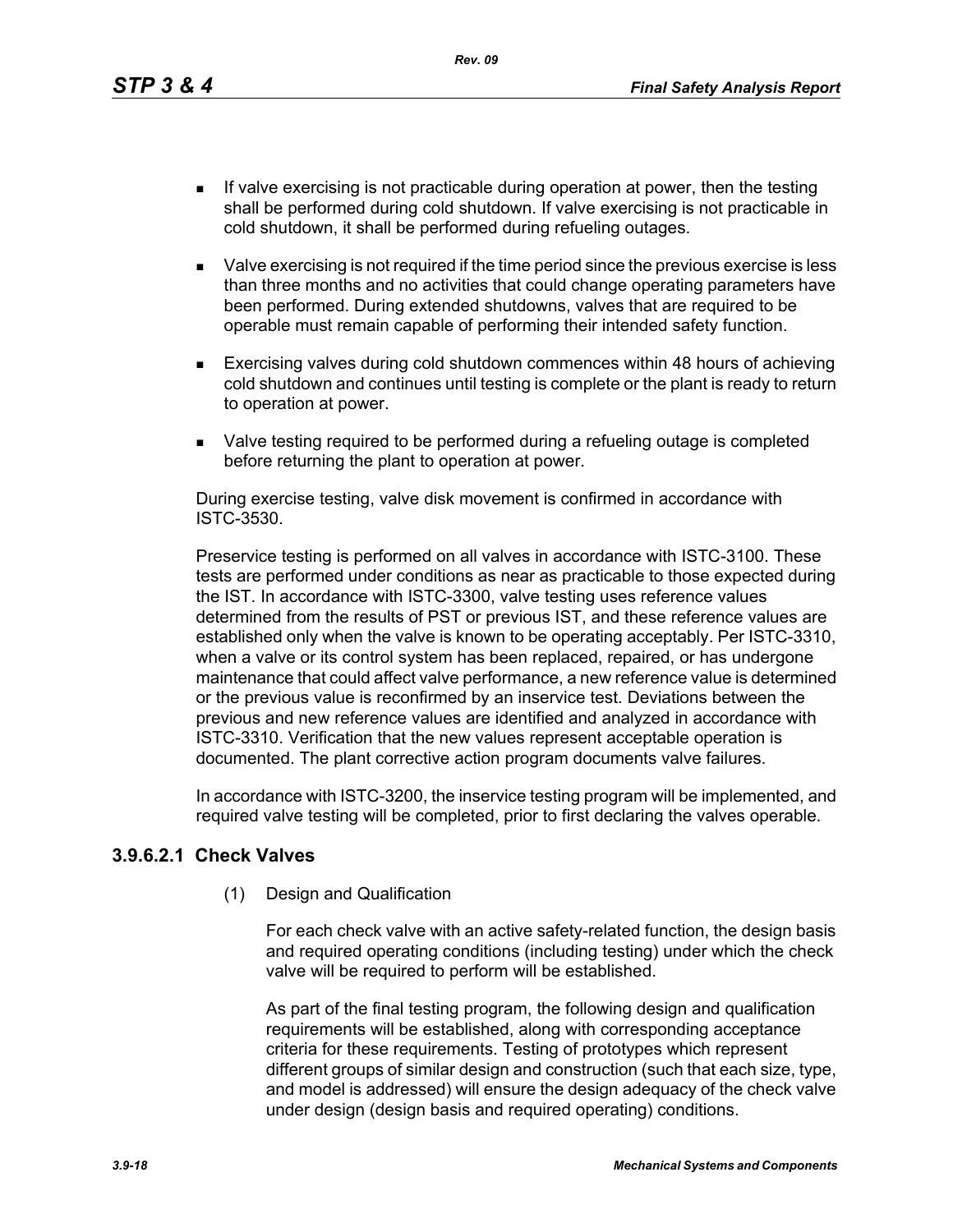Each prototype will be tested to demonstrate its design capability under a range of differential pressure and flow conditions up to the design conditions, using the provisions of QME-1-2007 (Reference 3.9-16). These design conditions include all the required system operating cycles to be experienced by the valve (numbers of each type of cycle and duration of each type cycle), environmental conditions under which the valve will be required to function, severe transient loadings expected during the life of the valve such as water hammer or pipe break, lifetime expectation between major refurbishments, sealing and leakage requirements, corrosion requirements, operating medium with flow and velocity definition, operating medium temperature and gradients, maintenance requirements, vibratory loading, planned testing and methods, test frequency and periods of idle operation. The design conditions may include other requirements as identified during detailed design of the plant systems.

This prototype testing shall include test data from the manufacturer, field test data for dedication, empirical data supported by test, or tests (such as prototype) of similar valves that support qualification of the required valve where similarity must be justified by technical data. Proper check valve application will be verified, including selection of the valve size and type based on the system flow conditions, installed location of the valve with respect to sources of turbulence, and correct orientation of the valve in the piping (i.e., vertical vs horizontal) as recommended or required by the manufacturer. Valve design features, material, and surface finish will be reviewed to assure they accommodate non-intrusive diagnostic testing methods available in the industry or as specified. Flow through the valve will be verified as determinable from installed instrumentation and valve disk positions will be verified as determinable without disassembly such as by use of nonintrusive diagnostic methods.

Valve internal parts are designed with self-aligning features for purpose of assured correct installation. The maximum loading on the check valve under design basis and required operating conditions will be compared to the allowable structural capability limits for the individual parts of the check valve (i.e., weak link calculations will be performed). The qualification acceptance criteria noted above will include baseline data developed during qualification testing and will be used for verifying the acceptability of the check valves after installation. See Section 3.9.3.2 for further details.

(2) Pre Operational Testing

Check valve testing requires verification that disk movement is in the direction required for the valve to perform its safety function. For check valves that perform a safety function in the open and closed directions, the valve is tested by initiating flow and observing whether or not the disk moves to the full-open position. Each check valve will be tested in the in the open and close direction under all normal operating system conditions. To the extent practical, testing of the valves as described in this section will be performed under fluid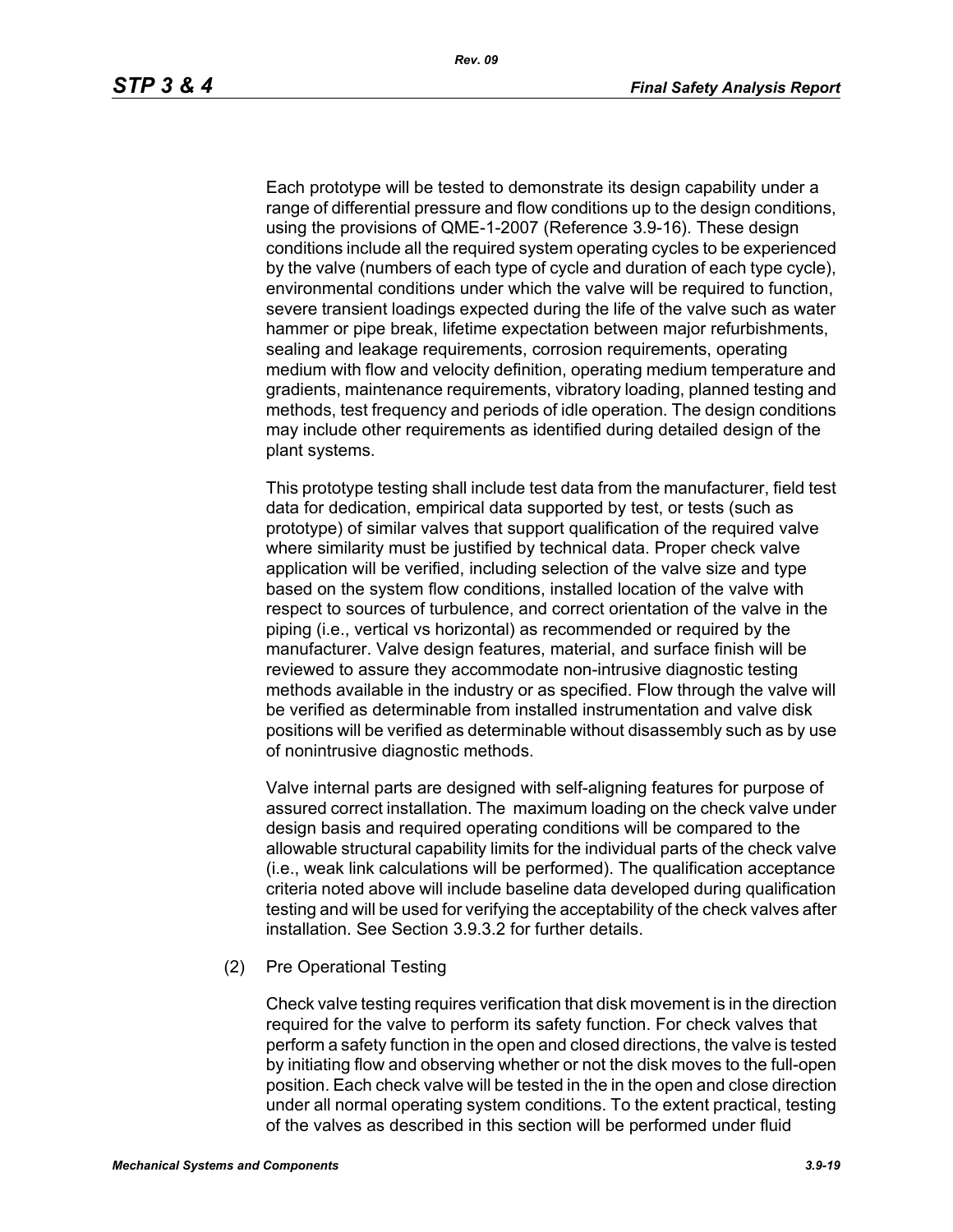temperature conditions that would exist during a cold shutdown as well as under fluid temperature conditions that would be experienced by the valve during other modes of plant operation. The testing will identify the flow needed to open the valve to the full-open position. During flow conditions, the valve disk moves to and maintains contact with the backseat without fluctuating, while allowing the flow rate and maximum differential pressure across the valve to remain within acceptable design limits for the system. When flow ceases or reverses, the valve disk moves to the valve seat to fulfill the test requirements.

Check valves are exercised in both directions, regardless of their safety function. To test functionality in the open direction, the valve is exercised by initiating flow and observing whether or not the disk moves to the full-open position. Valve closure is verified after flow ceases. To test functionality in the closed direction, the valve disk is observed traveling to at least a partial open position upon flow initiation and moving to the valve seat when flow ceases or reverses.

The testing will include the effects of rapid pump starts and stops as required by expected system operating conditions. The testing will include any other reverse flow conditions that may be required by expected system operating conditions. The disk movement will be examined during valve testing to verify the leak-tightness of valve when fully closed. By using methods such as non-intrusive diagnostic equipment, the open valve disk stability will be verified under the flow conditions during normal and other required system operating conditions.

The parameters and acceptance criteria for demonstrating that the above functional performance requirements have been met are as follows:

- During all test modes that simulate expected system operating conditions, the valve disk fully opens or fully closes as expected based on the direction of the differential pressure across the valve.
- **EXECT:** Leak-tightness of valve when fully closed is within established limits, as applicable.
- **Valve disk positions are determinable without disassembly.**
- Valve testing must verify free disk movement whenever moving to and from the seat.
- The disk is stable in the open position under normal and other required system operating fluid flow conditions.
- The valve is correctly sized for the flow conditions specified, i.e., the disk is in full open position at normal full flow operating condition.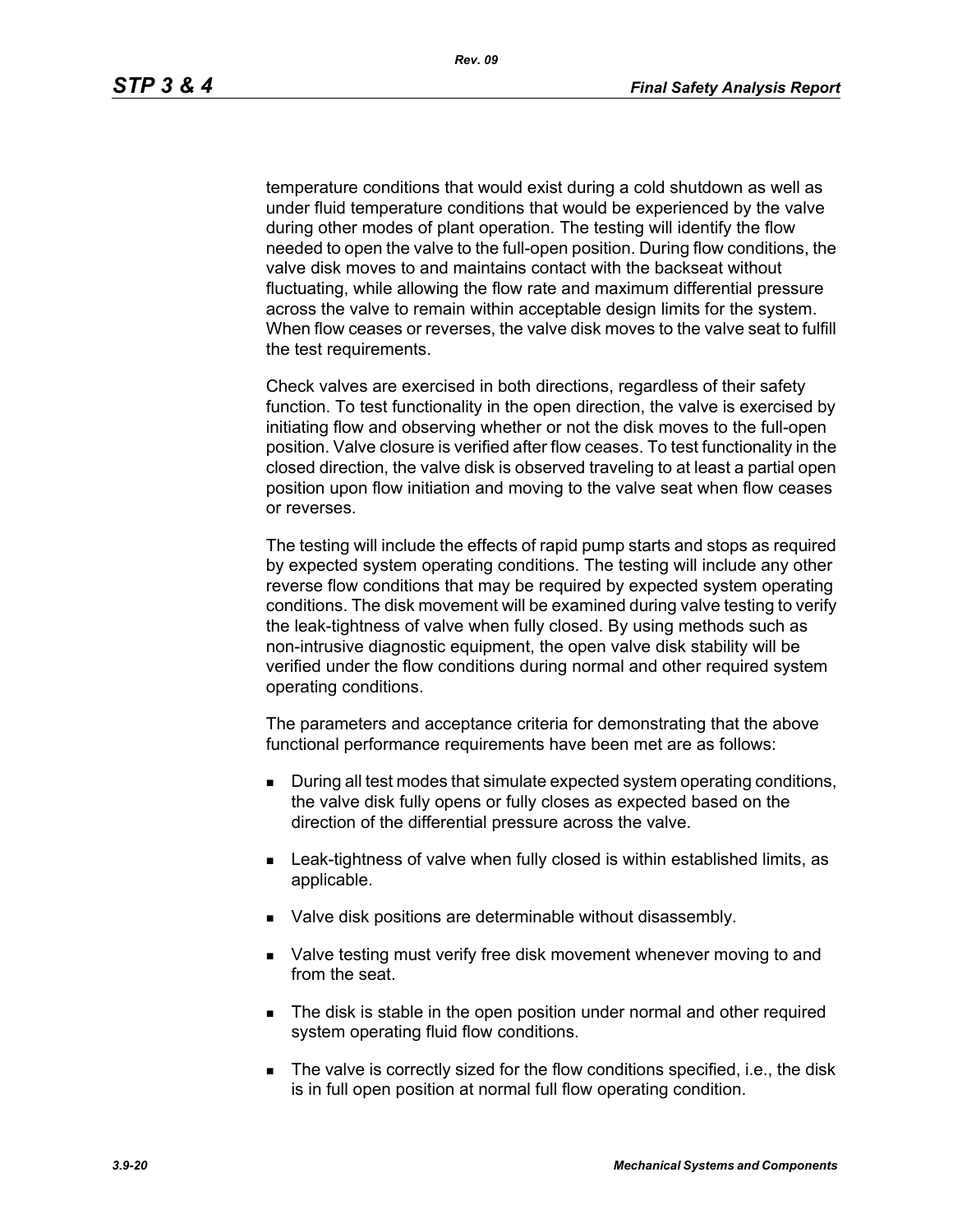- Valve design features, material, and surfaces accommodate non-intrusive diagnostic testing methods available in the industry or as specified.
- **Piping system design features accommodate all the applicable check** valve testing requirements as described in Table 3.9-8.
- (3) Inservice Testing

All ABWR safety-related piping systems incorporate provisions for testing to demonstrate the operability of the check valves under design conditions. Verification of safety function is accomplished by initiating flow through the valve and verifying proper movement of the valve disk in the open and closed directions in accordance with ISTC-5221(a).

When operating conditions, valve design, valve location, or other considerations prevent direct observation or measurements by use of conventional methods to determine adequate check valve function, diagnostic equipment and nonintrusive techniques are used to monitor internal conditions. Nonintrusive techniques include monitoring of operating parameters (e.g., fluid flow, disk position, disk movement, and disk impact forces). Nonintrusive techniques also detect valve degradation. Diagnostic equipment and techniques used for valve operability determinations are verified as effective and accurate under the PST program. Testing is performed, to the extent practical, under normal operation, cold shutdown, or refueling conditions applicable to each check valve. Testing includes effects created by sudden starting and stopping of pumps, if applicable, or other conditions, such as flow reversal.

When necessary, mechanical exercisers are used in accordance with ISTC-5221(b). Tests using a valve exerciser are capable of detecting a missing disk, sticking, binding and the loss of weights. Acceptance criteria for tests using mechanical exercisers consider the design, application and historical performance of the valve.

For check valves where the test methods specified in ISTC-5221(a) and (b) are impractical, or if sufficient flow cannot be achieved or verified, a sample disassembly examination program verifies valve disk movement in accordance with ISTC-5221(c). The sample disassembly examination program groups check valves by category of similar design, application, and service condition.

During the disassembly process, the full-stroke motion of the valve disk is verified. Nondestructive examination is performed on the hinge pin to assess wear, and seat contact surfaces are examined to verify adequate contact. Full-stroke motion of the valve disk is re-verified immediately prior to completing reassembly. The frequency and the extent of disassembly and inspection will be established based on suspected degradation of all safety-related check valves, and will be included in a program along with the basis for the frequency and the extent of each disassembly. At least one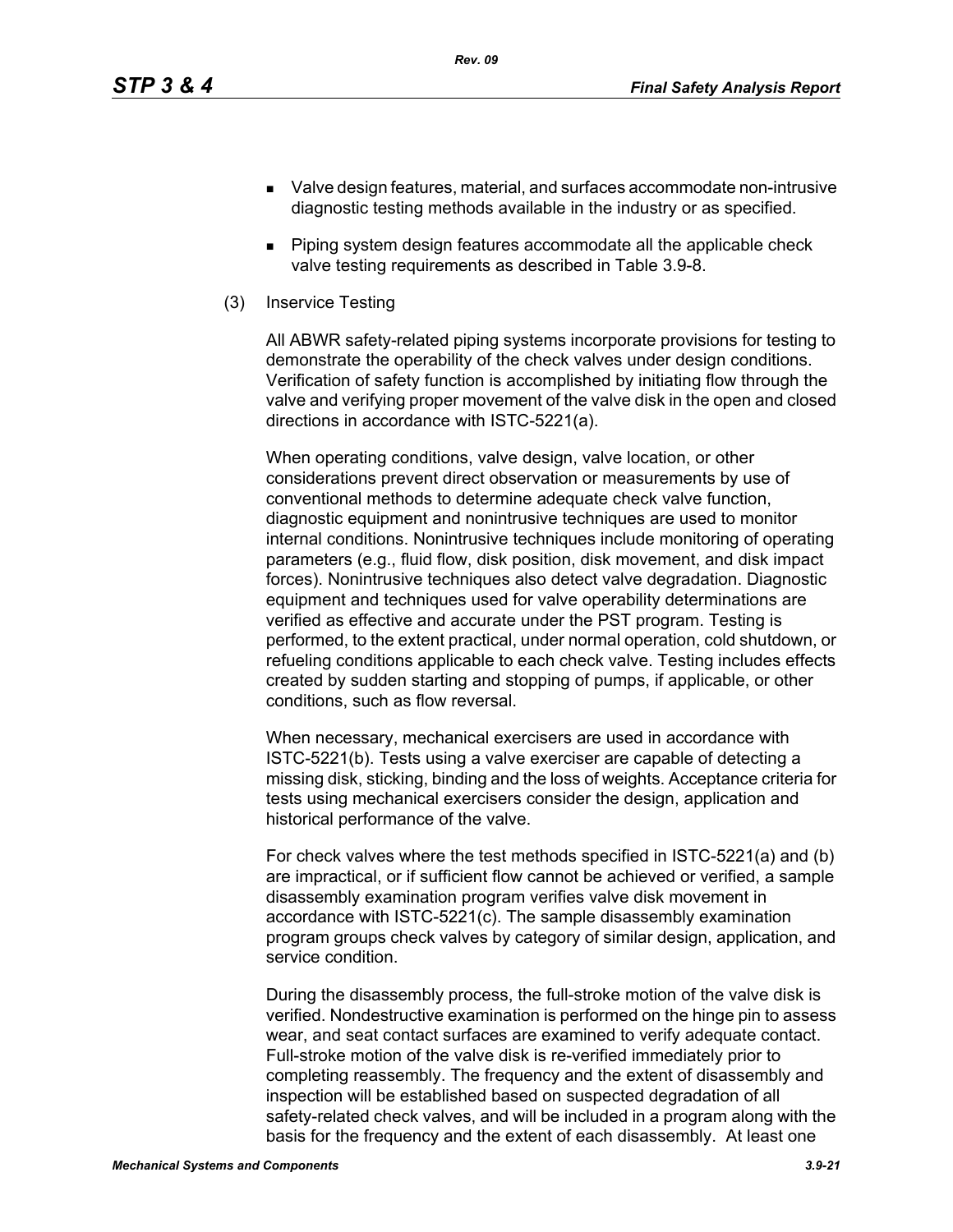valve from each group is disassembled and examined at each refueling outage, and the valves in each group are disassembled and examined at least once every eight years. The program may be revised throughout the plant life to minimize disassembly based on past disassembly experience.

A condition monitoring program may be established to modify testing or disassembly inspection periods when sufficient operating data have been collected for a valve type. The condition monitoring program is prescribed by post-maintenance programs and ASME OM Code Appendix II requirements for each equipment type. Before returning to service, valves disassembled for examination or valves that received maintenance that could affect their performance are exercised with a full or part stroke. Details and bases of the sampling program are documented and recorded in the test plan.

When maintenance that could affect valve performance is performed on a valve in the IST program, post-maintenance testing is conducted prior to returning the valve to service.

#### **3.9.6.2.2 Motor-Operated Valves**

For each motor-operated valve assembly (MOV) with an active safety related function, the design basis and required operating conditions (including testing) under which the MOV will be required to perform are established for the development and implementation of the design, qualification and preoperational testing.

(1) Design and Qualifications

As part of the final testing program, acceptance criteria will be provided for the following design and qualification requirements. Testing each size, type, and model will determine the torque and thrust (as applicable to the type of MOV) requirements to operate the MOV and will ensure the adequacy of the torque and thrust that the motor-operator can deliver under design (design basis and required operating) conditions. Each size, type, and model will be tested under a range of differential pressure and flow conditions up to the design conditions. These design conditions include fluid flow, differential pressure (including pipe break), system pressure, fluid temperature, ambient temperature, minimum voltage, and minimum and maximum stroke time requirements. This testing of each size, type and model shall include test data from the manufacturer, field test data for dedication, empirical data supported by test, or test (such as prototype) of similar valves that support qualification of the required valve where similarity must be justified by technical data. This testing will demonstrate that the results of testing under in situ or installed conditions can be used to ensure the capability of the MOV to operate under design conditions. The individual parts of the MOV will be verified not to exceed structural capability limits under design conditions. The valve specified for each application will be verified as not susceptible to pressure locking and thermal binding. See Section 3.9.3.2 for further details.

(2) Pre-operational Testing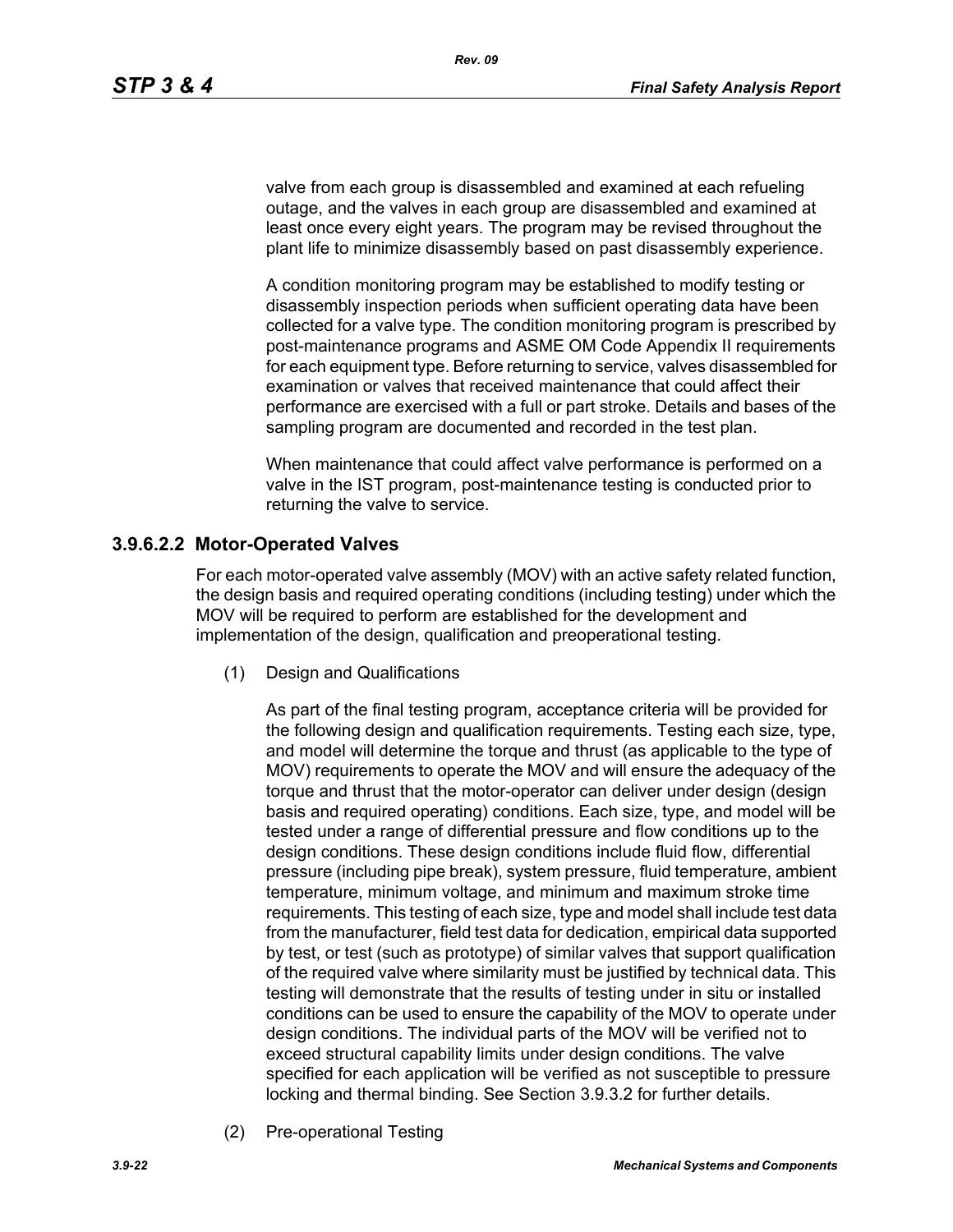Each MOV will be tested in the open and close directions under static and maximum achievable conditions using diagnostic equipment that measures torque and thrust (as applicable to the type of MOV), and motor parameters. Each MOV will be tested sufficiently, under various differential pressure and flow to maximum achievable conditions, to determine the torque and thrust requirements at design conditions. The torque and thrust requirements to close the valve, for the position at which there is diagnostic indication of hard seat contact, will be determined. The determination of design torque and thrust requirements will be made for such parameters as differential pressure, fluid flow, undervoltage, temperature and seismic dynamic effects for MOVs that must operate during these transients. The design torque and thrust requirements will be adjusted for diagnostic equipment inaccuracies. For the point of control switch trip, any loss in torque produced by the actuator, and thrust delivered to the stem, for increasing differential pressure and flow conditions (referred to as load sensitive behavior) will be determined. The design torque and thrust requirements will be compared to the control switch trip torque and thrust, subtracting margin for load sensitive behavior, control switch repeatability, and degradation. The total thrust and torque delivered by the MOV under static and dynamic conditions (including diagnostic equipment inaccuracy and control switch repeatability) will be measured to compare to the allowable structural capability limits for the individual parts of the MOV. Proper control room position indication of the MOV will be tested.

The parameters and acceptance criteria for demonstrating that the above functional performance requirements have been met are as follows:

- As required by the safety function: the valve must fully open; the valve must full close with diagnostic indication of hard seat contact.
- The control switch settings must provide adequate margin to achieve design requirements including consideration of diagnostic equipment inaccuracy, control switch repeatability, load sensitive behavior, and margin for degradation.
- The motor output capability at degraded voltage must equal or exceed the control switch setting including consideration of diagnostic equipment inaccuracy, control switch repeatability, load sensitive behavior and margin for degradation.
- The maximum torque and thrust (as applicable for the type MOV) achieved by the MOV including diagnostic equipment inaccuracies and control switch repeatability must not exceed the allowable structural capability limits for the individual parts of the MOV.
- **The remote position indication testing must verify that proper disk position** is indicated in the control room.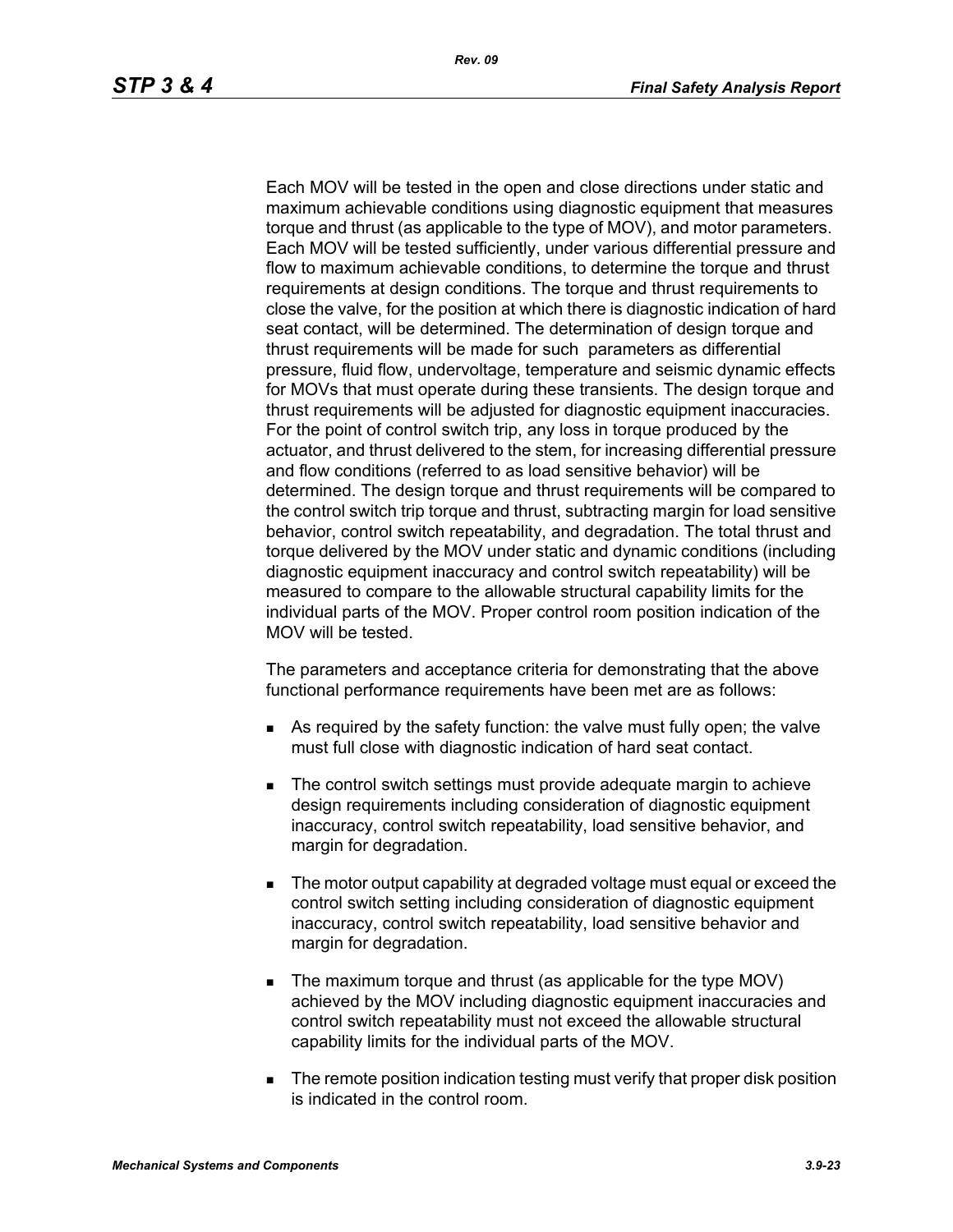**Stroke time measurements taken during valve opening and closing must** meet minimum and maximum stroke time requirements.

Uncertainties associated with performance of these tests and use of the test results (including those associated with measurement equipment and potential degradation mechanisms) are addressed appropriately. Uncertainties may be considered in the specification of acceptable valve setup parameters or in the interpretation of the test results (or a combination of both). Uncertainties affecting both valve function and structural limits are addressed.

(3) Inservice Testing

Inservice Testing of MOVs will satisfy OM-2004 as required by 10CFR50.55a and as supplemented by 10CFR50.55a(b)(3)(ii). The inservice testing of MOVs will rely on diagnostic techniques that are consistent with the state of the art and which will permit periodic assessment of the valve's ability to perform its safety function during design basis conditions. Periodic testing will be conducted under adequate differential pressure and flow conditions that allow a justifiable demonstration of continuing MOV capability for design basis conditions. Test frequencies are developed in accordance with "Joint Owners' Group (JOG) Motor Operated Valve Periodic Verification Program Summary," MPR-2524-B, November 2007 (Reference 3.9-17, 3.9-18, and 3.9-19), and ASME Code Case OMN-1, Rev 1, and will not exceed 10 years. According to the JOG MOV PV program guidance, testing of MOVs is performed at a frequency dependent on margin and risk significance.

Specifically:

"A classification process is used to determine how each MOV is to be tested. Valves that are not susceptible to degradation based on JOG Program testing are identified and static PV test intervals are specified. Applications of gate and butterfly valves that are susceptible to increases or variations in required thrust or torque are identified, and users are to add margin allowances (gate valves) or to verify by DP test (butterfly and gate valves) that the valve performance is stable."

Inservice testing of active MOVs consists of both static and dynamic testing. The specific testing frequencies are based on the individual valve's risk ranking and functional margin. These factors are described below:

(a) Risk Ranking

The MOVs risk ranking is determined by review of the valves individual Probabilistic Safety Assessment which is documented on the individual component's ranking worksheet and is reviewed and approved by the expert panel. Guidance for this process is outlined in the Joint Owners'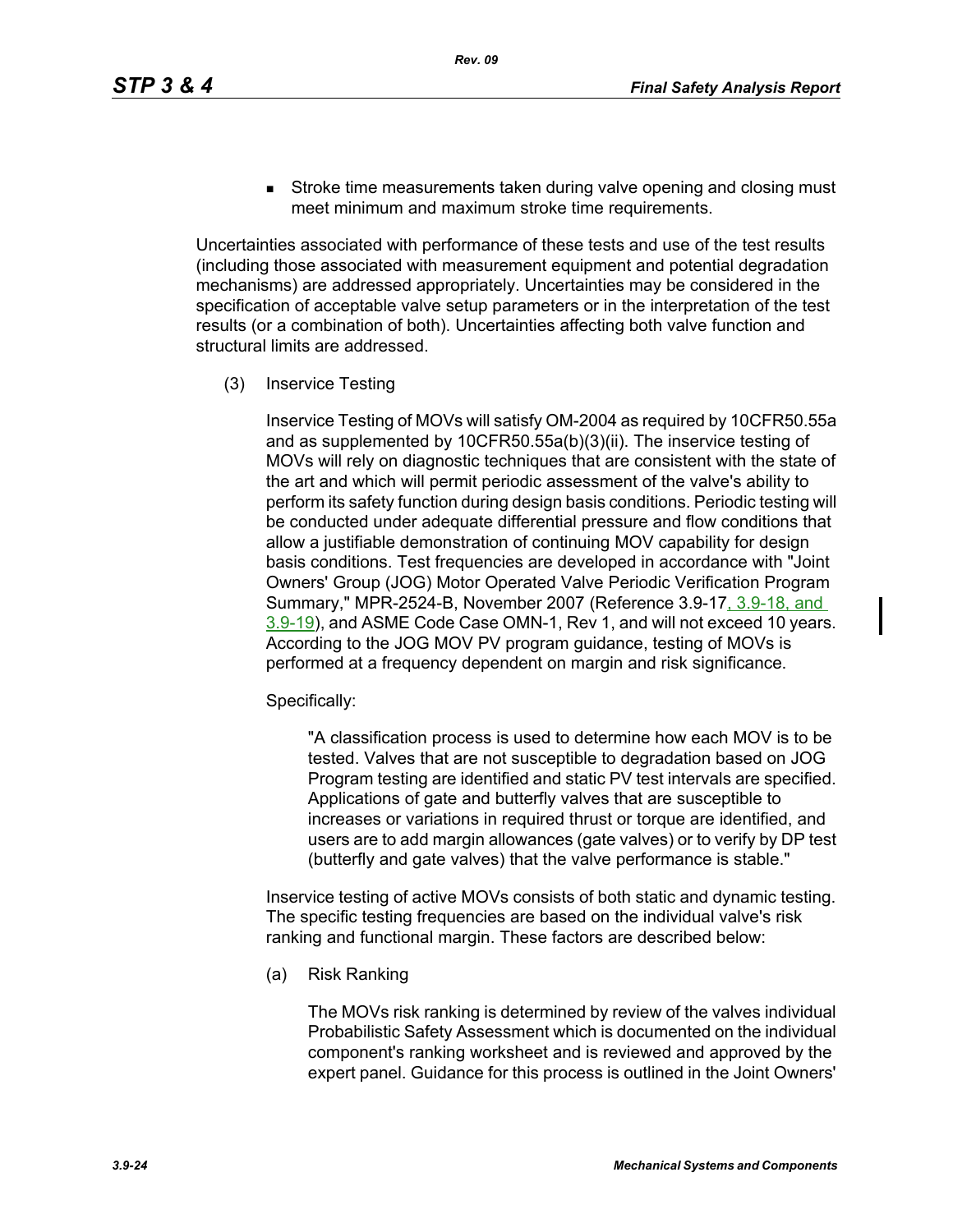Group (JOG) Motor Operated Valve Periodic Verification Program Summary.

(b) Functional Margin

Functional Margin is that increment by which the MOV's available capability exceeds the capability required to operate the MOV under design basis conditions and is determined. The ability of a valve to meet its design basis functional requirements (i.e., required capability) is verified during the valve's design basis verification test. The preservice and subsequent periodic tests measure the valve's actual actuator output capability. The difference between the two capabilities is termed "functional margin," and is determined in accordance with OMN-1 Section 6.4.3.

Diagnostic equipment inaccuracies, degraded voltage, control switch repeatability, load sensitive MOV behavior and margin for degradation are consider in the calculations used to determine the valve's capacity from the valves measured test values.

With the valves functional margin and risk ranking, a periodic verification test interval/frequency is determined. This determined test frequency is first compared to the valves historical data to verify that any potential valve degradation during the test period would not reduce the functional margin to less than zero prior to the next scheduled periodic verification test. A motor operated valve with an adequate functional margin is assured of being able to open and/or close under design basis conditions. If the data shows that the functional margin may be reduced to less than zero, the frequency is reduced to ensure that the next periodic verification test is performed prior to a loss of functional margin. The test frequency will vary from two to ten years, depending on risk ranking and functional margin. Periodic testing will include the following aspects:

- Valves with similar operators, valves and service conditions will be grouped together based on results of design basis verification and preservice tests.
- All valves will be exercised at least once per year or once per refueling cycle, or more frequently is dictated by risk significance, environmental conditions, or abnormal characteristics.
- Required torque will be analyzed in accordance with OMN-1 Section 6.4.1.
- Available Stem Torque will be analyzed in accordance with OMN-1 Section 6.4.2.
- Uncertainties associated with performance of these tests and use of the test results (including those associated with measurement equipment and potential degradation mechanisms) are addressed appropriately. Uncertainties may be considered in the specification of acceptable valve setup parameters or in the interpretation of the test results (or a combination of both). Uncertainties affecting both valve function and structural limits are addressed.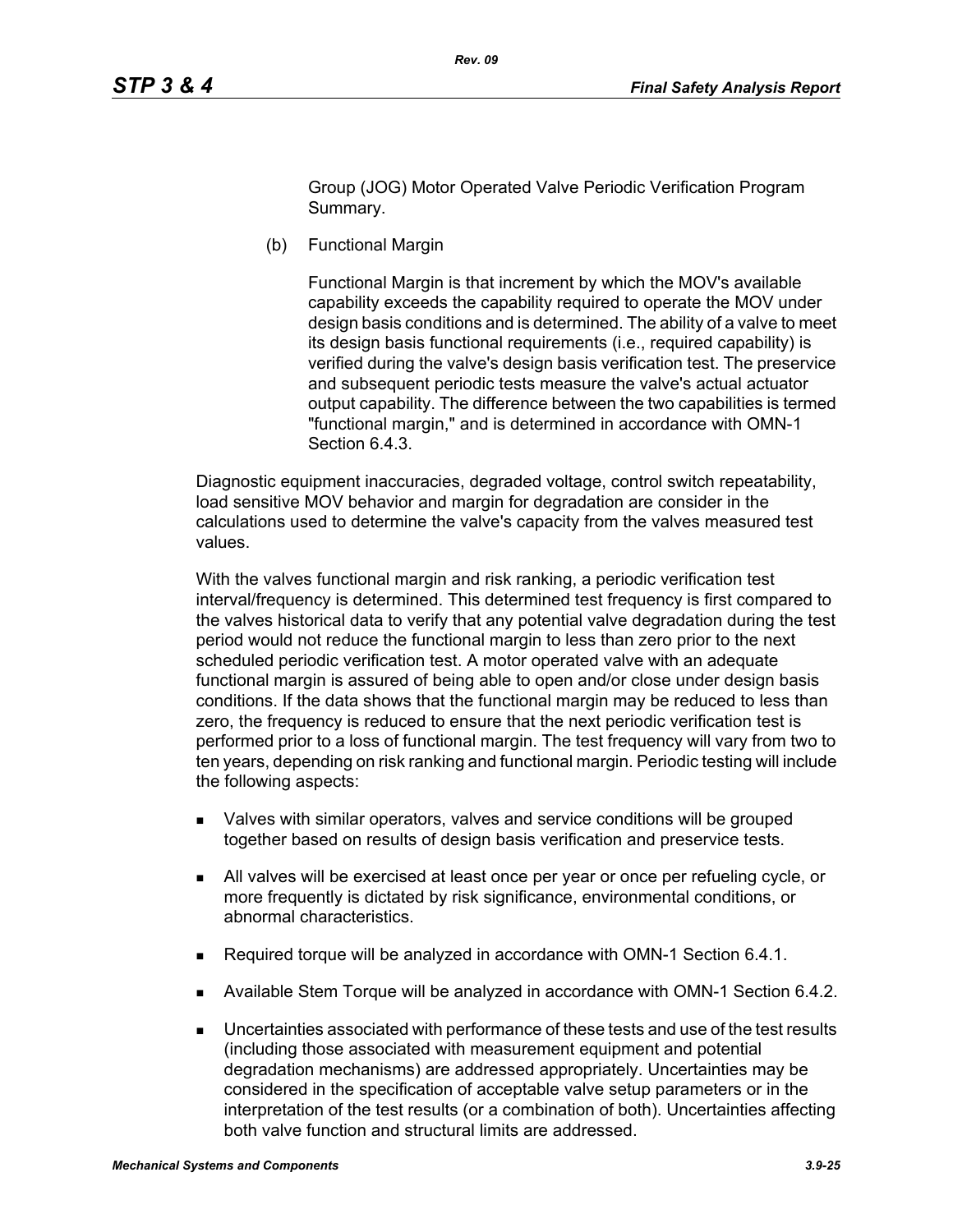# **3.9.6.2.3 Power Operated Valves (Other Than Motor Operated Valves)** STD DEP 1.8-1

Motor operated valves are addressed in Section 3.9.6.2.2. The following discussion applies to other types of power-operated valves.

(1) Design and Qualification

For each power-operated (i.e, pneumatic-, hydraulic-, piston-, solenoidoperated, and explosive-actuated squib) valve assembly (POV) with an active safety-related function, the design basis and required operating conditions (including testing) under which the POV will be required to perform will be established.

As part of the final testing program, acceptance criteria will be provided for the following design and qualification requirements. Testing of prototypes which represent different groups of similar design and construction (such that each size, type, and model is addressed) will determine the force (as applicable to the type of POV) requirement to operate the POV and will ensure the adequacy of the force that the operator can deliver under design (design basis and required operating) conditions.

Each prototype will be tested to demonstrate its capability under a range of differential pressure and flow conditions up to the design conditions, using the provisions of QME-1-2007. These design conditions include fluid flow, differential pressure (including pipe break), system pressure, fluid temperature, ambient temperature, minimum air supply system (or accumulator) pressure, spring force, and minimum and maximum stroke time requirements. This prototype testing shall include test data from the manufacturer, field test data for dedication, empirical data supported by test, or test (such as prototype) of similar valves that support qualification of the required valve where similarity must be justified by technical data. This testing will demonstrate that the results of testing under in-situ conditions can be used to ensure the capability of each POV to operate under design conditions. The individual parts of the POV will be verified not to exceed structural capability limits under design conditions (i.e., weak link calculations will be performed). The packing adjustment limits specified for each valve application will be verified as not susceptible to stem binding. See Section 3.9.3.2 for further details.

(2) Pre-operational Testing

Each POV will be tested in the open and close directions under static and maximum achievable conditions using diagnostic equipment that measures or provides information to determine total friction, stroke time, seat load, spring rate, and travel under normal pneumatic or hydraulic pressure (as applicable to the type of POV), and minimum pneumatic or hydraulic pressure. Each POV will be tested sufficiently, under various differential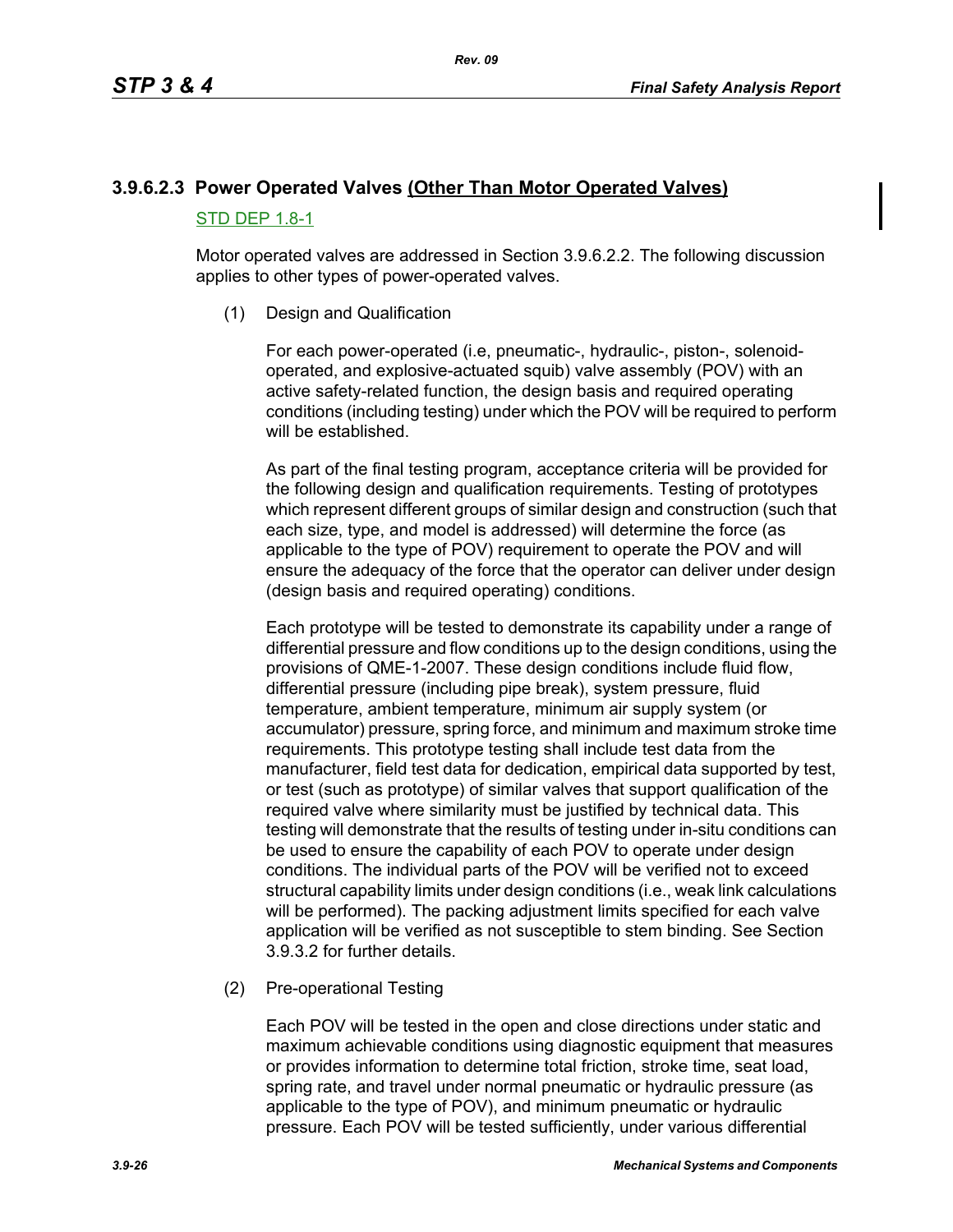pressure and flow up to maximum achievable conditions, to determine the force requirements at design conditions. The force requirements to close the valve, for the position at which there is a diagnostic indication of full valve closure (as required for the safety function of the applicable valves), will be determined. The determination of design force requirements will be made for such parameters as differential pressure, fluid flow, minimum pneumatic or hydraulic pressure, power supply, temperature, and seismic/dynamic effects for POVs that must operate during these transients. The design force requirements will be adjusted for diagnostic equipment inaccuracies.

The total force delivered by the POV under static and dynamic conditions (including diagnostic equipment inaccuracies) will be measured to compare to the allowable structural capability limits for the assembly and individual parts of the POV. Proper control room position indication of the POV will be verified.

The parameters and acceptance criteria for demonstrating that the above functional performance requirements have been met are as follows:

- As required by the safety function, the valve must fully open and/or the valve must fully close with diagnostic indication of hard seat contact.
- **The assembly must demonstrate adequate margin to achieve design** requirements including consideration of diagnostic equipment inaccuracies and margin for degradation.
- The assembly must demonstrate adequate output capability of the power-operator at minimum pneumatic or hydraulic pressure or electrical supply (or loss of motive force for fail-safe positioning) with consideration of diagnostic equipment inaccuracies and margin for degradation.
- The maximum force (as applicable for the type of POV) achieved by the POV including diagnostic equipment inaccuracies must not exceed the allowable structural capability limits for the assembly and individual part of the POV.
- **The remote position indication testing must verify that proper disk position** is indicated in the control room and other remote locations relied upon by operators in any emergency situation.
- **Stroke-time measurements taken during valve opening and closing must** meet minimum and maximum stroke-time requirements.
- For solenoid-operated valves (SOVs), the Class 1E electrical requirements are to be verified. The SOV should be verified to be capable of performing its design functions in accordance with its design requirements for energized or de-energized conditions and rated appropriately for the electrical power supply amperage and voltage.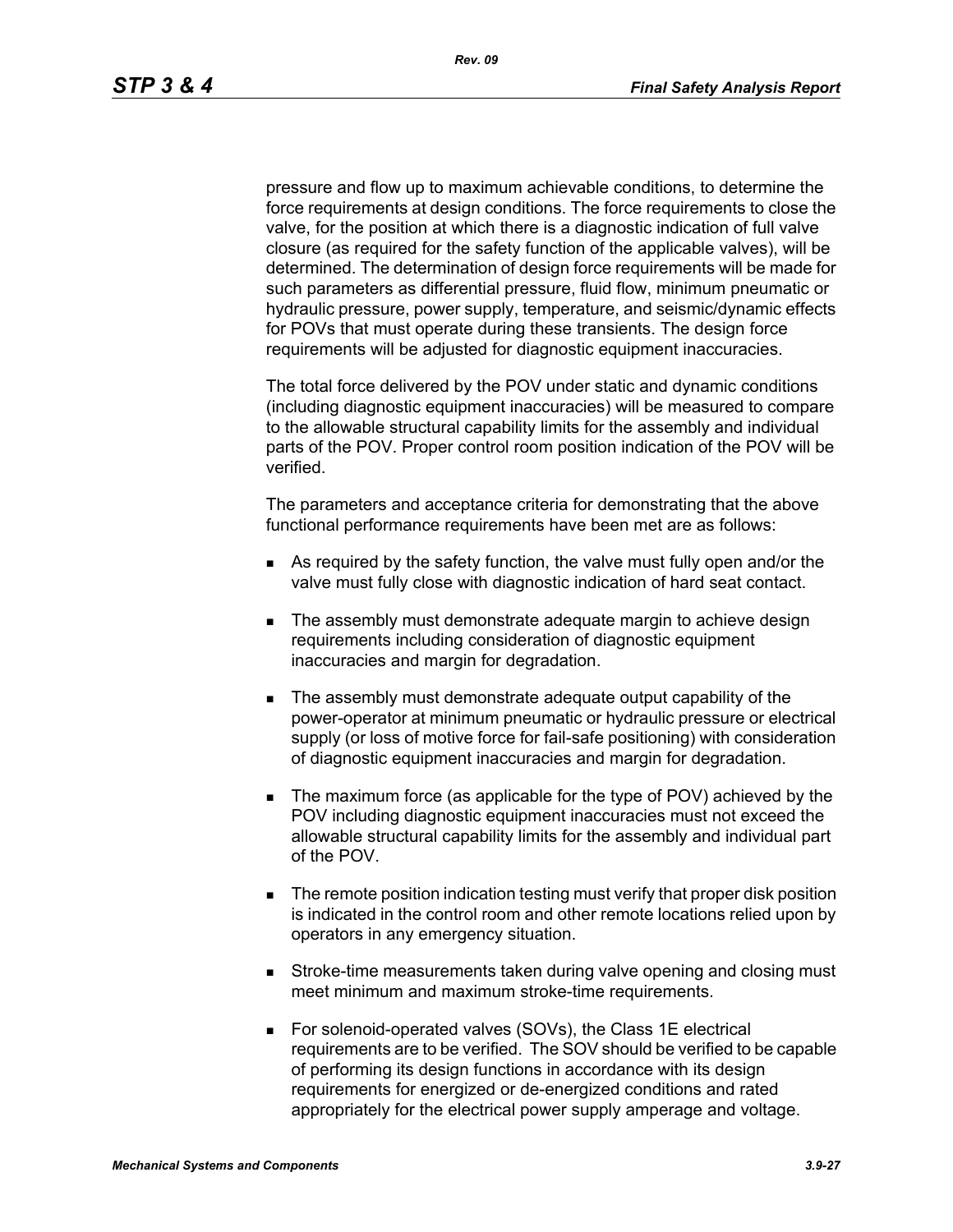- **Provide leak-tight seating which must meet specified maximum leakage** rate, or meet leakage rate to ensure an overall containment maximum leakage.
- (3) Inservice Testing

All ABWR safety-related piping systems incorporate provisions for testing to demonstrate the operability of the POVs under design conditions. All active POVs are stroke tested in accordance with ISTC-3500. The guidance contained in Code Case OMN-12 may be used in lieu of the requirements of ISTC-5130 and ISTC-5140 for pneumatically and hydraulically operated valves. Limiting values for full-stroke times are established based on PST and design requirements. Reference values for full-stroke times are established in accordance with ISTC-3300.

Valves with stroke times which exceed their limiting value of full-stroke time are immediately declared inoperable. Valves with stroke times exceeding the following criteria, but within the limiting value, are retested or declared inoperable:

- Valves with reference stroke times greater than 10 seconds are limited to no more than ±25% change in stroke time when compared to the reference value.
- Valves with reference stroke times less than or equal to 10 seconds are limited to no more than ±50% change in stroke time when compared to the reference value.
- Valves with reference stroke time of less than 2 second are considered fast acting, and have a limit of 2 seconds.

If the valve is retested and does not meet the criteria above, it is immediately declared inoperable and an analysis is performed to identify the cause of the problem. Operability may be restored if the subsequent analysis demonstrates that the POV remains capable of performing its function. The parameters and acceptance criteria for applied during testing include the following:

- As required by the safety function, the valve must fully open and/or the valve must fully close with diagnostic indication of hard seat contact.
- **The remote position indication testing must verify that proper disk position** is indicated in the control room and other remote locations relied upon by operators in any emergency situation.
- **Stroke-time measurements taken during valve opening and closing must** meet minimum and maximum stroke-time requirements.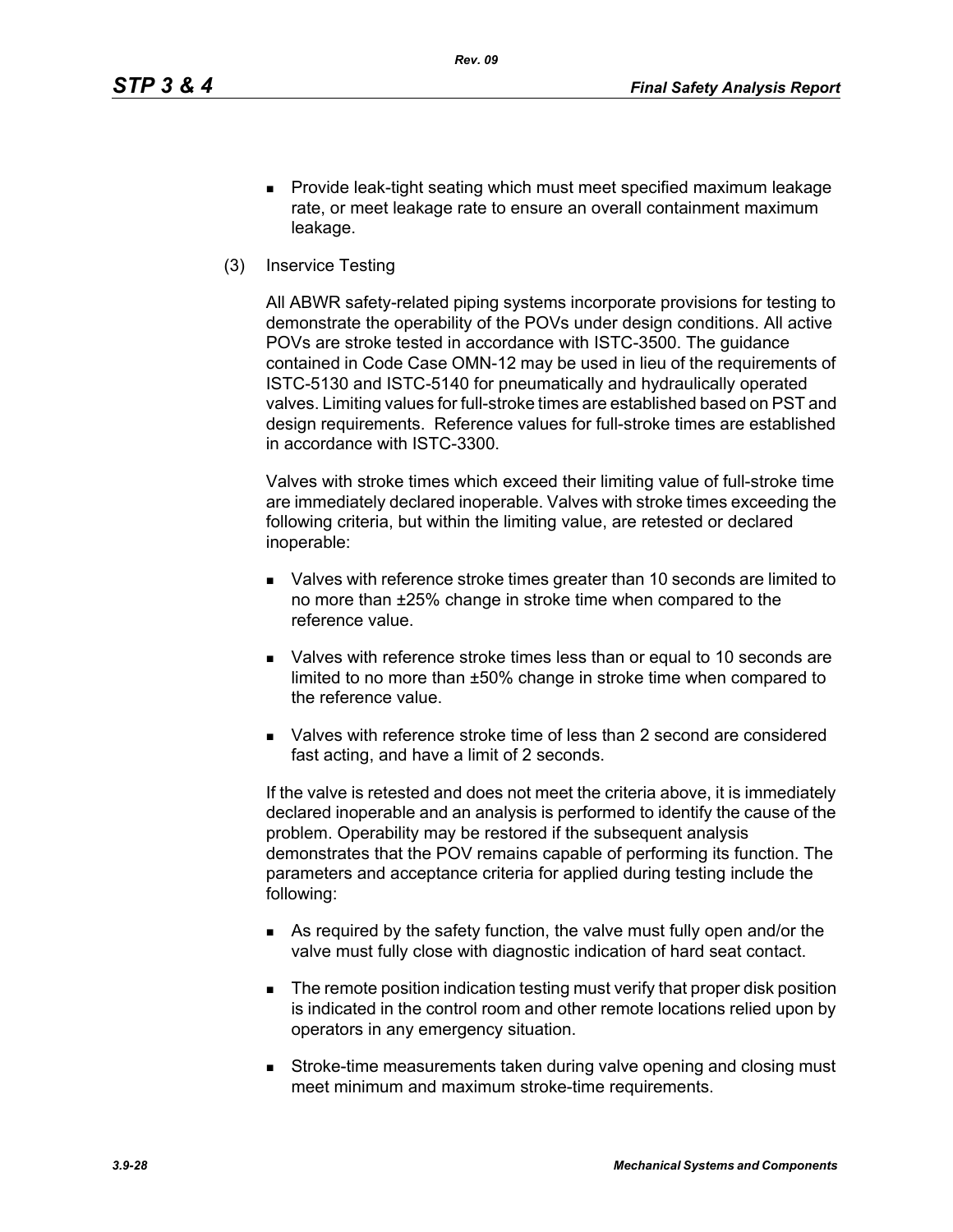**Provide leak-tight seating which must meet specified maximum leakage** rate, or meet leakage rate to ensure an overall containment maximum leakage (See Section 3.9.6.4).

Section 3.9.6.2.8 describes additional (non-Code) testing of power-operated valves as discussed in Regulatory Issue Summary 2000-03. This inservice testing will incorporate the use of advance non-intrusive techniques to periodically assess degradation and the performance characteristics of the POVS. The ISTC tests will be performed, and valves that fail to exhibit the required performance can be disassembled for evaluation.

*The Part 10* ISTC *tests will be performed, and valves that fail to exhibit the required performance can be disassembled for evaluation.* 

The frequency and the extent of disassembly and inspection will be established based on suspected degradation of all safety-related POVs, and included in a program along with the basis for the frequency and the extent of each disassembly. The program may be revised throughout the plant life to minimize disassembly based on past disassembly experience.

# **3.9.6.2.4 Isolation Valve Leak Tests**

#### STD DEP 1.8-1

The leaktight integrity will be verified for each valve relied upon to provide a leaktight function.

These valves include:

- (1) Pressure isolation valves—valves that provide isolation of pressure differential from one part of a system from another or between systems. Pressure isolation valves (PIVs) are the two normally closed valves, in series, within the RCPB that isolate the reactor coolant system from an attached low-pressure system (See Appendix 3M for design changes made to prevent intersystem LOCAs). PIVs are listed in Table 3.9-9 and are classified as A or A/C in accordance with the provisions of Subsection ISTC-1300 of Reference 3.9-23. PIV seat leakage rate tests are conducted every two years in accordance with Chapter 16 Surveillance Requirement SR 3.4.4.1and Subsection ISTC-3630, which specifies a PIV leakage limit of 0.5 gpm per inch of nominal valve diameter up to 5 gpm maximum for each PIV, when a permissible leakage rate is not otherwise specified. PIV leakage tests are described further in the Technical Specifications.
- (2) Temperature isolation valves—valves whose leakage may cause unacceptable thermal loading on supports or stratification in the piping and thermal loading on supports or whose leakage may cause steam binding of pumps. Temperature isolation valves are classified as A or A/C in accordance with the provisions of Subsection ISTC-1300 of Reference 3.9-23. Seat leakage rate tests are conducted every two years in accordance with

ı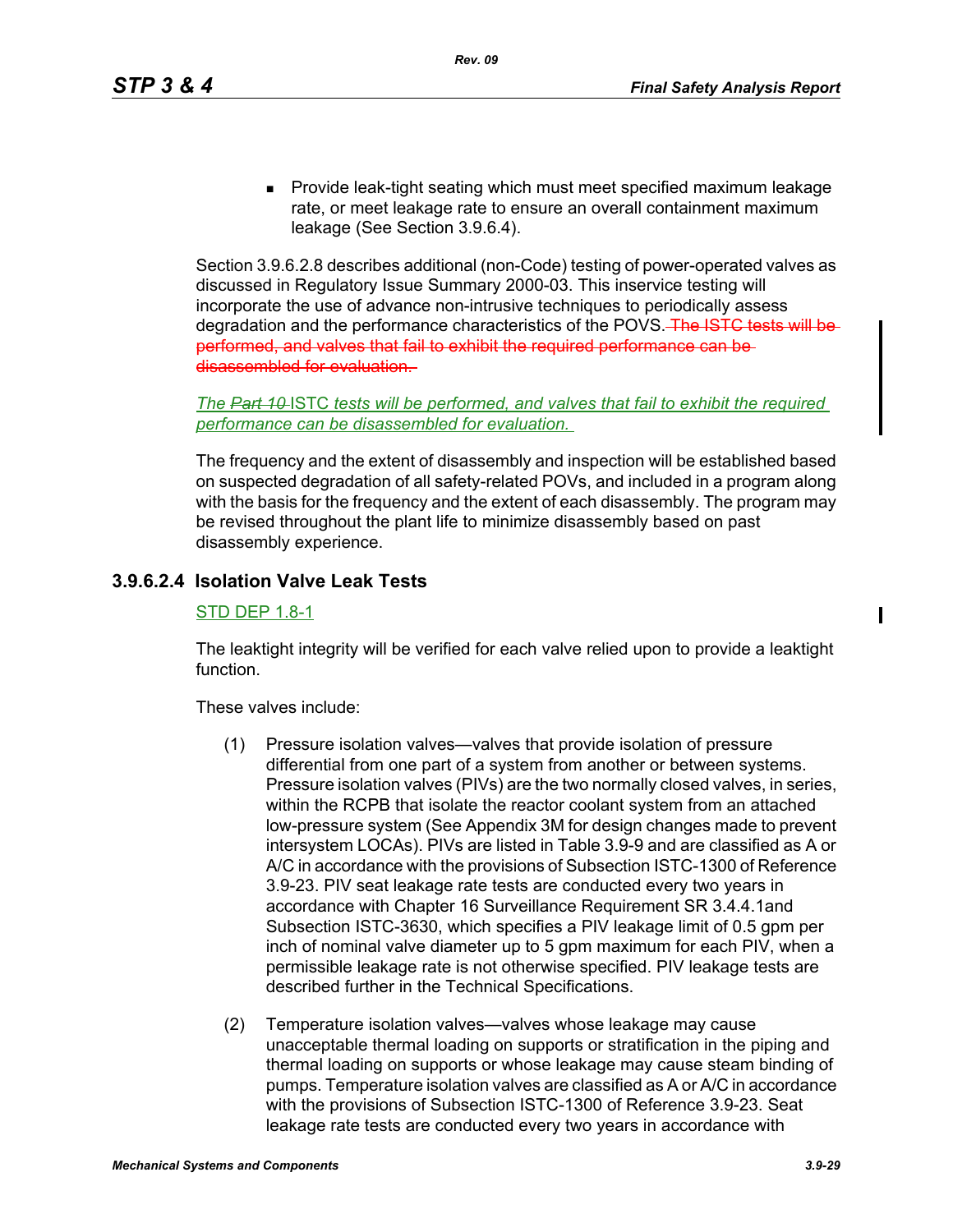Subsection ISTC-3630, which specifies a PIV leakage limit of 0.5 gpm per inch of nominal valve diameter up to 5 gpm maximum for each PIV, when a permissible leakage rate is not otherwise specified.

*Rev. 09*

During leak testing of pressure and temperature isolation valves, differential pressure is applied in accordance with ISTC-3620(b). Seat leakage determined in accordance with ISTC-3620(c) by either measuring leakage through a downstream tell-tail, measuring the feed rate required to maintain pressure, or monitoring pressure decay in the test volume.

(3) Containment isolation valves—valves that perform a containment isolation function in accordance with the Evaluation Against Criterion 54, Subsection 3.1.2.5.5.2, including valves that may be exempted from Appendix J, Type C, testing but whose leakage may cause loss of suppression pool water inventory. CIVs are leak tested in accordance with 10CFR Part 50, Appendix J.

*Leakage rate testing for valve group (1) is addressed in Subsection 3.9.6. Valve groups (2) and (3) will be tested in accordance with Part 10, Paragraph 4.2.2.3. The fusible plug valves that provide a lower drywell flood for severe accidents are described in Subsection 9.5.12. The valves are safety-related due to the function of retaining suppression pool water as shown in Figure 9.5-3. The fusible plug valve is a nonreclosing pressure relief device and the Code requires replacement of each at a maximum of 5-year interval.*

# **3.9.6.2.5 Inservice Testing Program for Safety and Relief Valves**

Safety and relief valves protect systems that are required to provide a safety function. Stroke tests are performed for dual-function safety and relief valves. Safety and relief valve tests are conducted in accordance with Appendix I to Reference 3.9-23. Power-operated relief valves subject to the IST program are tested in accordance with Subsection ISTC-5100 for Category B valves and Subsection ISTC-5240 for Category C valves. Using test equipment, including gages, transducers, load cells, and calibration standards, to determine valve set-pressure is acceptable if the overall combined accuracy does not exceed ±one percent of the indicated (measured) set pressure.

A list of safety and relief valves included in the IST program is provided in Table 3.9-8.

#### **3.9.6.2.6 Inservice Testing Program for Manually Operated Valves**

Manual valves are exercised at least every two years in accordance with 10CFR50.55a(b)(3)(vi). Exercise of a manual valve includes a complete cycle from fully open to fully closed.

A list of manual valves included in the IST program is provided in Table 3.9-8.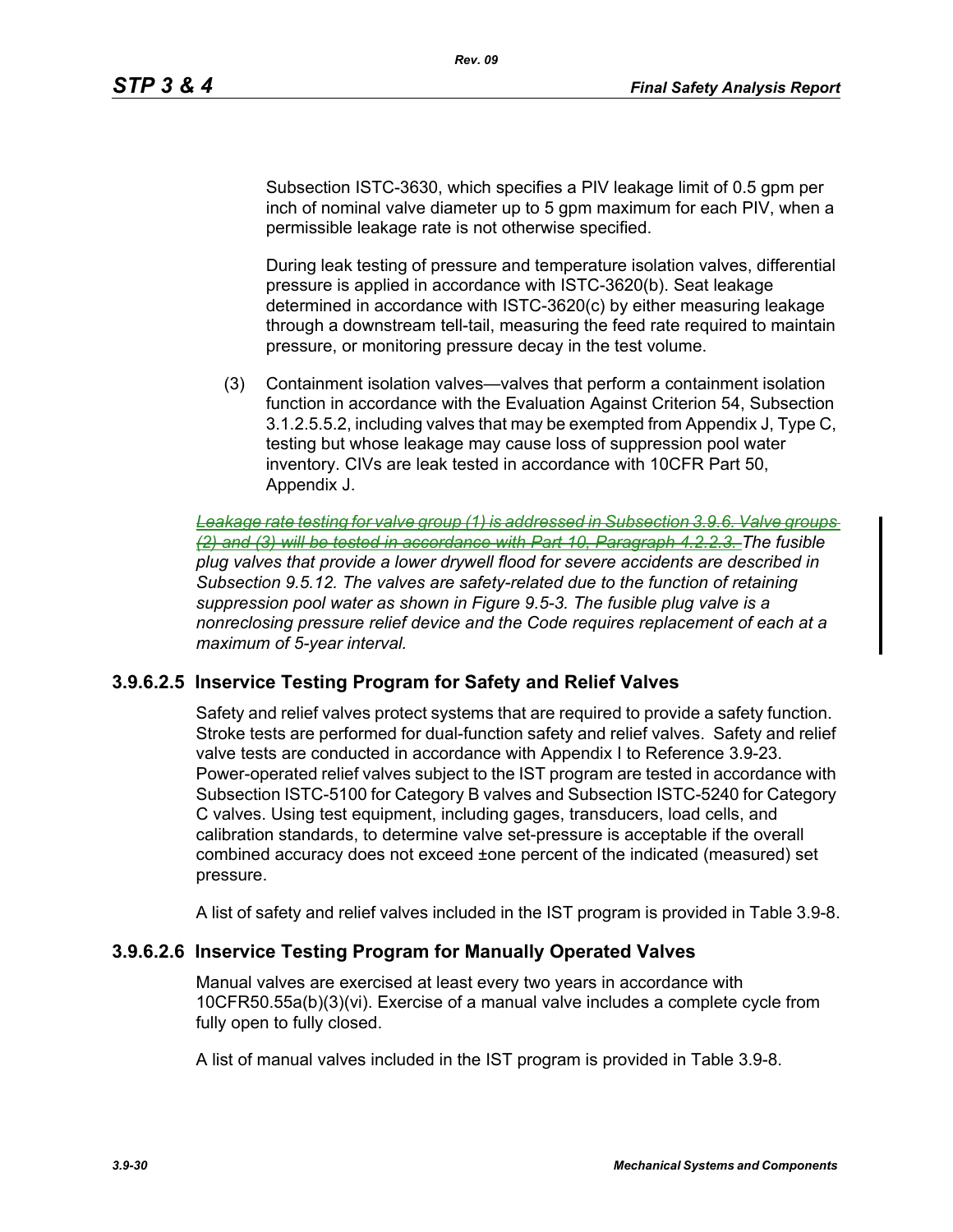# **3.9.6.2.7 Inservice Testing Program Implementation**

Inservice testing will be performed in accordance with the latest approved code in effect 12 months prior to fuel load. ASME OM Code inservice test intervals are as required by ISTA-3120; the initial 120-month test interval beginning following the start of commercial service. The duration of each 120-month test interval may be modified by as much as one year as allowed by the Code, provided these adjustments do not cause successive intervals to be altered by more than one year from the original pattern of intervals.

# **3.9.6.2.8 Non-Code Testing of Power-Operated Valves (Other Than Motor Operated Valves)**

Although the design basis capability of active, safety-related power-operated valves is verified as part of the design and qualification process, power-operated valves that perform an active safety function are tested again after installation in the plant, as required, to ensure valve setup is acceptable to perform their required functions, consistent with valve qualification. Additional testing is performed as part of the air-operated valve (AOV) program, which includes the key elements for an AOV Program as identified in the JOG AOV program document, Joint Owners Group Air Operated Valve Program Document, Revision 1, March 2001 (References 3.9-21 and 3.9-22). These tests, which are typically performed under static (no flow or pressure) conditions, also document the "baseline" performance of the valves to support maintenance and trending programs. The AOV program incorporates the attributes for a successful power-operated valve long-term periodic verification program, as discussed in RIS 2000-03, Resolution of Generic Safety Issue 158: Performance of Safety-related Power-Operated Valves Under Design Basis Conditions (Reference 3.9-20), by incorporating lessons learned from previous nuclear power plant operations and research programs as they apply to the periodic testing of air- and other power-operated valves included in the IST program. For example, key lessons learned addressed in the AOV program include:

- **Nalves are categorized according to their safety significance and risk ranking.**
- Setpoints for AOVs are defined based on current vendor information or valve qualification diagnostic testing, such that the valve is capable of performing its design-basis function(s).
- Periodic static testing is performed on high risk (high safety significance) valves, at a minimum, to identify potential degradation, unless those valves are periodically cycled during normal plant operation under conditions that meet or exceed the worst case operating conditions within the licensing basis of the plant for the valve, which would provide adequate periodic demonstration of AOV capability. If required based on valve qualification or operating experience, periodic dynamic testing is performed to re-verify the capability of the valve to perform its required functions.
- **Sufficient diagnostics are used to collect relevant data (e.g., valve stem thrust and** torque, fluid pressure and temperature, stroke time, operating and/or control air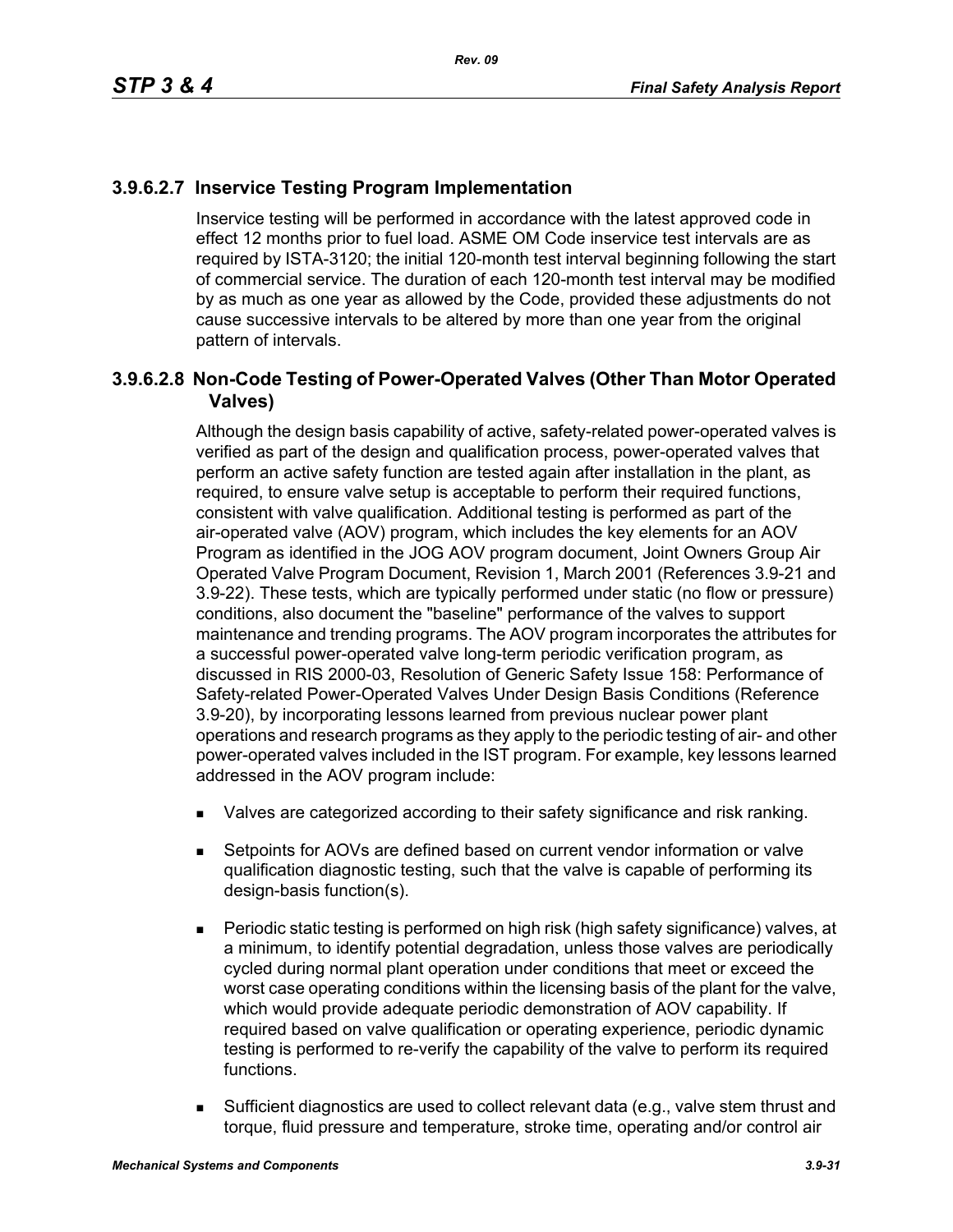pressure, etc.) to verify the valve meets the functional requirements of the qualification specification.

- **EXECT** FREE TEST frequency is specified, and is evaluated each refueling outage based on data trends as a result of testing. Frequency for periodic testing is in accordance with the JOG AOV Program Document, with a minimum of 5 years (or 3 refueling cycles) of data collected and evaluated before extending test intervals.
- Post-maintenance procedures include appropriate instructions and criteria to ensure baseline testing is re-performed as necessary when maintenance on the valve, valve repair or replacement, have the potential to affect valve functional performance.
- Guidance is included to address lessons learned from other valve programs in procedures and training specific to the AOV program.
- Documentation from AOV testing, including maintenance records and records from the corrective action program are retained and periodically evaluated as a part of the AOV program.

The attributes of the AOV testing program described above, to the extent that they apply to and can be implemented on other safety-related power-operated valves, such as electro-hydraulic valves, are applied to those other power-operated valves.

Uncertainties associated with performance of these tests and use of the test results (including those associated with measurement equipment and potential degradation mechanisms) are addressed appropriately. Uncertainties may be considered in the specification of acceptable valve setup parameters or in the interpretation of the test results (or a combination of both). Uncertainties affecting both valve function and structural limits are addressed.

# **3.9.6.2.9 10CFR50.55a Relief Requests and Code Cases**

Inservice testing of ASME Code Class 1, 2, and 3 pumps and valves is performed in accordance with ASME OM-2004 Code as incorporated by reference in 10CFR50.55a, except where specific relief has been granted by the NRC in accordance with 10CFR50.55a(f). Relief from the testing requirements of ASME OM Code is requested when compliance with requirements of the Code is not practical. In such cases, specific information is provided which identifies the impractical code requirement, provides justification for the relief request, and provides the testing method to be used as an alternative. Demonstration of the impracticality of the testing required by the Code, and justification for alternative testing proposed is provided. The IST program utilizes the following code cases:

# **3.9.6.2.9.1 OMN-1, Alternative Rules for the PST and IST of Certain MOVs**

Code Case OMN-1, Revision 1, "Alternative Rules for the Preservice and Inservice Testing of Certain Electric Motor Operated Valve Assemblies in Light Water Reactor Power Plants," establishes alternate rules and requirements for preservice and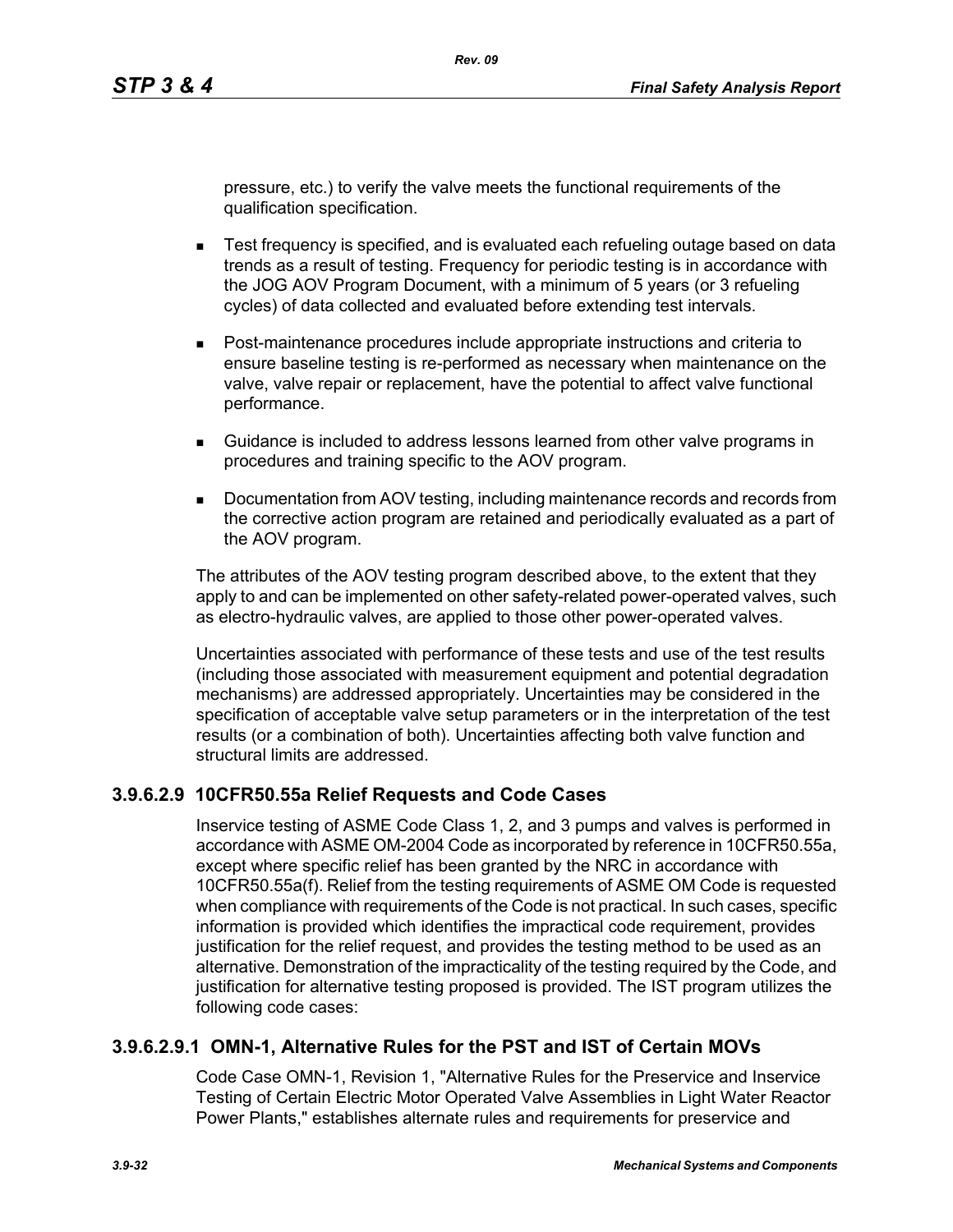inservice testing to assess the operational readiness of certain motor operated valves in lieu of the requirements set forth in OM Code Subsection ISTC. However, RG 1.192, "Operation and Maintenance Code Case Acceptability, ASME OM Code," has not yet endorsed OMN-1, Rev. 1.

Code Case OMN-1, Rev. 0, has been determined by the NRC to provide an acceptable level of quality and safety when implemented in conjunction with the conditions imposed in RG 1.192. NUREG-1482, Revision 1, "Guidelines for Inservice Testing at Nuclear Power Plants," (Reference 3.9-24) recommends the implementation of OMN-1 by all licensees. Revision 1 to OMN-1 represents an improvement over Revision 0, as published in the ASME OM-2004 Code. Revision 1 incorporates the guidance on risk based testing of MOVs from OMN-11, "Risk-Informed Testing of Motor-Operated Valves," and provides additional guidance on design basis verification testing and functional margin, which eliminates the need for the figures on functional margin and test intervals.

The IST Program implements Case OMN-1, Rev. 1, in lieu of the stroke-time provisions specified in ISTC-5120 for MOVs, consistent with the guidelines provided in NUREG-1482, Revision 1, Section 4.2.5.

RG 1.192 states that licensees may use Code Case OMN-1, Revision 0, in lieu of the provisions for stroke-time testing in Subsection ISTC of the 1995 Edition up to and including the 2000 Addenda of the ASME OM Code when applied in conjunction with the provisions for leakage rate testing in ISTC-3600 (1998 Edition with the 1999 and 2000 Addenda). Licensees who choose to apply OMN-1 are required to apply all its provisions. The IST program incorporates those provisions as follows:

- The adequacy of the diagnostic test interval for each motor-operated valve (MOV) is evaluated and adjusted as necessary, but not later than 5 years or three refueling outages (whichever is longer) from initial implementation of OMN-1.
- The potential increase in CDF and risk associated with extending high risk MOV test intervals beyond quarterly is determine to be small and consistent with the intent of the Commission's Safety Goal Policy Statement.
- Risk insights are applied using MOV risk ranking methodologies accepted by the NRC on a plant specific or industry-wide basis, consistent with the conditions in the applicable safety evaluations.
- Consistent with the provisions specified for Code Case OMN-11, the potential increase in CDF and risk associated with extending high risk MOV test intervals beyond quarterly is determined to be small and consistent with the intent of the Commission's Safety Goal Policy Statement

Compliance with the above items is addressed in Section 3.9.6.2.2. Code Case OMN-1, Revision 1, should be considered acceptable for use with OM Code-2004 Edition. Finally, consistent with RG 1.192, the benefits of performing any particular test are balanced against the potential adverse effects placed on the valves or systems caused by this testing.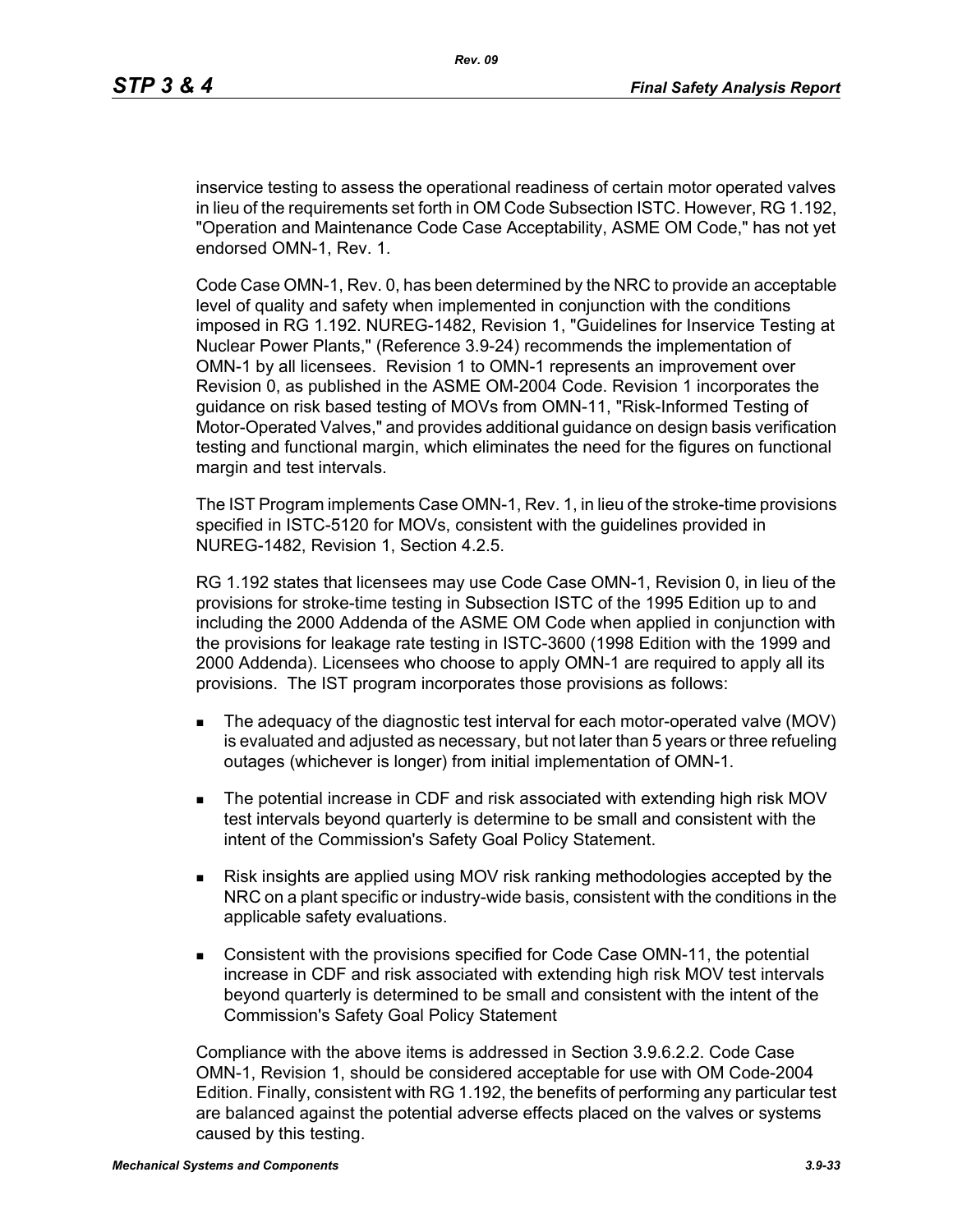#### **3.9.6.2.9.2 OMN-12, Alternative Requirements for IST Using Risk Insights for POVs**

OMN-12, "Alternative Requirements for Inservice Testing Using Risk Insights for Pneumatically- and Hydraulically-Operated Valve Assemblies in Light-Water Reactor Power Plants," provides alternatives to the requirements of ISTC-5130 and ISTC-5140 for certain POVs, and is recommended for implementation in NUREG 1482, Rev. 1. OMN-12 is acceptable for use in preservice and inservice testing programs, per RG 1.192, provided the IST program complies with certain provisions. The IST program incorporates those provisions as follows:

- The inservice testing program for High Safety Significance Valve Assemblies includes a mix of static and dynamic valve assembly performance testing.
- The diagnostic test interval for each high safety significant valve assembly is limited to not later than 5 years or three refueling outages (whichever is longer) from initial implementation of OMN-12.
- **Consistent with the requirement in OMN-3 to evaluate the aggregate change in risk** associated with changes in test strategies, when extending exercise test intervals for high safety significant valve assemblies beyond a quarterly frequency, the potential increase in Core Damage Frequency (CDF) and risk associated with the extension is evaluated and determined to be small and consistent with the intent of the Commission's Safety Goal Policy Statement.
- **Potential degradation rates and available capability margins for each high safety** significance valve assembly are evaluated and determined to provide assurance that the valve assemblies are capable of performing their design-basis functions until the next scheduled test.
- The methodologies applied provide reasonable confidence that low safety significant valve assemblies remain capable of performing their intended designbasis safety functions until the next scheduled test.
- Setpoints for low safety significant POV valve assemblies are based on direct dynamic test information or test-based methodology, or are based on grouping with dynamically tested valves, and are documented accordingly. The setpoint justification methods may be less rigorous than those provided for high risk significant valve assemblies.
- Initial and periodic diagnostic testing are performed to establish and verify the setpoints of valve assemblies categorized as low safety significant to ensure that they are capable of performing their design basis safety functions. The test and evaluation methods may be less rigorous than those applied to high safety significant valve assemblies.
- Corrective actions are initiated if the parameters monitored and evaluated for any POV do not meet the established criteria. Further, if the valve assembly does not satisfy its acceptance criteria, the operability of the valve is evaluated.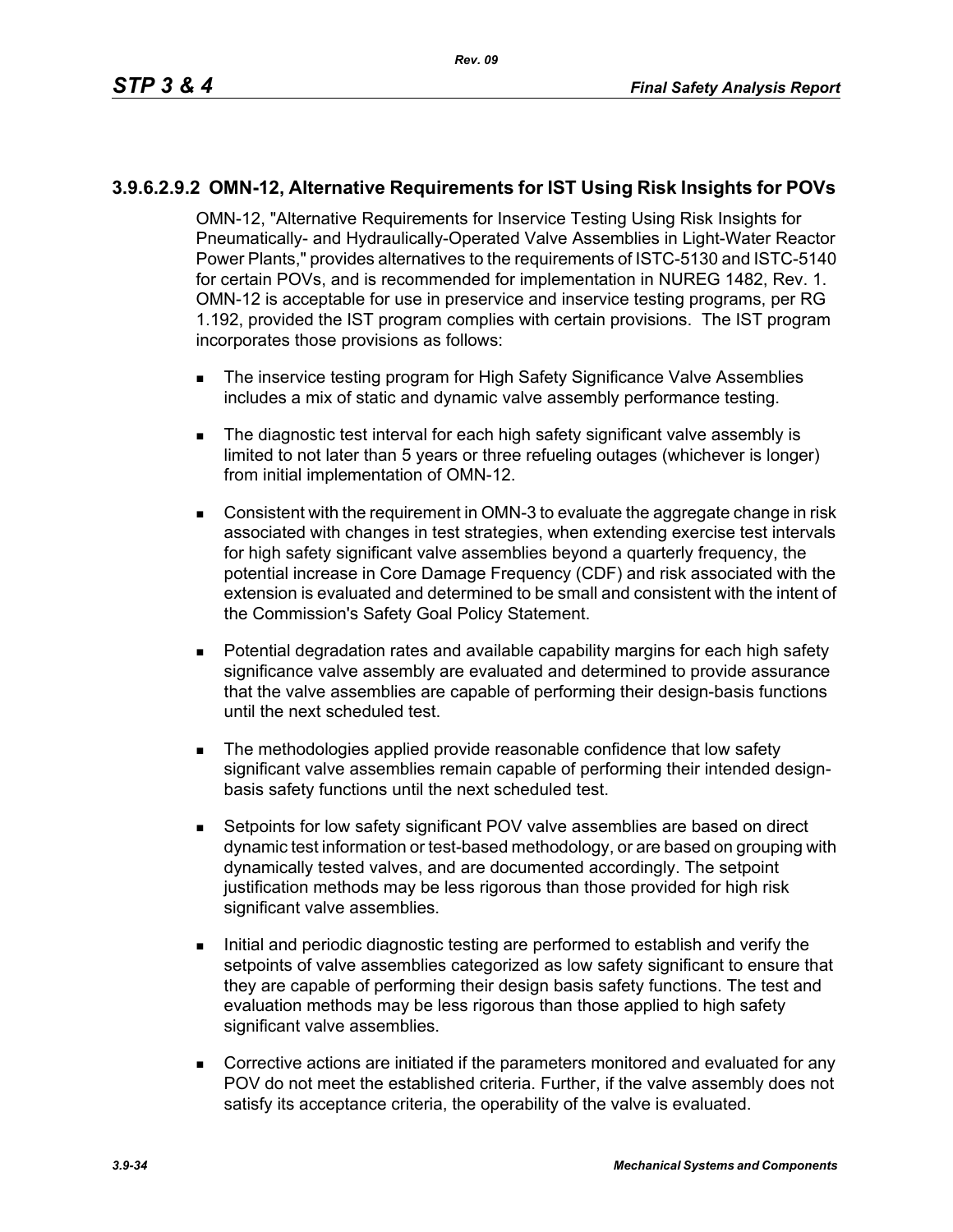Finally, consistent with RG 1.192, the benefits of performing any particular test are balanced against the potential adverse effects placed on the valves or systems caused by this testing.

#### **3.9.6.2.9.3 Alternative Testing Pursuant to 10CFR CFR 50.55a(a)(3)(i) for Testing RHR System Fill Pumps**

ASME OM Code-2004, Table ISTB-3000-1, requires measurement of flow rate (Q) for all pumps during Group A, Group B and Comprehensive Tests. Specifically:

- ISTB-3300, "Reference Values," paragraph (e)(2) states, "Reference values shall be established within +20% of pump design flow for a Group A test, if practicable. If not practicable, the reference point flow rate shall be established at the highest practical flow rate."
- ISTB-3400, "Frequency of Inservice Tests," states, "An inservice test shall be run on each pump as specified in Table ISTB-3400-1." Table ISTB-3400-1, "Inservice Test Frequency," specifies that a Group A pump test shall be performed on a quarterly frequency.
- ISTB-5121 requires that Group A tests shall be conducted with the pump operating at a specified reference point. ISTB 5221(b) requires that the resistance of the system shall be varied until the flow rate equals the reference point. The differential pressure shall then be determined and compared to its reference value. Alternatively, the flow rate shall be varied until the differential pressure equals the reference point and the flow rate determined and compared to the reference flow rate value.

The three RHR System Fill Pumps (E11-C002) are classified as Group A pumps. NINA proposes alternative measures in accordance with 10 CFR 50.55a(a)(3)(i) in lieu of the OM- 2004 ISTB-3000 requirement to measure flow rate during Group A Tests for the RHR system fill pumps, as indicated in Note (i1) in Table 3.9-8. The alternative measures discussed below provide an acceptable level of quality and safety.

As described in Section 6.3.2, the primary function of the RHR System Fill Pumps is to maintain a water solid condition in the RHR pump discharge piping, and the piping will be maintained full by a small fraction of the pump's flow capacity. The RHR System Fill Pumps are expected to run continuously providing a small makeup flow to compensate for any back leakage through the RHR system. These pumps will provide a low flow rate that is dependent on the piping system leakage characteristics at any given time. Without a constant, explicit, and definable piping system leak rate and path, the system resistance and make up requirements cannot be set. Therefore, the pump flow rate may vary considerably around a small value and these variations likely would exceed the Table ISTB-5221-1 Acceptance Criteria, but actually be due to variations in RHR system back leakage rather than the pump's hydraulic performance. Accordingly, it is impractical to perform the measurement of flow rates for the three RHR System Fill Pumps during plant operation, as designed, to obtain meaningful results.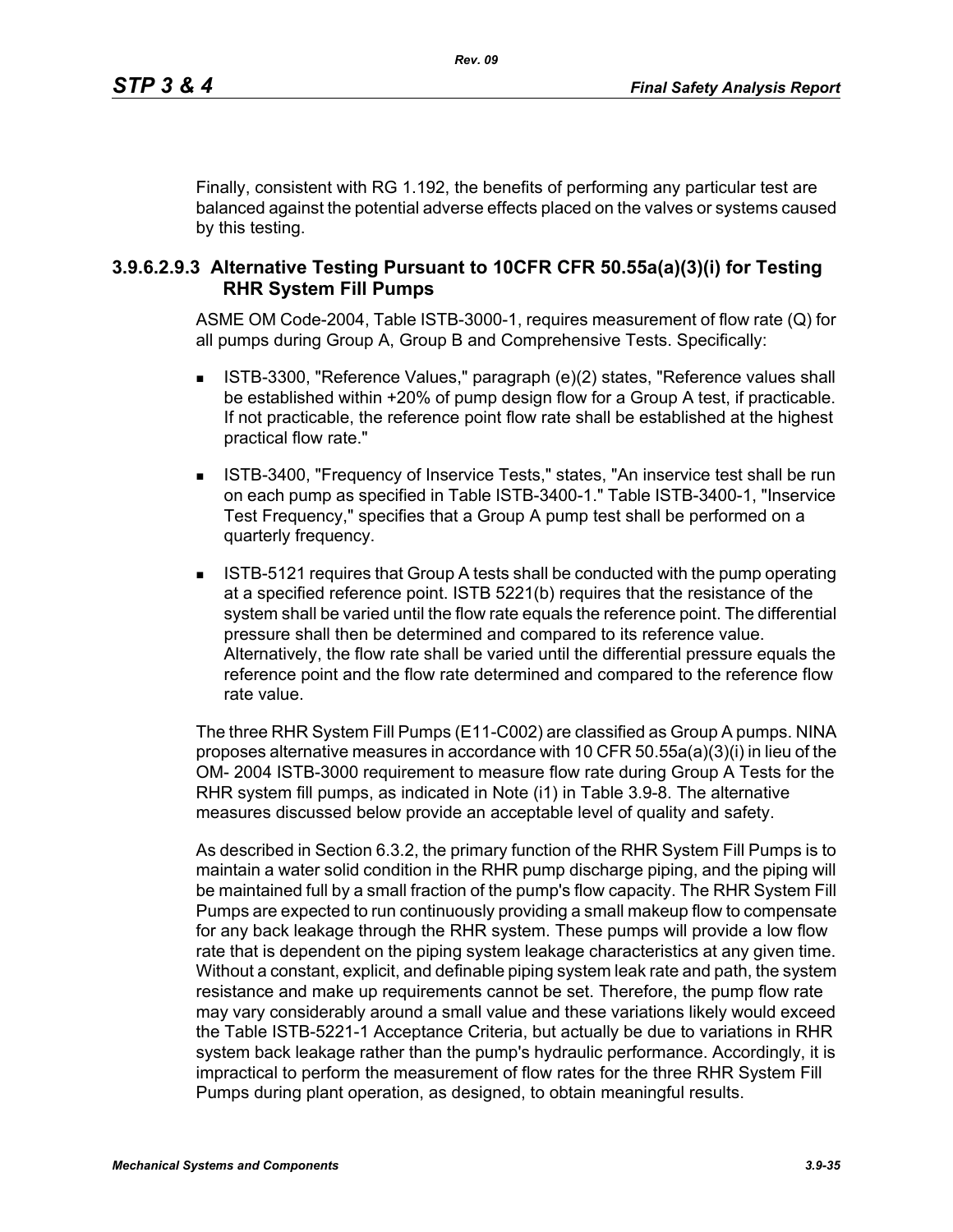The RHR System Fill Pumps will be monitored for degradation on a quarterly basis by observing pump discharge pressure and bearing vibration during normal operating conditions. This testing will be performed without varying the resistance of the system as discussed in ISTB-5221(b). These parameters will then be evaluated and trended to assess the pump's performance. The measurement and trending of these parameters under these conditions will provide satisfactory indication of the operational readiness of the pumps and detect degraded performance. These system fill pumps will be full flow tested every 24 months in conjunction with the comprehensive pump test performed in accordance with the requirements specified in ISTB-5223, "Comprehensive Test Procedure."

The RHR System Fill Pump will be designed so that they will normally operate in the flat region of the pump pressureflow performance curve. The pumps will be designed and analyzed to continuously operate in this low-flow regime without any significant pump degradation. Since the pump will normally be operating on the flat region of the pump performance curve, the pump differential pressure is the hydraulic parameter of interest in monitoring pump nonperformance. The ISTB-3000 requirement for measuring pump differential pressure as well as peak vibration velocity, as reflected in Table 3.9-8, will assure detection of any significant degradation in the pumps' hydraulic or mechanical performance during normal plant operation. In addition, SR 3.5.1.1 in Chapter 16 requires the physical confirmation of a water solid RHR pipeline by opening a high point vent to confirm solid water flow on a 31-day frequency and RHR system pressure is continuously monitored and alarmed in the control room.

In summary, using the provisions of this relief request as an alternative to the requirements of ISTB-3300(e)(2), ISTB-3400, and ISTB-5221(b), in accordance with 10 CFR 50.55a(a)(3)(i), provides a reasonable alternative to the ASME OM Code requirements, and an acceptable level of quality and safety. In lieu of measuring flow rate during the Group A tests, the use of pumps that are designed and analyzed to ensure that (1) the expected flow rate stays well within the flat portion of the pressure-flow curve and that (2) no significant degradation occurs with the expected continuous low flow operation, combined with the system monitoring and alarms, will provide an acceptable level of quality and safety.

# **3.9.6.3 Relief Requested Pursuant to 10CFR 50.55a(f)(5)(iii) for Testing RHR Fill Pumps**

OM-2004 Table ISTB-3000-1 requires measurement of flow rate (Q) for all pumps during Group A, Group B and Comprehensive Tests. The three RHR System Fill Pumps (E11-C002) are classified as Group A pumps. STP proposes not to meet the OM-2004 ISTB-3000 requirement to measure flow rate during Group A and Comprehensive Tests for the RHR system fill pumps, as indicated in Note (i1) in Table 3.9-8.

As described in Section 6.3.2, the primary function of the RHR System Fill Pumps is to maintain a water solid condition in the RHR pump discharge piping, and the piping will be maintained full by a small fraction of the pump's flow capacity. The RHR System Fill Pumps are expected to run continuously providing a small makeup flow to compensate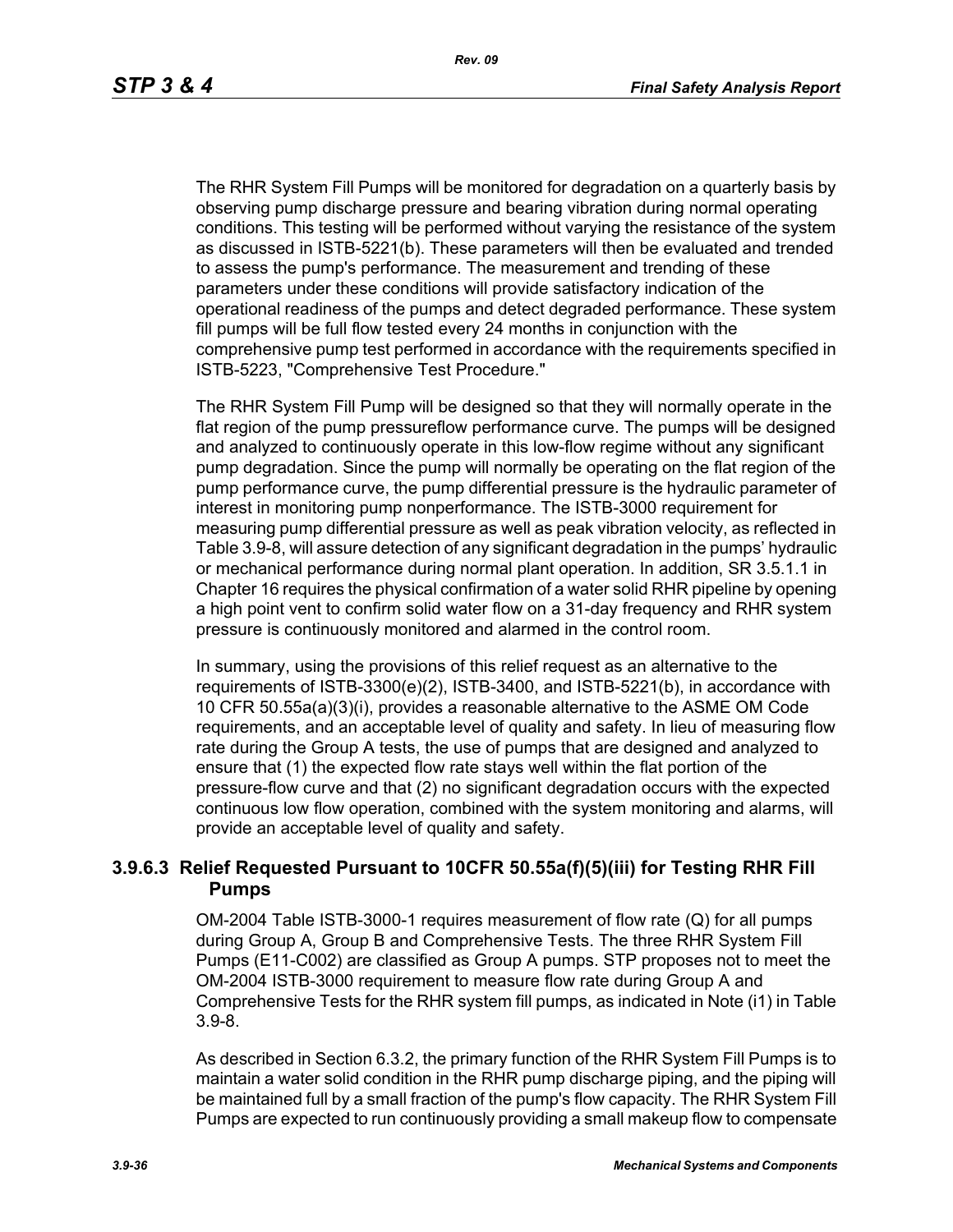for any back leakage through the RHR system. These pumps will provide a low flow rate that is dependent on the piping system leakage characteristics at any given time. Without a constant, explicit, and definable piping system leak rate and path, the system resistance and make up requirements cannot be set. Therefore, the pump flow rate may vary considerably around a small value and these variations likely would exceed the ISTB-5221 Acceptance Criteria, but actually be due to variations in RHR system back leakage rather than the pump's hydraulic performance. Accordingly, it is impractical to perform the measurement of flow rates for the three RHR System Fill Pumps, as designed, to obtain meaningful results.

The RHR System Fill Pump will be designed so that they will normally operate in the flat region of the pump pressure-flow performance curve. The pumps will be designed and analyzed to continuously operate in this low-flow regime without any significant pump degradation. Since the pump will normally be operating on the flat region of the pump performance curve, the pump differential pressure is the hydraulic parameter of interest in monitoring pump nonperformance. The ISTB-3000 requirement for measuring pump differential pressure as well as peak vibration velocity, as reflected in Table 3.9-8, will assure detection of any significant degradation in the pumps' hydraulic or mechanical performance. In addition, SR 3.5.1.1 in Chapter 16 requires the physical confirmation of a water solid RHR pipeline by opening a high point vent to confirm solid water flow on a 31-day frequency and RHR system pressure is continuously monitored and alarmed in the control room.

In lieu of measuring flow rate, the use of pumps that are designed and analyzed to ensure both that the expected flow rate stays well within the flat portion of the pressureflow curve and that no significant degradation occurs with the expected continuous low flow operation, combined with the proposed testing and system monitoring, will provide an acceptable level of quality and safety.

#### **3.9.7 COL License Information**

#### **3.9.7.1 Reactor Internals Vibration Analysis, Measurement and Inspection Program**

The following standard supplement addresses COL License Information Item 3.27.

The results of the vibration assessment program for the first ABWR plant have been assessed and it was determined that the level of detail of the available information is inadequate to meet the level of information described in the guidance provided in RG 1.20 Rev. 3. Therefore, as described in Subsection 3.9.2.3, STP 3 is the prototype plant, and therefore a prototype reactor internals stress and vibration analysis, measurement and inspection program is provided. This program addresses the following regulatory positions of RG 1.20 Rev. 3:

- C.2.1 Vibration and Stress Analysis Program
- C.2.2 Vibration and Stress Measurement Program
- C.2.3 Inspection Program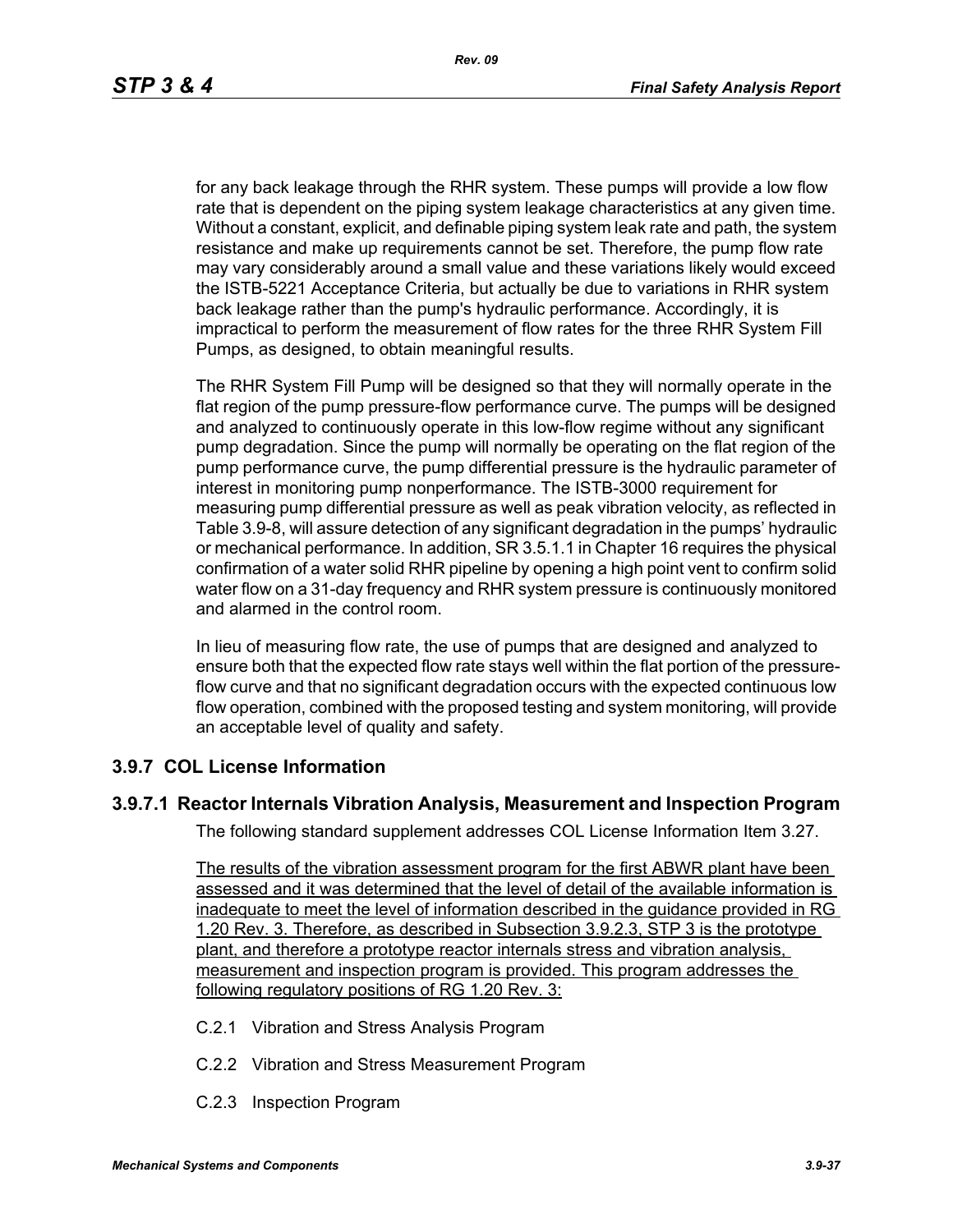#### C.2.4 Documentation of Results

As described in Subsection 3.9.2.3, the STP 3 ABWR FIV Assessment Program (Ref. 3.9-13) provides the summary of the results of the vibration and stress analysis, and summary descriptions of the vibration and stress measurement program and inspection program. Additional detailed information on the results of the vibration and stress analysis program for the steam dryer and the non-dryer reactor internals are provided in Reference 3.9-25 and Reference 3.9-26, respectively, and steam dryer operating experience is summarized in Reference 3.9-27. Additional detailed information on the vibration and stress measurement program and inspection program are provided in Reference 3.9-28. The preliminary and final reports, which together summarize the results of the vibration analysis, measurement, and inspection programs, will be submitted to the NRC within 60 and 180 days, respectively, following the completion of vibration testing in accordance with the guidance in RG 1.20 Rev. 3.

As described in Subsection 3.9.2.3, STP 4 is considered a non-prototype category 1 plant. Based on the guidance of RG 1.20 Rev. 3 regulatory position C.3, the STP 4 FIV Assessment Program (Ref. 3.9-14) provides the summary of the results of the vibration and stress analysis, and description of the inspection program. The preliminary and final reports, which together summarize the results of the vibration analysis and inspection programs, will be submitted to the NRC within 60 and 180 days, respectively, following the completion of inspection program in accordance with the guidance in RG 1.20 Rev. 3.

# **3.9.7.2 ASME Class 2 or 3 or Quality Group D Components with 60-Year Design Life**

The following standard supplement addresses COL License Information Item 3.28.

The ASME Class 2 or 3 or Quality Group D components that are subjected to cyclic loadings, including operating vibration loads and thermal transients effects, of a magnitude and/or duration so severe the 60-year design life cannot be assured by required Code calculations and, if similar designs have not already been evaluated, will be identified and an appropriate analysis will be available to demonstrate the required design life or designs to mitigate the magnitude or duration of the cyclic loads will be available for review prior to fuel load. (COM 3.9-2)

# **3.9.7.3 Pump and Valve Testing Program**

The following standard supplement addresses COL License Information Item 3.29.

The plant specific environmental parameters for the equipment qualification program will be available for NRC review as part of the ITAAC for basic configuration of systems, as provided in the reference ABWR DCD Tier 1 Section 1.2.

The pump and valve inservice testing and inspection program will be provided to the NRC as specified in section 13.4S. This program will include the following: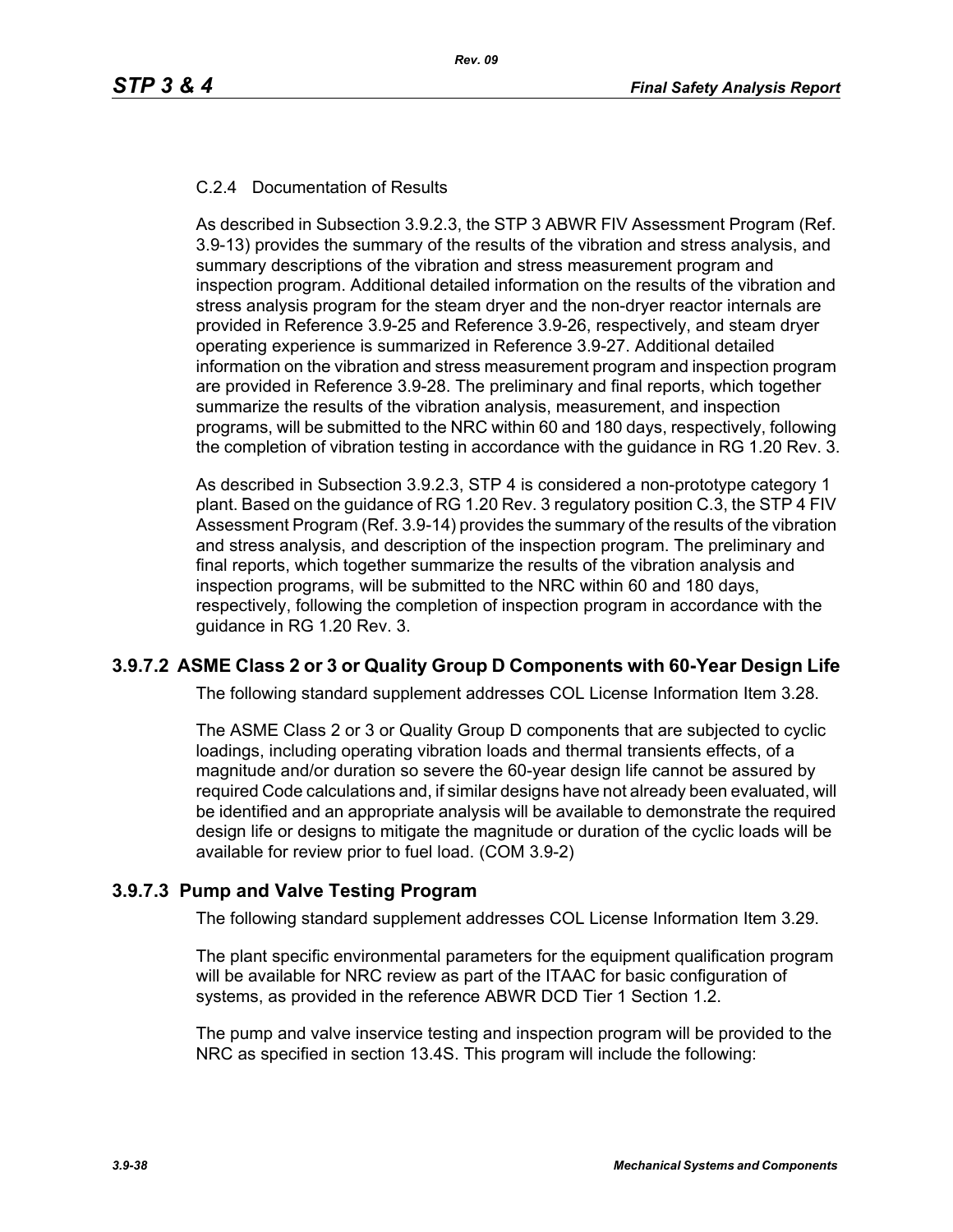*Rev. 09*

- (1) Include baseline pre-service testing to support the periodic inservice testing of the components required by technical specifications. Provisions are included to disassemble and inspect the pump, check valves, POVs, and MOVs within the Code and safety-related classification as necessary, depending on test results.
- (2) Provide a study to determine the optimal frequency of the periodic verification of the continuing MOV capability for design basis conditions.

The design qualification test, inspection and analysis criteria in Subsections 3.9.6.1, 3.9.6.2.1, 3.9.6.2.2 and 3.9.6.2.3 of Tier 2 of the reference ABWR DCD will be included in the respective safety-related pump and valve design specifications prior to fuel load. (COM 3.9-3)

The design, qualification, and preoperational testing for MOVs as discussed will conform to the provisions in Subsection 3.9.6.2.2 of Tier 2 of the reference ABWR DCD. (COM 3.9-4)

SRV IST requirements are included in Table 3.9-8 (B21 Nuclear Boiler System Valves) and additional SRV testing including technical specification testing is described in Section 5.2.2.10.

As is described for ISI in COL License Information item 6.6.9.1, inservice tests to verify operational readiness of pumps and valves, whose function is required for safety, conducted during the initial 120-month interval must comply with the requirements in the latest edition and addenda of the Code incorporated by reference in 10 CFR 50.55a(b) of this section on the date 12 months before the date of issuance of the operating license (or the optional ASME Code cases listed in NRC Regulatory Guide 1.192 that is incorporated by reference in 10 CFR 50.55a(b) of this section), subject to the limitations and modifications listed in 10 CFR 50.55a(b) of this section.

As is described for ISI in COL License information item 6.6.9.1, inservice tests to verify operational readiness of pumps and valves, whose function is required for safety, conducted during successive 120-month intervals must comply with the requirements of the latest edition and addenda of the Code incorporated by reference in 10 CFR 50.55a(b) of this section 12 months before the start of the 120- month interval (or the optional ASME Code cases listed in NRC Regulatory Guide 1.147, through Revision 14, or 1.192 that are incorporated by reference in 10 CFR 50.55a(b) of this section), subject to the limitations and modifications listed in 10 CFR 50.55a(b) of this section.

# **3.9.7.4 Audit of Design Specification and Design Reports**

The following site-specific supplement addresses COL License Information Item 3.30.

The design specification and design reports required by ASME Code for vessels, pumps, valves and piping systems for the purpose of audit will be made available for NRC review.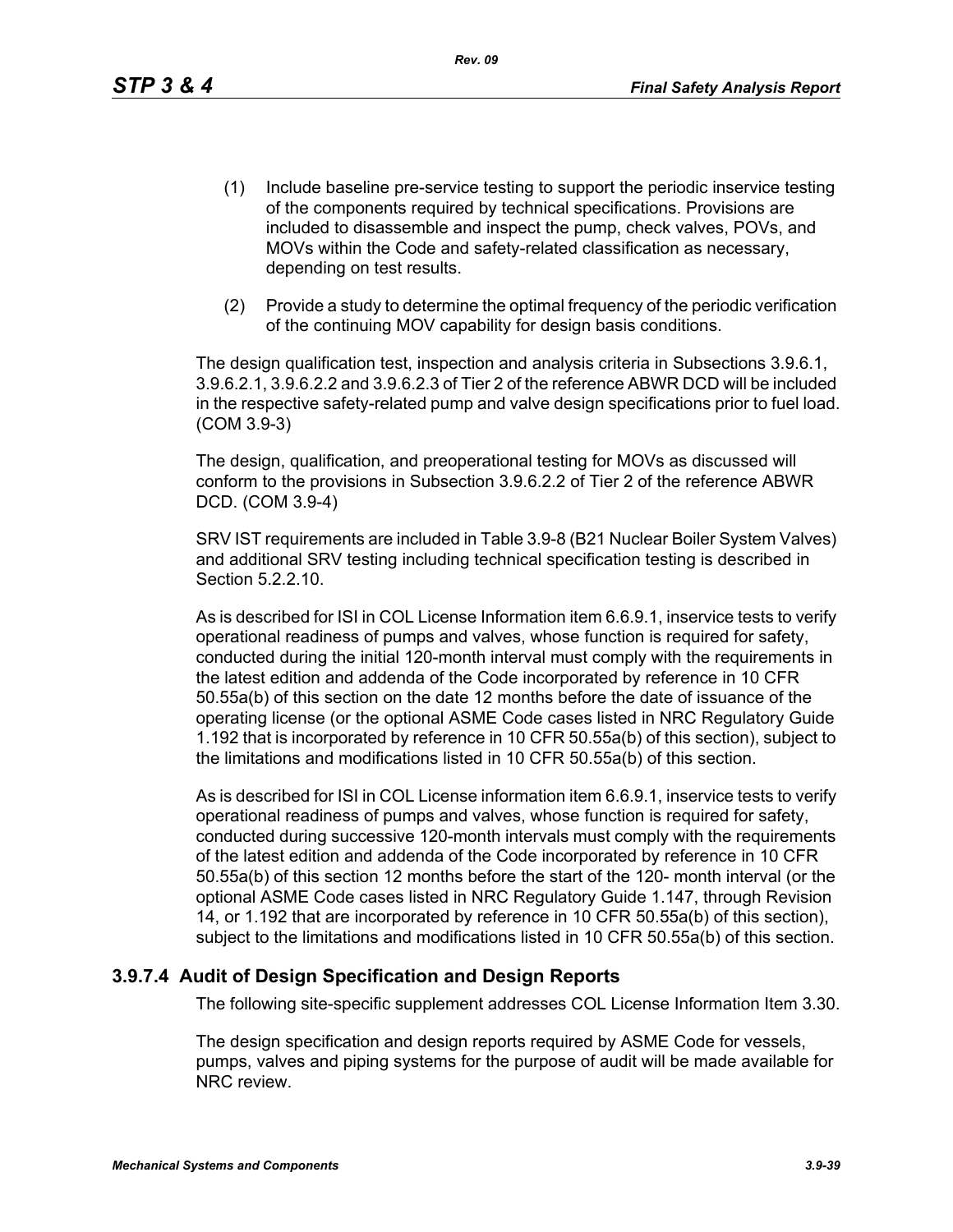The piping system design is consistent with the construction practices, including inspection and examination methods, of the ASME Code 1989 edition with no addenda.

ASME Code editions and addenda other than those listed in Tables 1.8-21 and 3.2-3, will not be used to design ASME Code Class 1, 2 and 3 pressure retaining components and supports.

The piping system design is consistent with the construction practices, including inspection and examination methods, of the ASME Code 1989 edition with no addenda. Consistent with ASME Code Section III NCA 2142.2, the design specifications for some SSCs may contain descriptions of transients necessary to consider in determination of some of the service loadings. In some of these cases, it may be necessary to conduct experimental testing to determine the loadings, as described in Subsection 3.9.1.3. In these cases, the details of the test procedures and their results will be included in the associated design report in accordance with Appendix II of ASME Code Section III. As an example, for the FMCRD design specification, experimental testing has been done as described in Subsections 3.9.1.3.2 and 4.6.3.1. This testing will be repeated to determine plant specific transient  $loads$ , such as  $P_{NSC1}$  - CRD pressures during a normal HCU accumulator scram (waterhammer) with normal buffer, P<sub>NSC2</sub> - CRD pressures during a normal HCU accumulator scram (waterhammer) with failed buffer,  $M_{NR}$  – mechanical loading on CRD components following a normal HCU accumulator scram (waterhammer) with normal buffer, M<sub>IB</sub> - mechanical loading on CRD components following a normal HCU accumulator scram (waterhammer) with failed buffer. These loads will be combined with analytical results, such as  $T_{ACO}$  – CRD temperature with restricted or plugged purge water line,  $T_{\text{S}}$   $\leq$  CRD temperature with leaking shaft seals or static O-rings,  $P_{\text{AACC1}}$  – CRD pressures during scram with over-charged accumulator pressures,  $M_{RF}$  – mechanical loading on CRD components during a control rod ejection event,  $M_{IS}$  – mechanical loading on CRD components due to internal blowout,  $P_{ASR}$  – CRD pressures during normal accumulator scram with stuck control rod, and the plant dynamic loadings calculated from seismic and hydrodynamic forces. The combinations will be made in accordance with Table 3.9-2, as listed in the design specification. As is the case with all ASME III Code Section III components, the results of the stress analysis based on service level load combinations will be evaluated versus the specified service limits in the design report.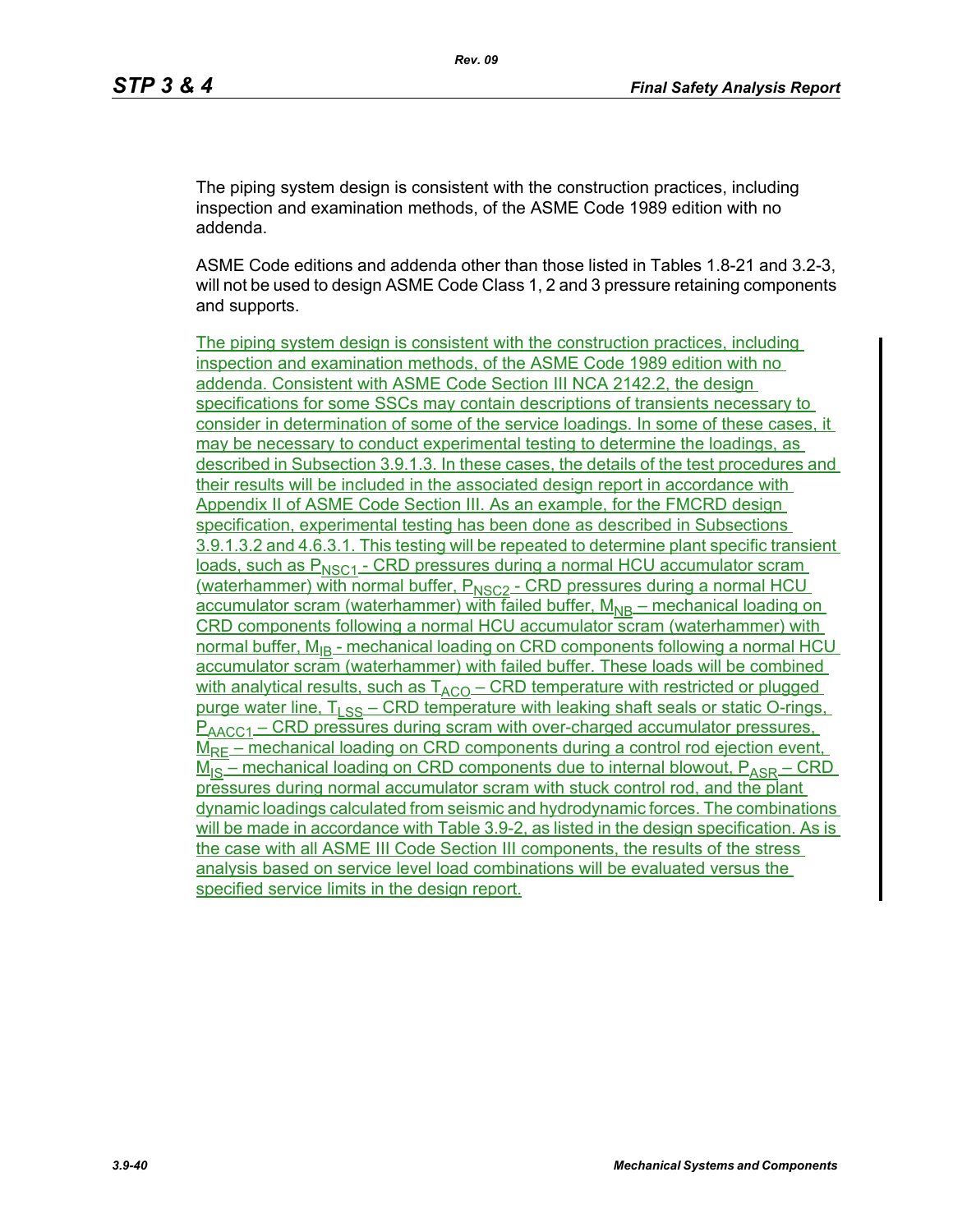#### **3.9.8 References**

- 3.9-13 "STP Unit 3 ABWR Prototype Reactor Internals Flow-Induced Vibration Assessment Program," WCAP-17256-P, Revision 35.
- 3.9-14 "STP Unit 4 Reactor Internals Flow-Induced Vibration Assessment Program," WCAP-17257-P, Revision 43.
- 3.9-15 Not Used
- 3.9-16 ASME QME-1, "Qualification of Active Mechanical Equipment Used in Nuclear Power Plants," 2007 Edition.
- 3.9-17 MPR-2524-B. "Joint Owners' Group (JOG) Motor Operated Valve Periodic Verification Program Summary," November 2007.
- 3.9-18 Not Used Final Safety Evaluation On Joint Owners' Group Program On Motor-Operated Valve Periodic Verification (TAC Nos. MC2346, MC2347, and MC2348)," September 22, 2006.
- 3.9-19 Not Used "Final Supplement To Safety Evaluation For Joint Owners' Group Motor-Operated Valve Periodic Verification Program (TAC Nos. MD8920 and MD8921)," September 18, 2008.
- 3.9-20 RIS2000-03, "Resolution of Generic Safety Issue 158: Performance of Safety-Related Power-Operated Valves Under Design Basis Conditions," March 15, 2000.
- 3.9-21 "Joint Owners Group (JOG) Air Operated Valve Program," Limited Distribution, March 2001, NX-1018 (Revision 1) by the Nuclear Exchange (Previously submitted to NRC by NEI in a letter dated July 19, 1999).
- 3.9-22 NRC's Letter to NEI Dated October 8, 1999, "Nuclear Regulatory Commission Comments on Joint Owners Group Air Operated Valve Program Document," From Eugene V. Imbro of NRC to David J. Modeen of NEI.
- 3.9-23 ASME OM Code, "Code for Operation and Maintenance of Nuclear Power Plants," The American Society of Mechanical Engineers, 2004 edition.
- 3.9-24 NUREG-1482, Revision 1, "Guidelines for Inservice Testing at Nuclear Power Plants," Nuclear Regulatory Commission, January 2005.
- 3.9-25 "STP Unit 3 Steam Dryer Flow-Induced Vibration Assessment," WCAP-17385-P, Revision 35.
- 3.9-26 "South Texas Project Units 3 and 4 Reactor Internals Non-Dryer Component Flow-Induced Vibration Assessment," WCAP-17371-P, Revision 35.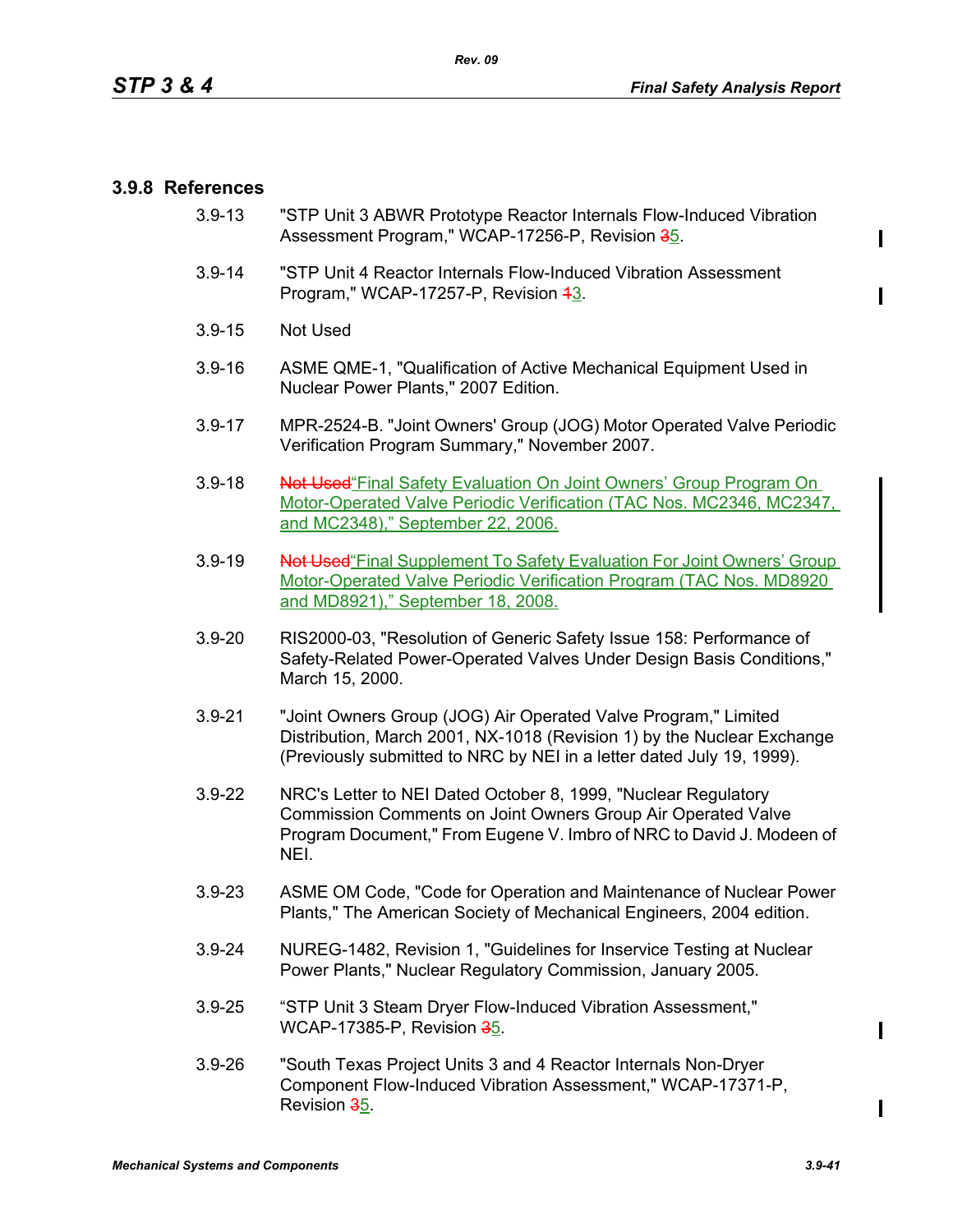$\mathbf{I}$ 

 $\mathbf I$ 

- 3.9-27 "ABWR Dryer Operating Experience for STP Units 3 and 4," WCAP-17369-P, Revision  $\theta$ 1.
- 3.9-28 "South Texas Project Unit 3 Comprehensive Vibration Assessment Program Measurement, Test, and Inspection Plan," WCAP-17370-P, Revision 35.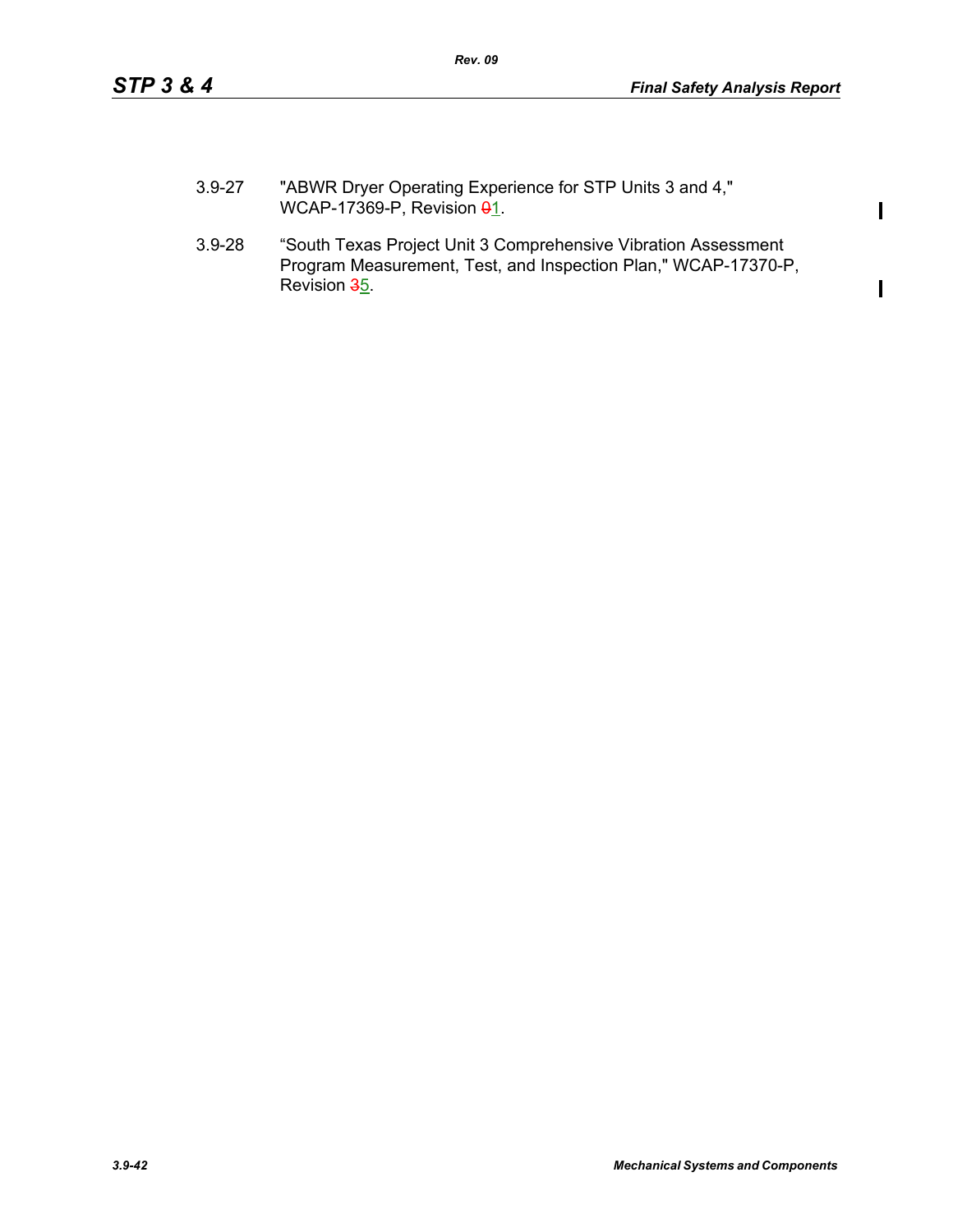| <b>B. Dynamic Loading Events<sup>5</sup></b>                              |                                                          |                                      |  |  |  |
|---------------------------------------------------------------------------|----------------------------------------------------------|--------------------------------------|--|--|--|
|                                                                           | <b>ASME Code</b><br><b>Service</b><br>Limit <sup>1</sup> | No. of<br>Cycles/Events <sup>2</sup> |  |  |  |
| 13. Safe Shutdown Earthquake (SSE) at Rated Power Operating<br>Conditions | $D^{\circ}$                                              | 1 Gycle Event <sup>4</sup>           |  |  |  |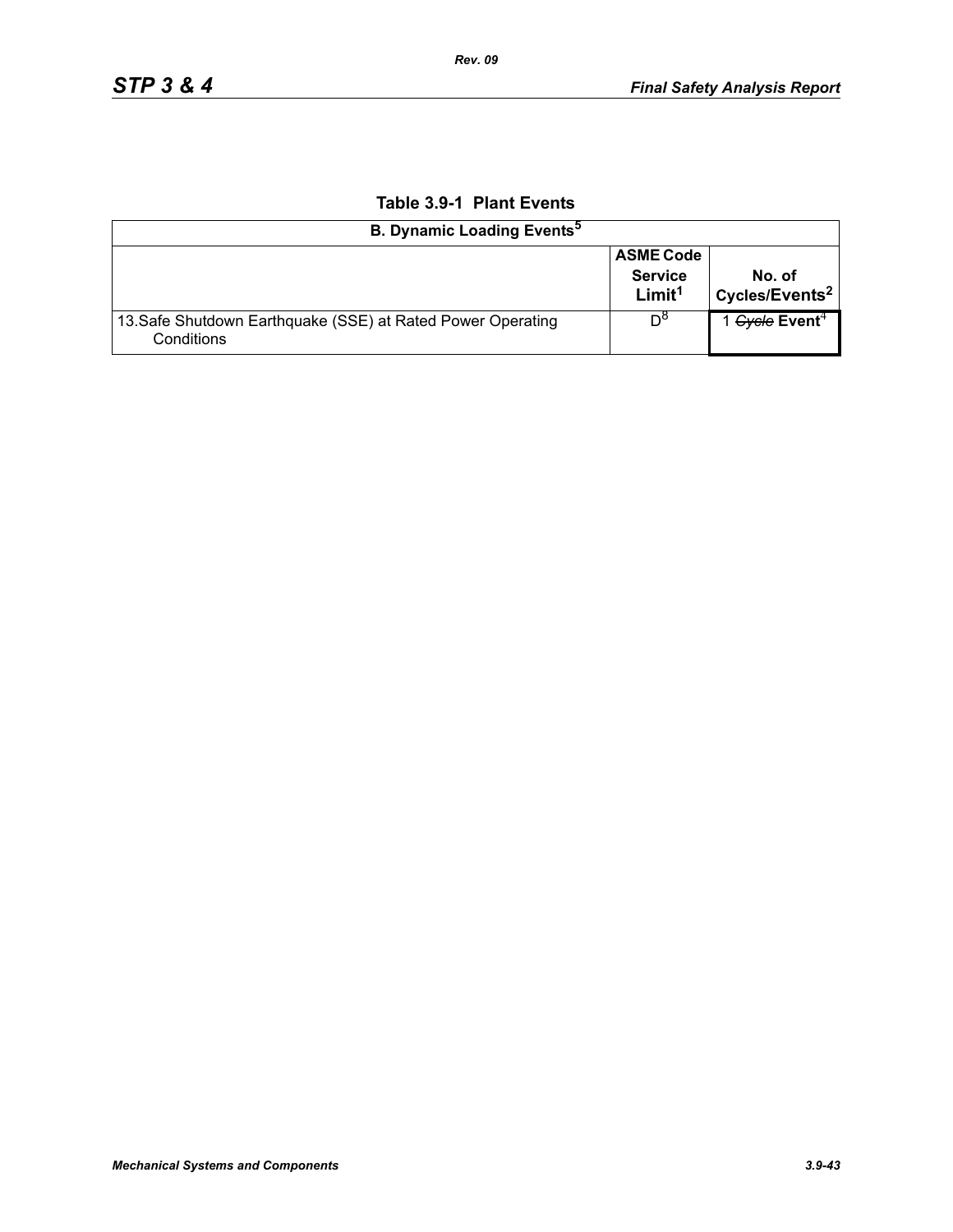# **Table 3.9-2 Load Combinations and Acceptance Criteria for Safety-Related, ASME Code Class 1, 2 and 3 Components, Component Supports, and Class CS Structures**

| <b>Plant Event</b>       | <b>Service Loading Combination</b> | <b>ASME Service Level</b> |
|--------------------------|------------------------------------|---------------------------|
|                          |                                    |                           |
| 1. Normal Operation (NO) |                                    | <u>д 13</u>               |
|                          |                                    |                           |

13 For ASME Code Class 1, 2 and 3 piping, piping stresses due to differential foundation (building) settlement shall be evaluated to meet the following stress limits:

a) ASME Code Class 1 piping:

 $S_{SETTLEMENT} = (C_2 \times D_0 \times M_d) / (2 \times 1) \le 6 \times S_{m+1}$ 

| where: | <b>SSETTLEMENT</b>                    | is the nominal value of stress due to differential settlement    |
|--------|---------------------------------------|------------------------------------------------------------------|
|        | $M_d$                                 | is the resultant moment due to predicted differential settlement |
|        | $C_2$ , $D_0$ and I                   | are defined in ASME Code Subsection NB-3600                      |
|        | $\mathsf{\underline{S}}_{\mathsf{m}}$ | is material allowable stress at cold (room) temperature          |

SSETTLEMENT Shall not be included in ASME Code Subsection NB-3600 Equations (10) and  $(11)$ .

b) ASME Code Class 2 and 3 piping:

 $S$ SETTLEMENT =  $(i \times M_d)/Z \leq 3 \times S_c$ 

| where: | <b>SSETTLEMENT</b> | is the nominal value of stress due to differential settlement    |
|--------|--------------------|------------------------------------------------------------------|
|        | $M_d$              | is the resultant moment due to predicted differential settlement |
|        | i and Z l          | are defined in ASME Code Subsections NC/ND-3600                  |
|        | $S_{\rm c}$        | is material allowable stress at cold (room) temperature          |

S<sub>SETTLEMENT</sub> shall not be included in ASME Code Subsections NC/ND-3600 Equations (9), (10) and (11).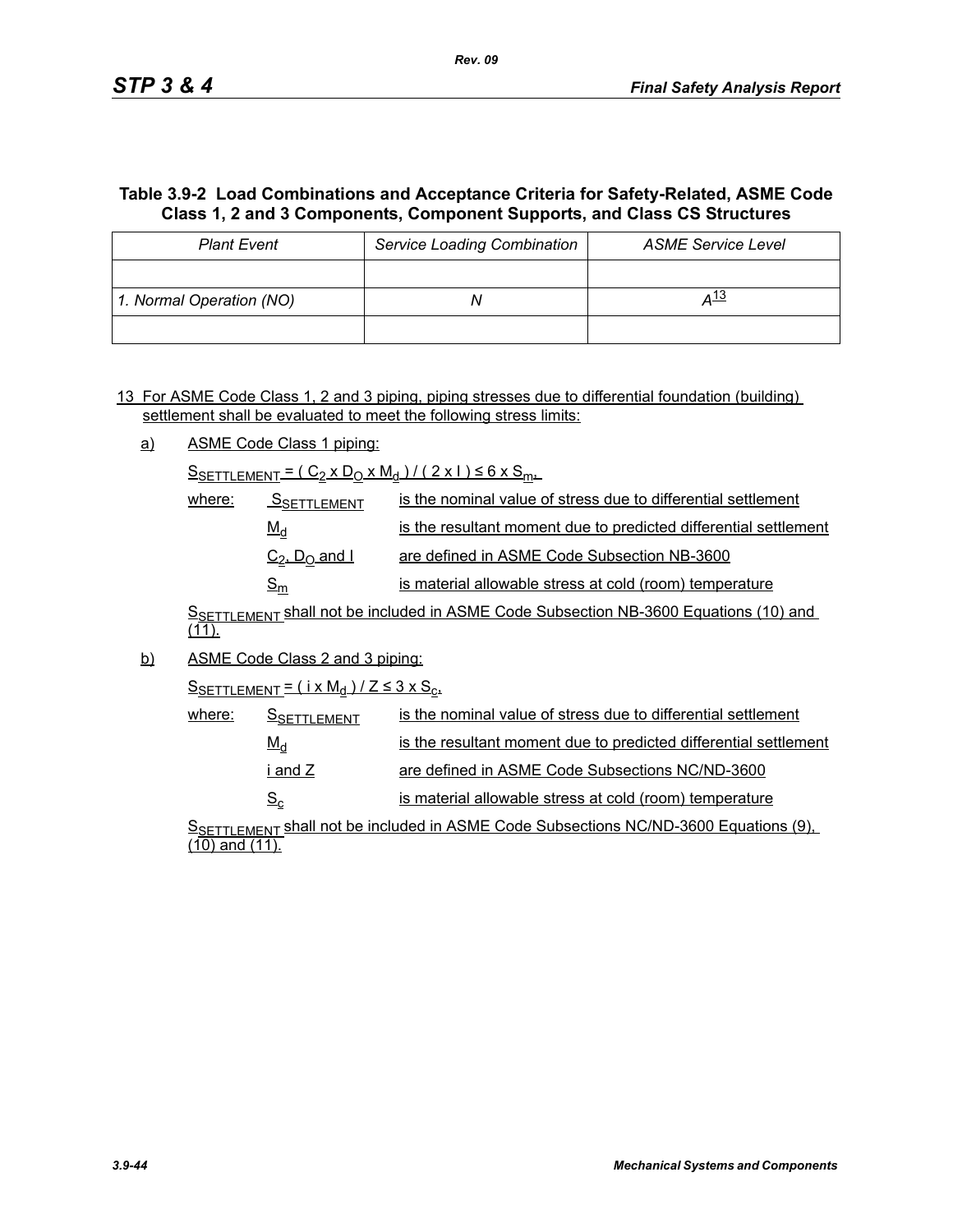# **Table 3.9-8 Inservice Testing Safety-Related Pumps and Valves**

| <b>MPL</b> | <b>System</b>               | <b>Pump Page No.</b> | Valve Page No. |
|------------|-----------------------------|----------------------|----------------|
| <b>P81</b> | <b>Breathing Air System</b> |                      | Ⅰ3.9-132       |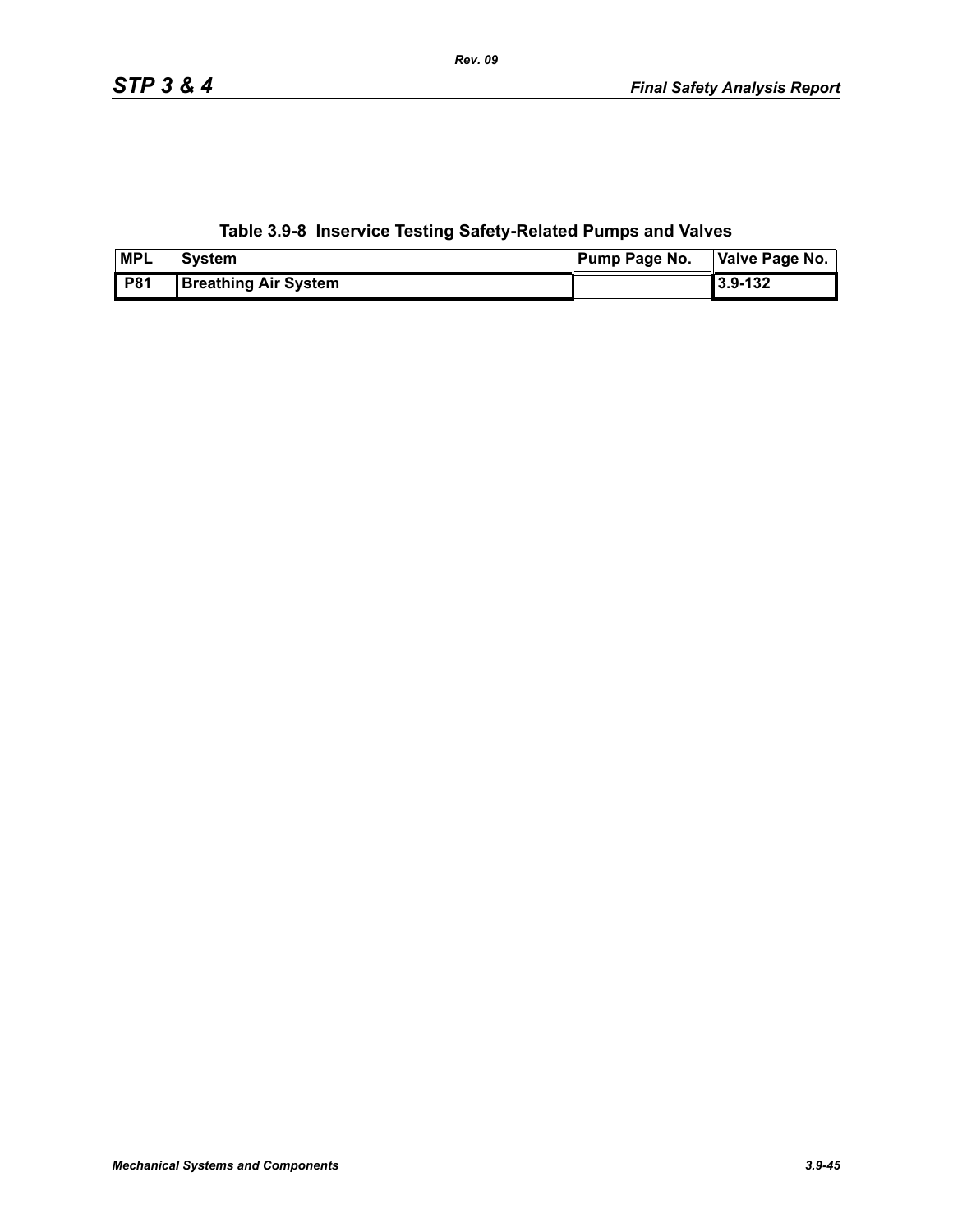|                  |                |                                                                                             | <b>Safety</b><br><b>Class</b> | Code             | <b>Valve</b><br><b>Func</b> | <b>Test</b><br>Para   | <b>Test</b><br>Freq        | Tier <sub>2</sub>             |
|------------------|----------------|---------------------------------------------------------------------------------------------|-------------------------------|------------------|-----------------------------|-----------------------|----------------------------|-------------------------------|
| No.              | Qty            | Description (h) (i)                                                                         | (a)                           | Cat. (c)         | (d)                         | (e)                   | (f)                        | Fig. $(g)$                    |
|                  |                | E11 Residual Heat Removal System Valves                                                     |                               |                  |                             |                       |                            |                               |
| F014             | 23             | Fuel Pool Cooling supply line<br>inboard MOV                                                | $\overline{c}$                | В                | A                           | $\boldsymbol{P}$<br>S | $2yr$ ,<br>3 <sub>mo</sub> | $5.4 - 10$<br>sh.3, 5, 7      |
| F015             | 23             | Fuel Pool Cooling supply line<br>outboard MOV                                               | $\overline{2}$                | B                | A                           | P<br>S                | 2 yr, 3<br>mo              | $5.4 - 10$<br>sh. 3,5,7       |
| F016             | 23             | Gate valve-line from Fuel Pool<br>Cooling (FPC)                                             | $\overline{2}$                | B                | A                           | S                     | 3 mo                       | $5.4 - 10$<br>sh. 2           |
|                  |                | <b>E51 Reactor Core Isolation Cooling System Valves</b>                                     |                               |                  |                             |                       |                            |                               |
| F <sub>012</sub> | $\overline{1}$ | <b>RCIC turbine accessories</b><br>cooling water line MOV                                   | $\overline{2}$                | В                | А                           | P<br>$\mathbf{s}$     | 2yr<br>3 <sub>mo</sub>     | $5.4 - 8$<br>sh.3             |
| F <sub>013</sub> | $\overline{1}$ | <b>RGIG</b> turbine accessories<br>cooling water line PCV                                   | $\overline{2}$                | в                | A                           |                       | E <sub>1</sub>             | $5.4 - 8$<br>sh.3             |
| F <sub>015</sub> | $\overline{1}$ | Barometric condenser<br>condensate pump discharge<br>line valve                             | $\overline{2}$                | $\boldsymbol{B}$ | ₽                           |                       | E <sub>1</sub>             | $5.4 - 8$<br>sh.3             |
| F <sub>016</sub> | $\overline{1}$ | Barometric condenser<br>condensate pump discharge<br>line check valve                       | $\overline{2}$                | G                | $\mathsf{P}$                | P<br>$\mathbf{s}$     | 2yr<br>3 <sub>mo</sub>     | $5.4 - 8$<br>sh.3             |
| F030             | $\overline{1}$ | <b>Turbine accessories cooling</b><br>water line relief valve                               | $\overline{2}$                | G                | A                           | R                     | $5 - yr$                   | $5.4 - 8$<br>sh.3             |
| F <sub>031</sub> | $\overline{1}$ | Barometric condenser<br>condensate discharge line<br>AOV to HCW                             | $\overline{2}$                | $\boldsymbol{B}$ | ₽                           |                       | E <sub>1</sub>             | $5.4 - 8$<br>sh.3             |
| F <sub>032</sub> | $\overline{1}$ | <b>Barometric condenser</b><br>condensate discharge line<br>AOV to HCW                      | $\overline{2}$                | в                | ₽                           |                       | E <sub>1</sub>             | $5.4 - 8$<br>sh.3             |
| F034             | $\overline{1}$ | <b>Barometric condenser</b><br><del>condensate pump discharge</del><br>line test line valve | $\overline{2}$                | в                | $\mathsf{P}$                |                       | E <sub>1</sub>             | $5.4 - 8$<br><del>sh. 3</del> |
| F044             | $\overline{1}$ | Steam admission valve<br>bypass line maintenance<br>valve                                   | $\overline{2}$                | B                | $\mathsf{P}$                |                       | E <sub>1</sub>             | $5.4 - 8$<br>sh.2             |
| F <sub>045</sub> | $\overline{1}$ | Steam admission valve<br>bypass line MOV                                                    | $\overline{2}$                | в                | A                           | P<br>$\mathsf{s}$     | 2yr<br>3 <sub>mo</sub>     | $5.4 - 8$<br>sh. 2            |
| F046             | $\overline{1}$ | <b>Barometric condenser</b><br>vacuum pump discharge<br>line check valve (h3)               | $\overline{2}$                | A, G             | H, A                        | L, S                  | RO                         | $5.4 - 8$<br>sh. 1            |

# **Table 3.9-8 Inservice Testing Safety-Related Pumps and Valves (Continued)**

*Rev. 09*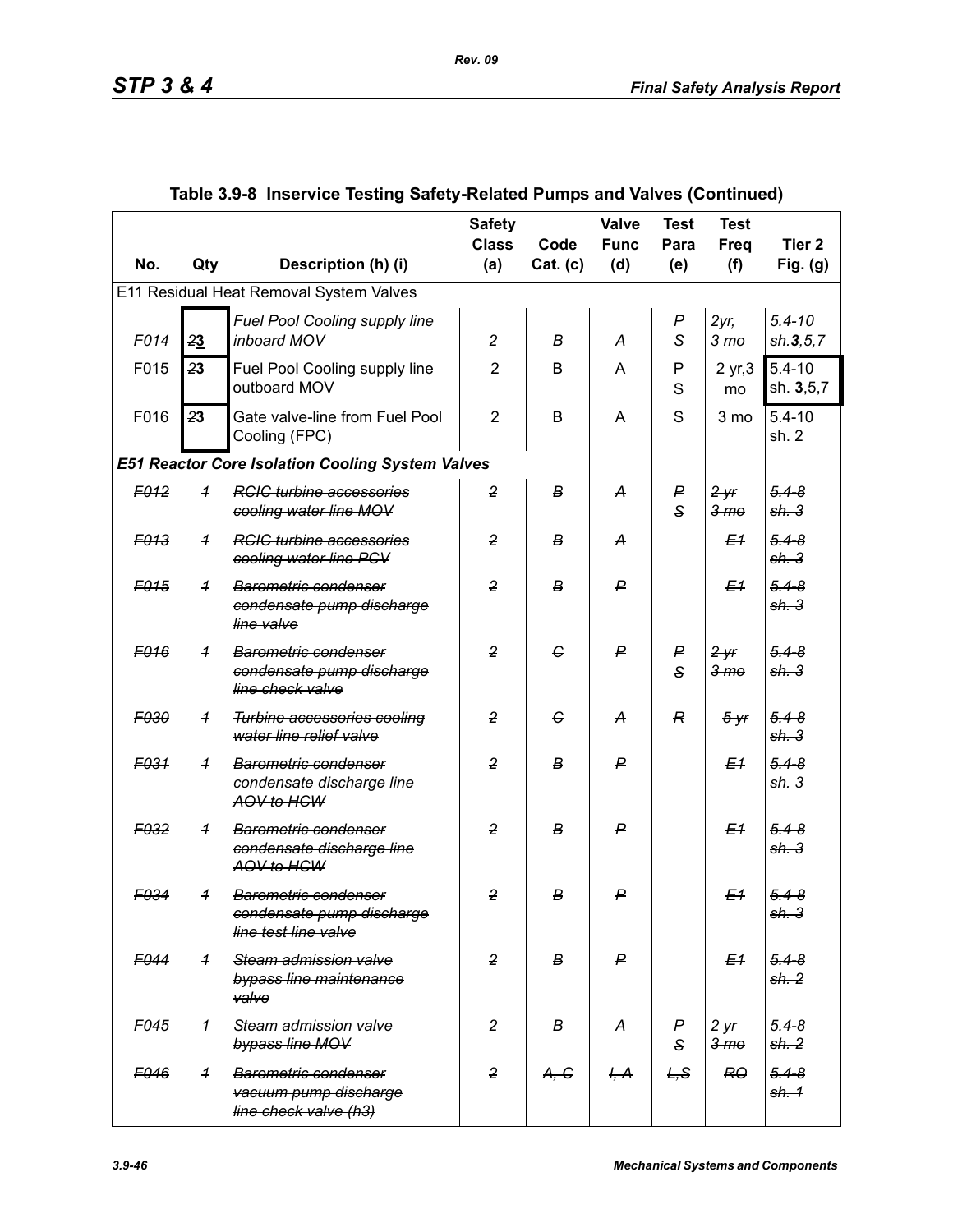| No.              | Qty            | Description (h) (i)                                                       | <b>Safety</b><br><b>Class</b><br>(a) | Code<br>Cat. (c) | <b>Valve</b><br><b>Func</b><br>(d) | <b>Test</b><br>Para<br>(e) | <b>Test</b><br><b>Freq</b><br>(f) | Tier <sub>2</sub><br>Fig. $(g)$ |
|------------------|----------------|---------------------------------------------------------------------------|--------------------------------------|------------------|------------------------------------|----------------------------|-----------------------------------|---------------------------------|
|                  |                |                                                                           |                                      |                  |                                    |                            |                                   |                                 |
| F047             | $\overline{1}$ | Barometric condenser<br>vacuum pump discharge<br>line MOV                 | $\overline{2}$                       | A                | H <sub>2</sub>                     | L, P<br>$\mathbf{s}$       | RO<br>3 <sub>mo</sub>             | $5.4 - 8$<br><del>sh. 1</del>   |
| F <sub>051</sub> | $\overline{1}$ | Turbine exhaust line drain<br>line valve                                  | 2                                    | В                | P                                  |                            | E <sub>1</sub>                    | $5.4 - 8$<br>sh.3               |
| E052             | $\overline{1}$ | Turbine exhaust line drain<br>line valve                                  | $\overline{2}$                       | В                | P                                  |                            | E <sub>1</sub>                    | $5.4 - 8$<br>sh.3               |
| F059             | $\overline{1}$ | Barometric condenser<br>vacuum pump discharge<br>line test line valve     | $\overline{2}$                       | B                | P                                  |                            | E <sub>1</sub>                    | $5.4 - 8$<br>sh. 1              |
| F712             | $\overline{1}$ | Turbine accessories cooling<br>water line instrument root<br>valve        | $\overline{2}$                       | B                | P                                  |                            | E <sub>1</sub>                    | $5.4 - 8$<br>sh.3               |
| F713             | $\overline{1}$ | Turbine accessories cooling<br>water line instrument root<br>valve        | $\overline{2}$                       | B                | P                                  |                            | E <sub>1</sub>                    | $5.4 - 8$<br>sh.3               |
| F714             | $\overline{1}$ | Turbine accessories cooling<br>water line instrument root<br>valve        | 2                                    | B                | ₽                                  |                            | E <sub>1</sub>                    | $5.4 - 8$<br>sh.3               |
|                  |                | P21 Reactor Building Cooling Water System Valves                          |                                      |                  |                                    |                            |                                   |                                 |
| <b>F037</b>      | $\overline{2}$ | Cooling water supply line to<br><b>FCS room air conditioner</b>           | 3                                    | B                | P                                  |                            | E <sub>1</sub>                    | $9.2 - 1$<br>sh. 2,5            |
| <b>F038</b>      | 2              | <b>Cooling water return line from-</b><br><b>FCS room air conditioner</b> | $\mathsf{a}$                         | B                | P                                  |                            | E <sub>1</sub>                    | $9.2 - 1$<br><del>sh. 2,5</del> |
|                  |                | <b>T49 Flammability Control System Valves</b>                             |                                      |                  |                                    |                            |                                   |                                 |
| F001             | $\overline{2}$ | Inlet line from drywell inboard<br><i>isolation valve</i>                 | $\overline{2}$                       | A                | H <sub>1</sub> A                   | L, P<br>S                  | 2yr<br><del>3 mo</del>            | $6.2 - 40$                      |
| F002             | $\overline{2}$ | Inlet line from drywell outboard<br>isolation valve                       | $\overline{2}$                       | A                | I <del>,A</del>                    | L, P<br>S                  | $2 - yr$<br>3 <sub>mo</sub>       | $6.2 - 40$                      |
| F003             | $\overline{2}$ | Flow control valve for the FCS-<br>inlet line from drywell                | $\overline{3}$                       | В                | A                                  | P<br>S                     | $2 - yr$<br>3 <sub>mo</sub>       | $6.2 - 40$                      |
| F004             | $\overline{2}$ | <b>Blower bypass line flow control</b><br>valve                           | $\mathsf 3$                          | В                | A                                  | P<br>S                     | $2$ yr<br>3 <sub>me</sub>         | $6.2 - 40$                      |
| F005             | $\overline{2}$ | <b>Blower discharge line to wetwell</b><br>check valve (h9)               | $\overline{3}$                       | $\epsilon$       | A                                  | S                          | RO                                | $6.2 - 40$                      |
| F006             | $\overline{2}$ | <b>Discharge line to wetwell</b><br>outboard isolation valve              | $\overline{2}$                       | $\boldsymbol{A}$ | <del>І,А</del>                     | L, P<br>S                  | $2 - yr$<br>3 <sub>mo</sub>       | $6.2 - 40$                      |

#### **Table 3.9-8 Inservice Testing Safety-Related Pumps and Valves (Continued)**

*Rev. 09*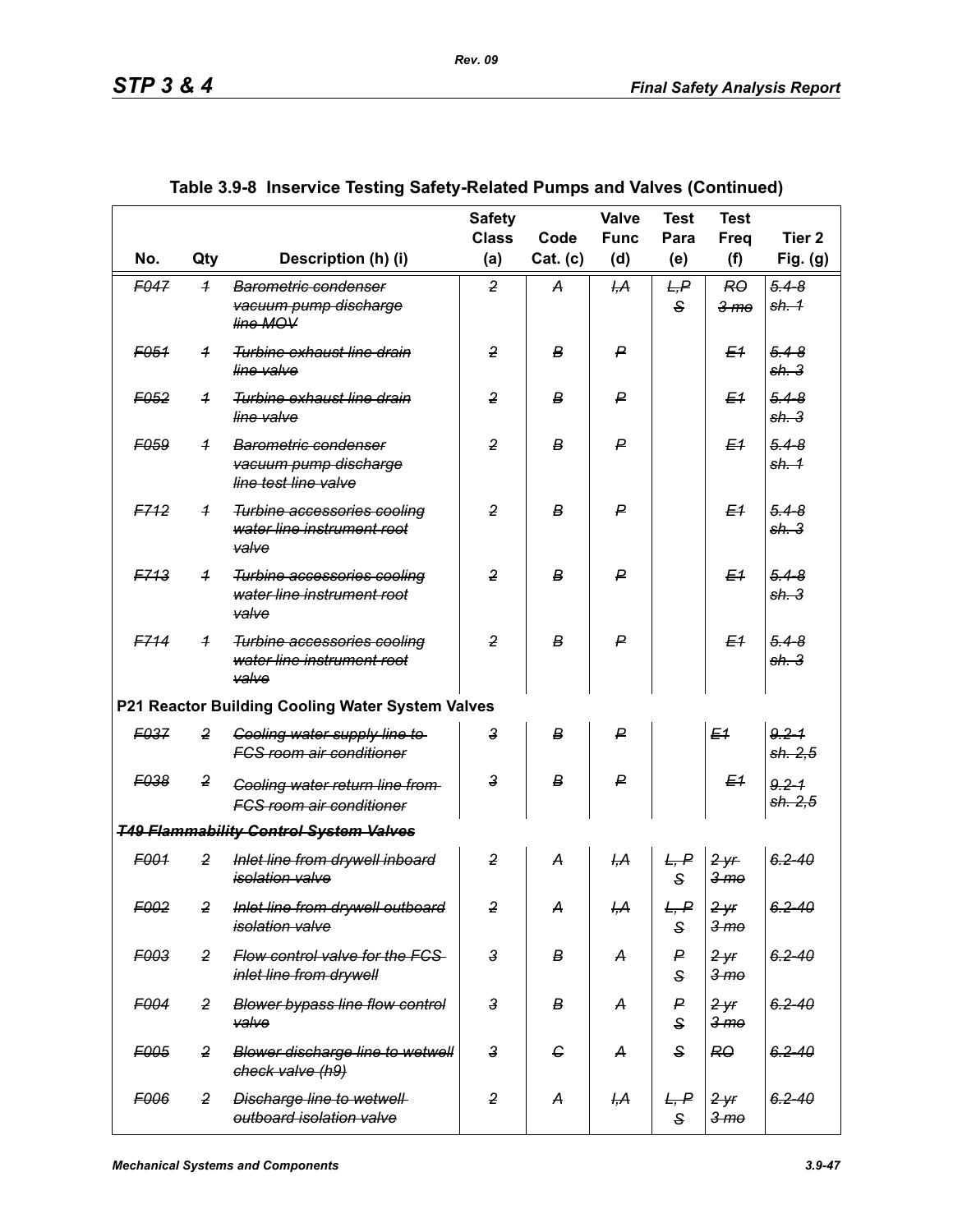|                  |                |                                                                              | <b>Safety</b><br><b>Class</b> | Code             | Valve<br><b>Func</b> | <b>Test</b><br>Para          | <b>Test</b><br>Freq                | Tier <sub>2</sub> |
|------------------|----------------|------------------------------------------------------------------------------|-------------------------------|------------------|----------------------|------------------------------|------------------------------------|-------------------|
| No.              | Qty            | Description (h) (i)                                                          | (a)                           | Cat. (c)         | (d)                  | (e)                          | (f)                                | Fig. (g)          |
| F007             | $\overline{2}$ | Discharge line to wetwell<br>inboard isolation valve                         | $\overline{2}$                | A                | ĻА                   | L, P<br>S                    | 2yr<br>3 <sub>mo</sub>             | $6.2 - 40$        |
| <b>F008</b>      | $\overline{2}$ | <b>Cooling water supply line from-</b><br>the RHR System MOV                 | $\mathbf{3}$                  | В                | A                    | P<br>$\mathbf{s}$            | <del>2 yr</del><br>3 <sub>mo</sub> | $6.2 - 40$        |
| <b>F009</b>      | $\overline{2}$ | <b>Cooling water supply line</b><br>maintenance valve                        | $\mathbf{3}$                  | B                | ₽                    |                              | E <sub>1</sub>                     | $6.2 - 40$        |
| <b>F010</b>      | $\overline{2}$ | <b>Cooling water supply line</b><br>admission MOV                            | $\mathbf{3}$                  | В                | A                    | $\mathsf{P}$<br>$\mathbf{s}$ | 2yr<br>3 <sub>mo</sub>             | $6.2 - 40$        |
| <b>F013</b>      | 2              | Inlet line from drywell drain line<br>valve                                  | 3                             | B                | P                    |                              | E <sub>1</sub>                     | $6, 2 - 40$       |
| F <sub>015</sub> | $\overline{1}$ | Blower discharge line to wetwell<br>pressure relief valve                    | $\overline{2}$                | A,C              | ĻА                   | $\overline{R}$<br>L          | $5 - yr$<br>RO                     | $6.2 - 40$        |
| F <sub>016</sub> | $\overline{2}$ | Blower discharge line to wetwell<br>pressure relief line check valve<br>(h3) | $\overline{2}$                | A, G             | <del>І,А</del>       | L, S                         | <b>RO</b>                          | $6.2 - 40$        |
| F501             | $\overline{2}$ | Inlet line from drywell test line<br>valve                                   | $\overline{2}$                | $\boldsymbol{B}$ | P                    |                              | E <sub>1</sub>                     | $6.2 - 40$        |
| F <sub>502</sub> | $\overline{2}$ | <b>Discharge line to wetwell test-</b><br>line valve                         | $\mathbf{3}$                  | в                | ₽                    |                              | E <sub>1</sub>                     | $6.2 - 40$        |
| F <sub>504</sub> | $\overline{2}$ | <b>Blower suction line test line</b><br>valve                                | $\mathbf{3}$                  | в                | ₽                    |                              | E <sub>4</sub>                     | $6.2 - 40$        |
| F <sub>505</sub> | $\overline{2}$ | <b>Blower discharge line test line</b><br>valve                              | $\mathbf{3}$                  | в                | P                    |                              | E <sub>1</sub>                     | $6.2 - 40$        |
| F506             | $\overline{2}$ | <b>Drain line to low conductivity</b><br>waste (LCW) valve                   | $\mathbf{3}$                  | В                | ₽                    |                              | E <sub>1</sub>                     | $6.2 - 40$        |
| <b>F507</b>      | $\overline{2}$ | <b>Cooling water supply line test-</b><br>line valve                         | $\mathbf{3}$                  | B                | P                    |                              | E <sub>1</sub>                     | $6.2 - 40$        |
| F701             | $\overline{2}$ | FE T49-FE002 upstream<br>instrument line root valve                          | $\mathbf{3}$                  | В                | P                    |                              | E <sub>1</sub>                     | $6.2 - 40$        |
| F702             | $\overline{2}$ | FE T49-FE002 downstream<br>instrument line root valve                        | $\mathbf{3}$                  | B                | ₽                    |                              | E <sub>1</sub>                     | $6.2 - 40$        |
| <b>F703</b>      | $\overline{2}$ | <b>Blower suction line pressure</b><br>instrument line root valve            | $\mathbf{3}$                  | B                | ₽                    |                              | E <sub>1</sub>                     | $6.2 - 40$        |
| F704             | $\overline{2}$ | FE T49-FE004 upstream<br>instrument line root valve                          | $\mathbf{3}$                  | B                | ₽                    |                              | E <sub>1</sub>                     | $6.2 - 40$        |
| F705             | $\overline{2}$ | FE T49-FE004 downstream<br>instrument line root valve                        | $\overline{3}$                | B                | ₽                    |                              | E <sub>1</sub>                     | $6.2 - 40$        |

|  | Table 3.9-8  Inservice Testing Safety-Related Pumps and Valves (Continued) |  |
|--|----------------------------------------------------------------------------|--|
|  |                                                                            |  |